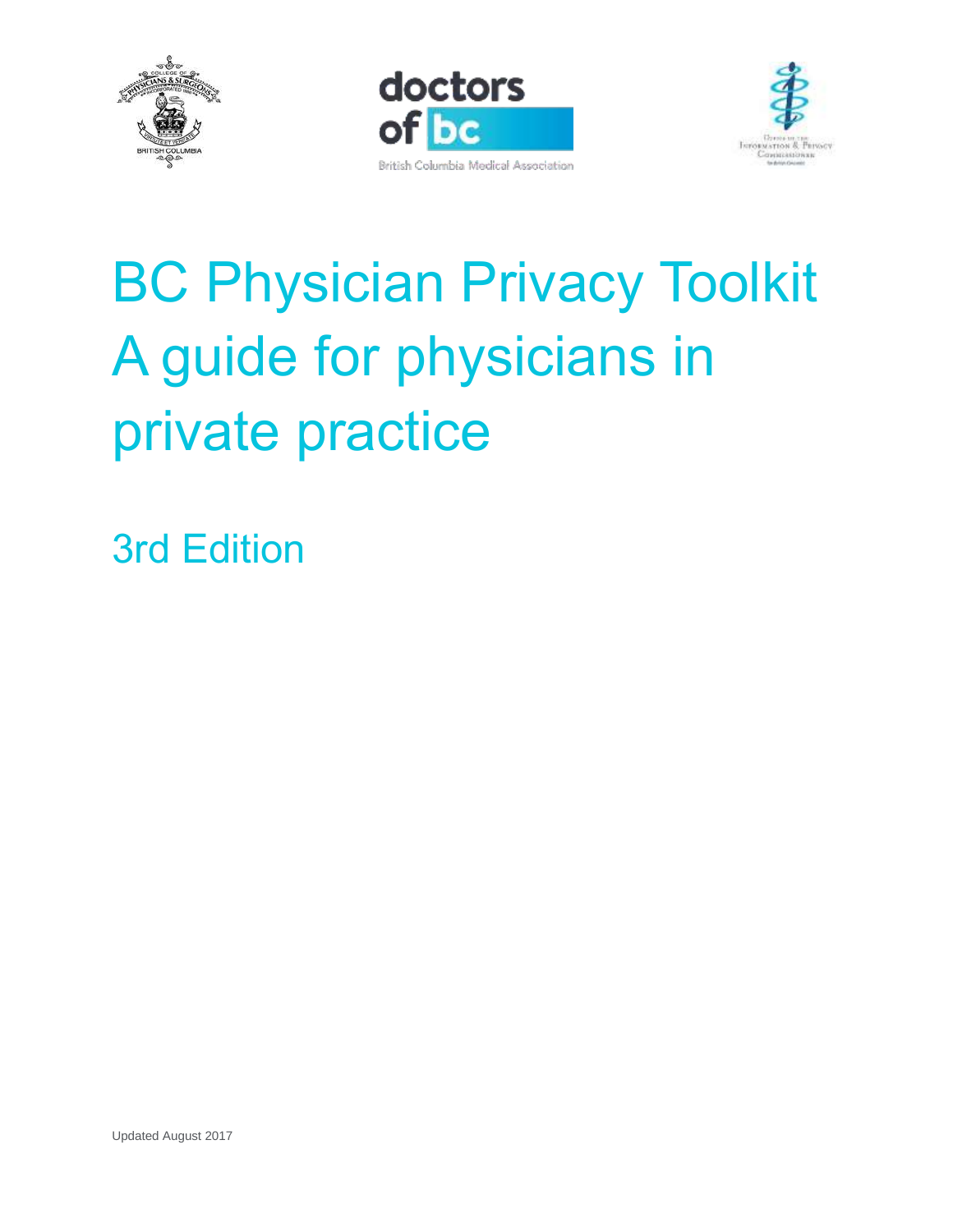





# <span id="page-1-0"></span>**WARNING AND DISCLAIMER**

This BC Physician Privacy Toolkit has been prepared by the Doctors of BC (BCMA), the College of Physicians and Surgeons of BC (College) and the Office of the Information and Privacy Commissioner for BC (OIPC), as a general guide to assist physicians to meet their obligations under the Personal Information Protection Act (PIPA).

This Toolkit is designed to assist physicians in complying with the law and meeting the expectations of patients and the public in relation to health privacy. It reflects interpretations and practices regarded as valid when it was published based on available information at that time.

The resource materials provided in this Toolkit are for general information purposes only. They should be adapted to the circumstances of each physician using the Toolkit.

This toolkit does not fetter or bind, or constitute a decision or finding by the BCMA, the College or the OIPC and is not intended, and should not be construed, as legal or professional advice or opinion. Physicians concerned about the application of privacy legislation to their activities are advised to seek legal or professional advice based on their particular circumstances.

# <span id="page-1-1"></span>**INVITATION FOR FEEDBACK**

This is the third edition of the BC Physician Privacy Toolkit. Your feedback is always appreciated. Please contact any of the three organizations with your questions or comments:

- Doctors of BC (BCMA) [www.doctorsofbc.ca](http://www.doctorsofbc.ca/)
- College of Physicians and Surgeons of BC (College) [www.cpsbc.ca](http://www.cpsbc.ca/)
- Office of the Information and Privacy Commissioner for BC (OIPC) [www.oipc.bc.ca](http://www.oipc.bc.ca/)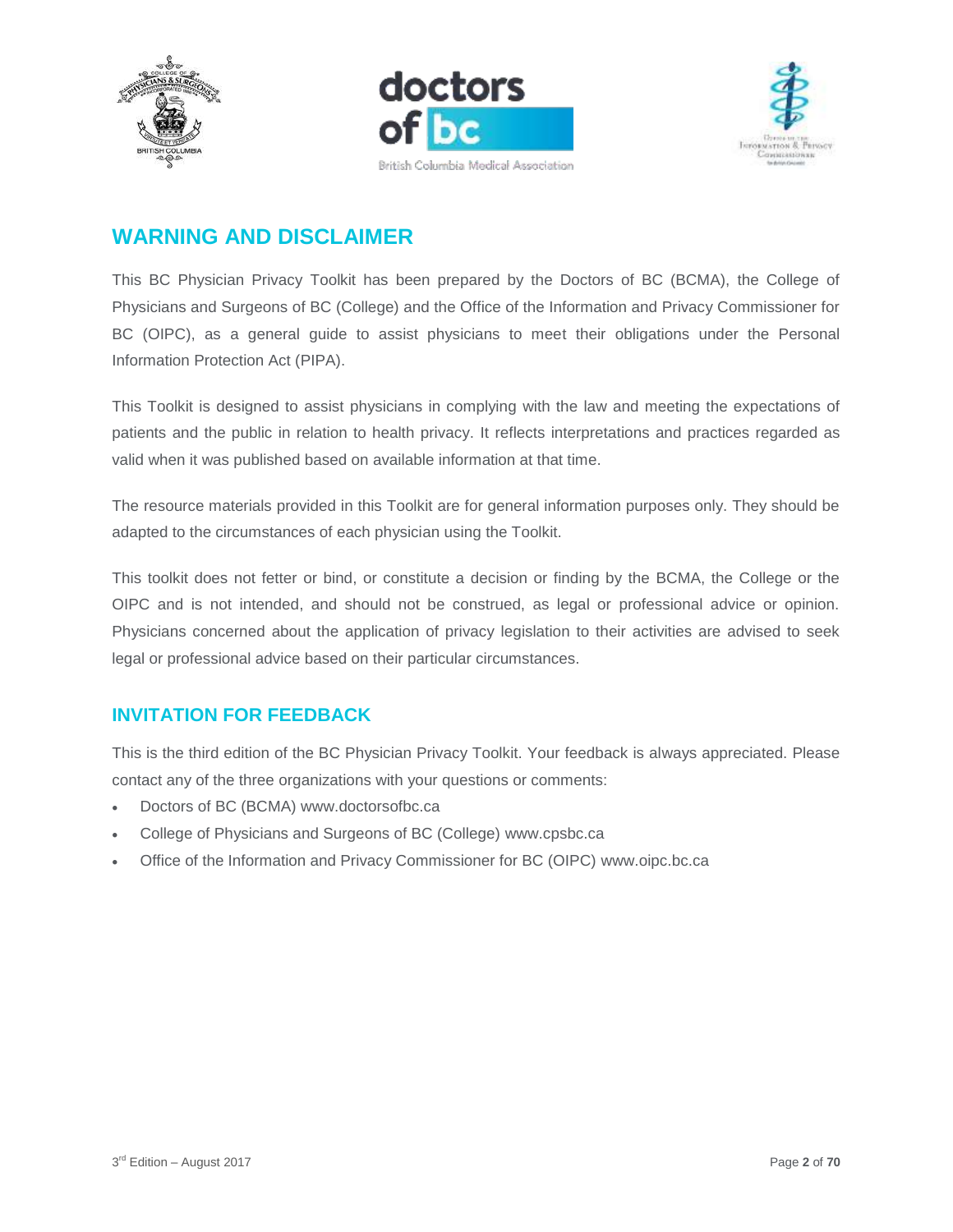





# **Contents**

| Legislative Framework for Privacy in the BC Health Care System  6       |           |
|-------------------------------------------------------------------------|-----------|
|                                                                         |           |
|                                                                         |           |
|                                                                         |           |
|                                                                         |           |
|                                                                         |           |
|                                                                         |           |
|                                                                         |           |
|                                                                         |           |
|                                                                         |           |
|                                                                         |           |
|                                                                         |           |
|                                                                         |           |
|                                                                         |           |
|                                                                         |           |
|                                                                         |           |
|                                                                         |           |
|                                                                         |           |
|                                                                         |           |
|                                                                         |           |
| <b>Guidelines for Confidentiality Agreements, Service Contracts and</b> |           |
|                                                                         | <b>20</b> |
|                                                                         |           |
|                                                                         |           |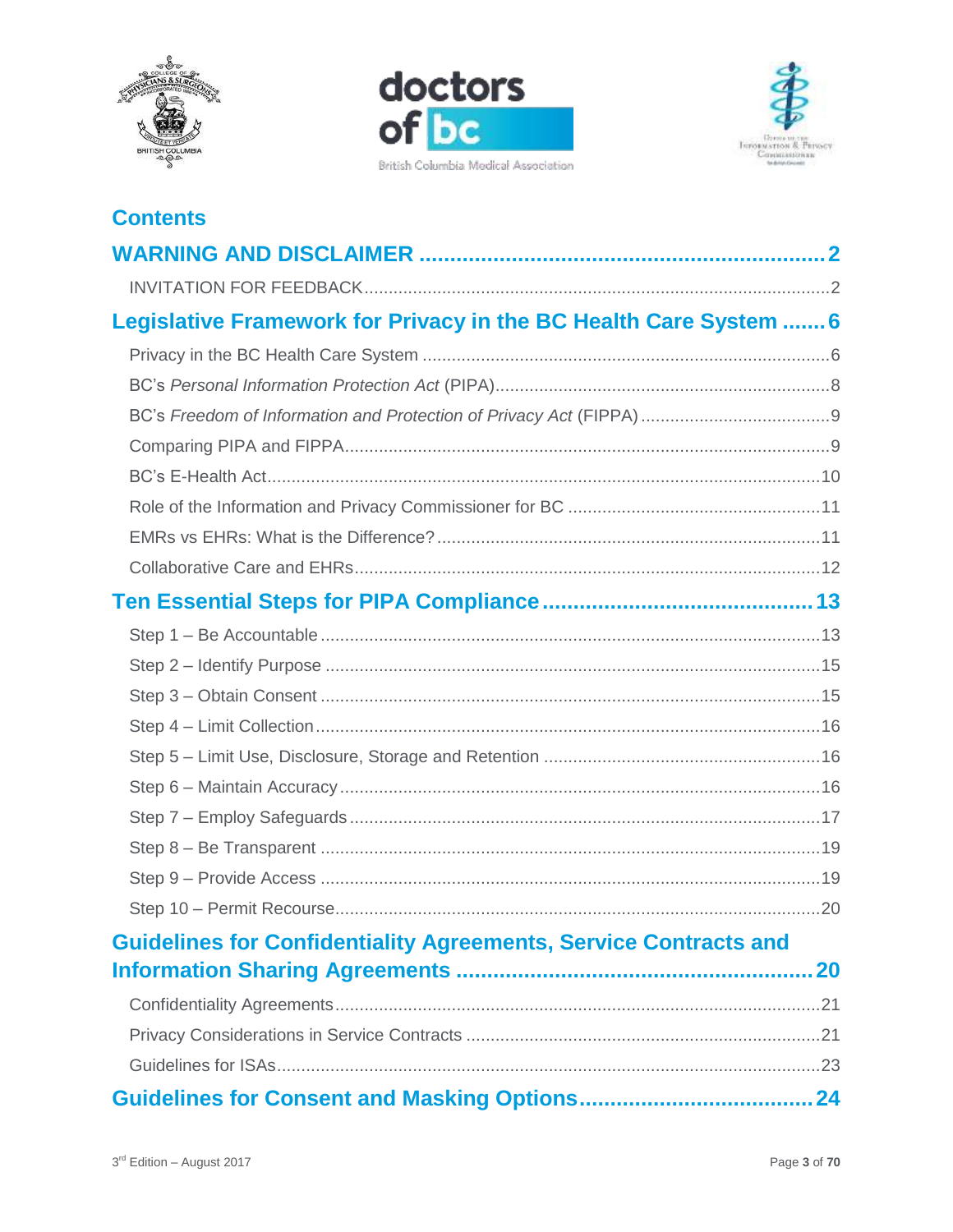





| <b>Guidelines for Electronic Medical Records and Role-Based Access. 26</b>  |  |
|-----------------------------------------------------------------------------|--|
|                                                                             |  |
|                                                                             |  |
|                                                                             |  |
| <b>Guidelines for Ensuring Accuracy of Medical Records and</b>              |  |
|                                                                             |  |
| Guidelines for Photography, Videotaping, and Other Imaging  31              |  |
| <b>Guidelines for Protecting Medical Records When Leaving a Practice 33</b> |  |
| Guidelines for Protecting Medical Records Outside the Practice35            |  |
|                                                                             |  |
|                                                                             |  |
|                                                                             |  |
|                                                                             |  |
|                                                                             |  |
|                                                                             |  |
|                                                                             |  |
|                                                                             |  |
|                                                                             |  |
| Guidelines for Responding to a Privacy Breach  40                           |  |
|                                                                             |  |
|                                                                             |  |
|                                                                             |  |
|                                                                             |  |
| <b>Guidelines for Responding to Patient and Employee Complaints 43</b>      |  |
|                                                                             |  |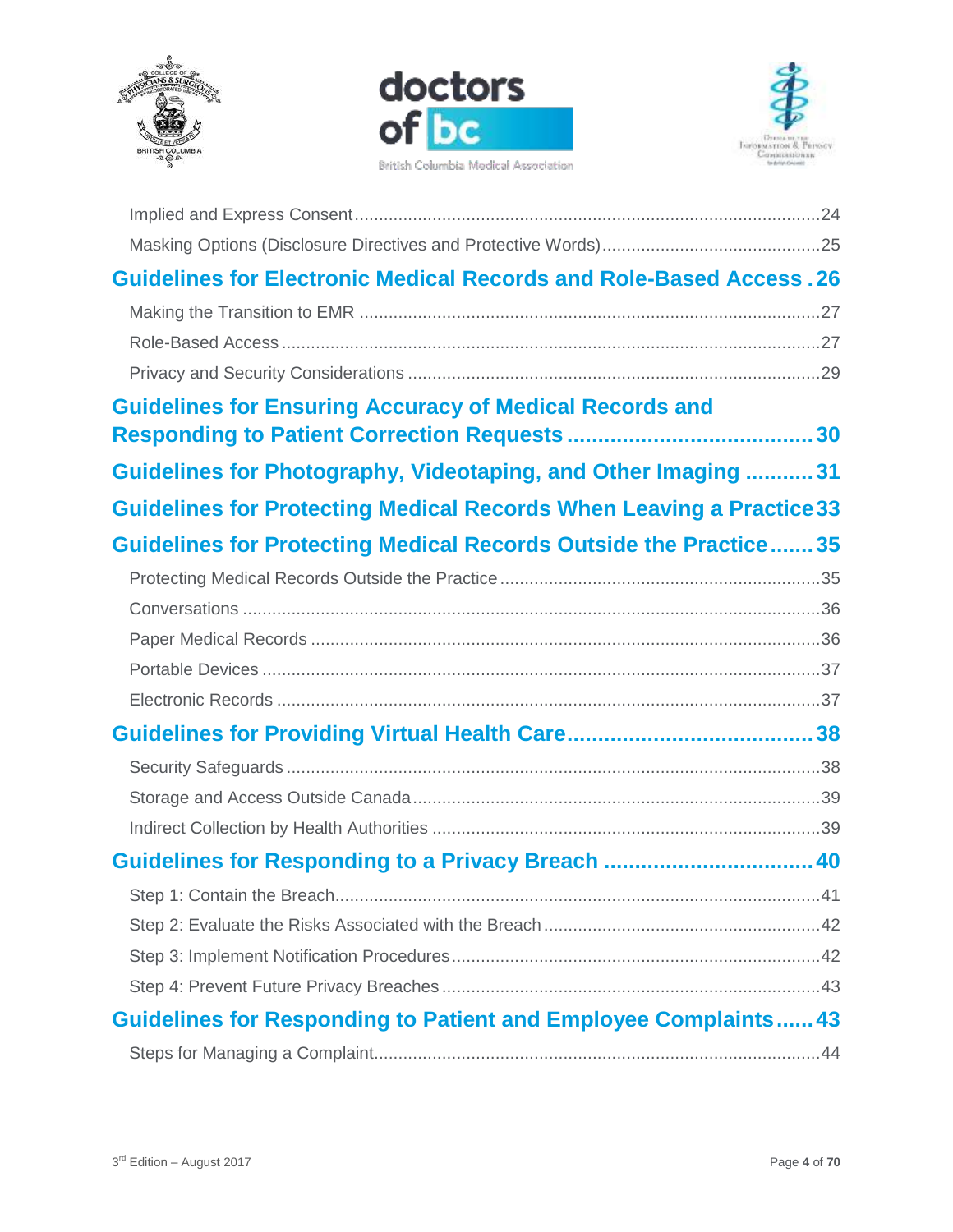





| <b>Guidelines for Responding to Patient Requests to Access Their</b>   |  |
|------------------------------------------------------------------------|--|
|                                                                        |  |
|                                                                        |  |
|                                                                        |  |
|                                                                        |  |
|                                                                        |  |
| <b>Guidelines for Secondary Use of Personal Health Information for</b> |  |
|                                                                        |  |
|                                                                        |  |
| Guidelines for Secure Destruction of Personal Information  50          |  |
|                                                                        |  |
|                                                                        |  |
|                                                                        |  |
|                                                                        |  |
|                                                                        |  |
|                                                                        |  |
|                                                                        |  |
|                                                                        |  |
|                                                                        |  |
|                                                                        |  |
|                                                                        |  |
|                                                                        |  |
|                                                                        |  |
|                                                                        |  |
|                                                                        |  |
|                                                                        |  |
|                                                                        |  |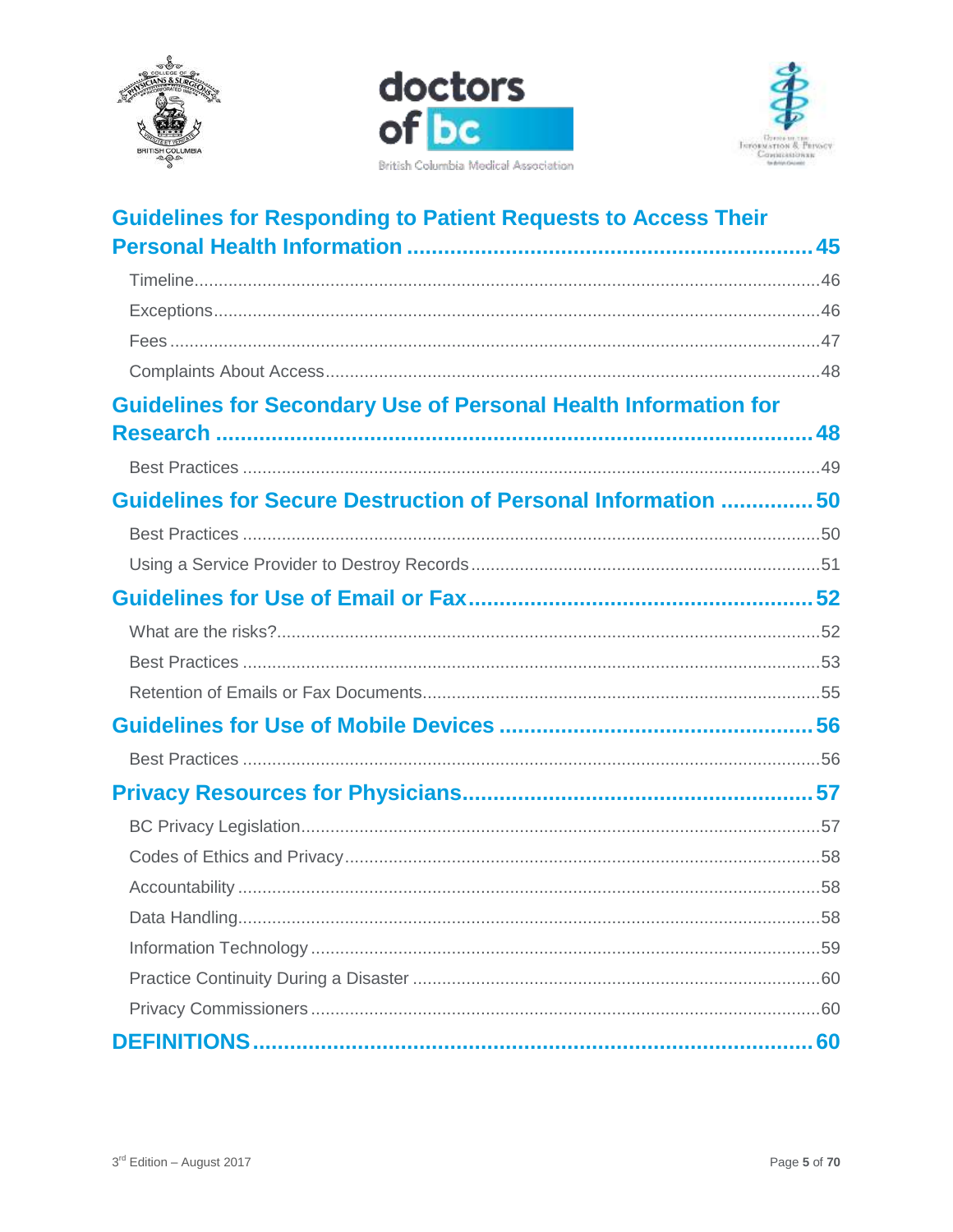





# <span id="page-5-0"></span>**Legislative Framework for Privacy in the BC Health Care System**

This section will:

- summarize the private sector privacy legislation in BC that applies to physicians in private practice and private health care organizations: *Personal Information Protection Act [SBC 2003 c 63] (PIPA)*
- explain the requirements related to patient consent
- summarize the public sector privacy legislation in BC that applies to public bodies, such as health care organizations, health authorities, professional regulatory bodies, ministries and other government agencies:
	- o *Freedom of Information and Protection of Privacy Act [RSBC 1996 c 165]. (FIPPA)*
	- o *E-Health Act*
- Explain the:
	- o difference between PIPA and FIPPA
	- o role of the Information and Privacy Commissioner for BC
	- o difference between Electronic Medical Records (EMRs) and Electronic Health Records (EHRs)
	- o provision of collaborative care and use of EHRs

## <span id="page-5-1"></span>**Privacy in the BC Health Care System**

Personal health information is one of the most sensitive types of personal information because it encompasses the physical, mental and emotional status of individuals over their lifetime. It is used for a number of purposes, including patient care, financial reimbursement, medical education, research, social services, quality assurance, risk management, public health regulation, litigation and commerce.

Protecting patients' personal health information is a priority for physicians because it is fundamental to maintaining the physician-patient relationship. When seeking medical care, patients disclose their personal health information because they trust their physician to protect their privacy. If patients do not have confidence that their physician has adequate safeguards in place to protect their personal health information, they may refrain from disclosing critical information, refuse to provide consent to use personal health information for research purposes or not seek treatment. Such behavior was illustrated in a Canadian Medical Association (CMA) survey, which found that 11% of the public withheld information from a health care provider due to concerns about whom it would be shared with or what purposes it would be used for.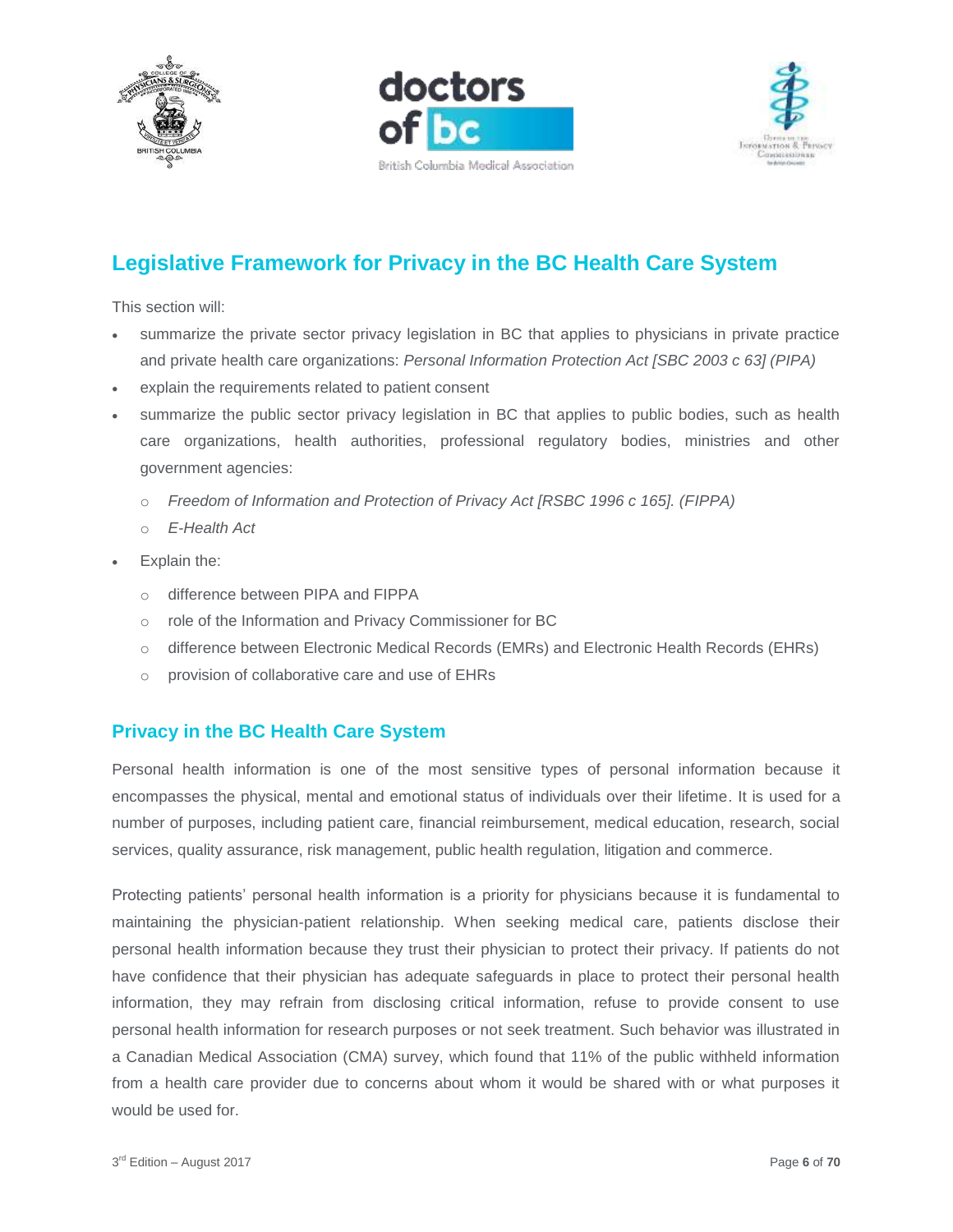





Patients are also concerned about wrongful release of information to third parties, which may result in harm to themselves. The Supreme Court of Canada has validated this concern and recognized it in the *Canadian Charter of Rights and Freedoms*:

- Section 7 includes the right to be free of the psychological stress resulting from the unauthorized disclosure of one's personal health information.
- Section 8 includes the right to be free from unreasonable search and seizure, including where police authorities request information from a physician about a patient without a warrant, subpoena, court order or other legal authority.

Physicians are governed by the professional requirements as set out in the *Health Professions Act*, the College of Physicians and Surgeons of BC Bylaws, relevant professional standards and guidelines of the College of Physicians and Surgeons of BC, and the CMA Code of Ethics.

For physicians who work within public health care organizations such as hospitals, health authorities, and the BC Ministry of Health, the protection of, and individual's access to, personal information is governed by FIPPA, as well as the applicable requirements of the College of Physicians and Surgeons.

Privacy and security in the health care system today must balance two competing social benefits, namely the need to:

- appropriately access and share information to enhance care quality and safety and provide continuity of care
- implement reasonable safeguards to protect personal health information

Balancing these two needs presents challenges that can be met through a variety of measures ranging from administrative and personnel security safeguards (e.g., employee training, policies, confidentiality agreements) to technical solutions (e.g., role-based access control, auditing, authentication mechanisms, encryption). Implementing these measures will build and maintain public trust and confidence in the privacy and security of personal health information.

Adequately protecting personal health information is a complex undertaking within the context of requirements of privacy legislation, new information technologies (including EMRs and EHRs), new models for information sharing, collaborative teams, and contractual arrangements with service providers. But none of these factors, including the introduction of new information technologies, change the responsibilities of physicians to appropriately protect personal health information; nor do they eliminate the risks to personal health information. Rather, different methods for safeguarding personal health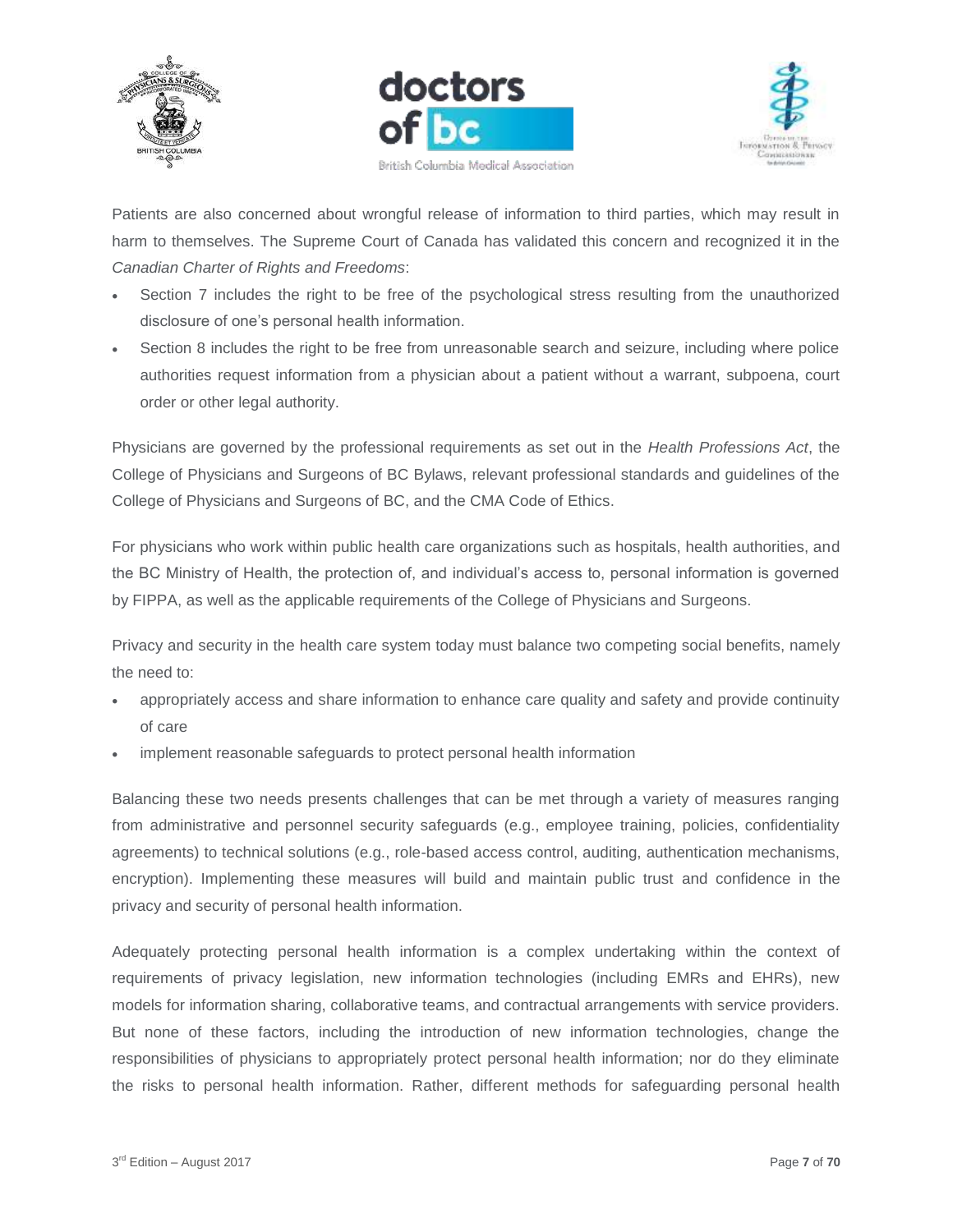





information that is stored electronically must be considered and implemented. (Note that industry experience has shown that while the threat of hackers is viewed as a major security threat to electronic systems, most instances of privacy and security breaches occur within organizations by staff who have legitimate access but exceed their authorized limits).

## <span id="page-7-0"></span>**BC's** *Personal Information Protection Act* **(PIPA)**

PIPA applies to private organizations, including physician practices, and governs how personal information about patients, employees and volunteers may be collected, used, and disclosed.

PIPA came into force on January 1st, 2004, to govern the BC private sector—both for-profit and not-forprofit. Any organization to which PIPA applies is exempted from the federal legislation, the Personal Information Protection and Electronic Documents Act (PIPEDA), which applies only to a "federal work, undertaking, or business" as defined in Section 1 of that Act.

PIPA does not apply to personal information collected and stored by public health care organizations such as hospitals, health authorities and the Ministry of Health. Those entities are governed by FIPPA (see below).

PIPA applies to personal information. In this context, "personal information" means both information that can identify an individual (e.g., name, home address, home phone number, ID numbers) and information about an identifiable individual (e.g., physical description, educational qualifications, blood type). Personal information includes employee personal information, but not business contact information or work product information.

The core principle of PIPA relevant to physicians is that personal information should not be collected, used, or disclosed without the voluntary and informed "consent" of the individual. This principle is subject to limited exceptions. For example, consent is not required where the collection, use, and disclosure is:

- clearly in the interests of the individual and consent cannot be obtained in a timely way; or
- necessary for medical treatment of the individual and the individual is either unable to give consent or does not have the legal capacity to give consent

There are two types of consent: express and implied. Patients provide "express consent" when they agree, verbally or in writing to the collection, use or disclosure of their personal information for a particular purpose. Express consent is necessary for research purposes, education purposes, or other purposes that are not related to the patient's care. "Implied consent" on the other hand is deemed to be given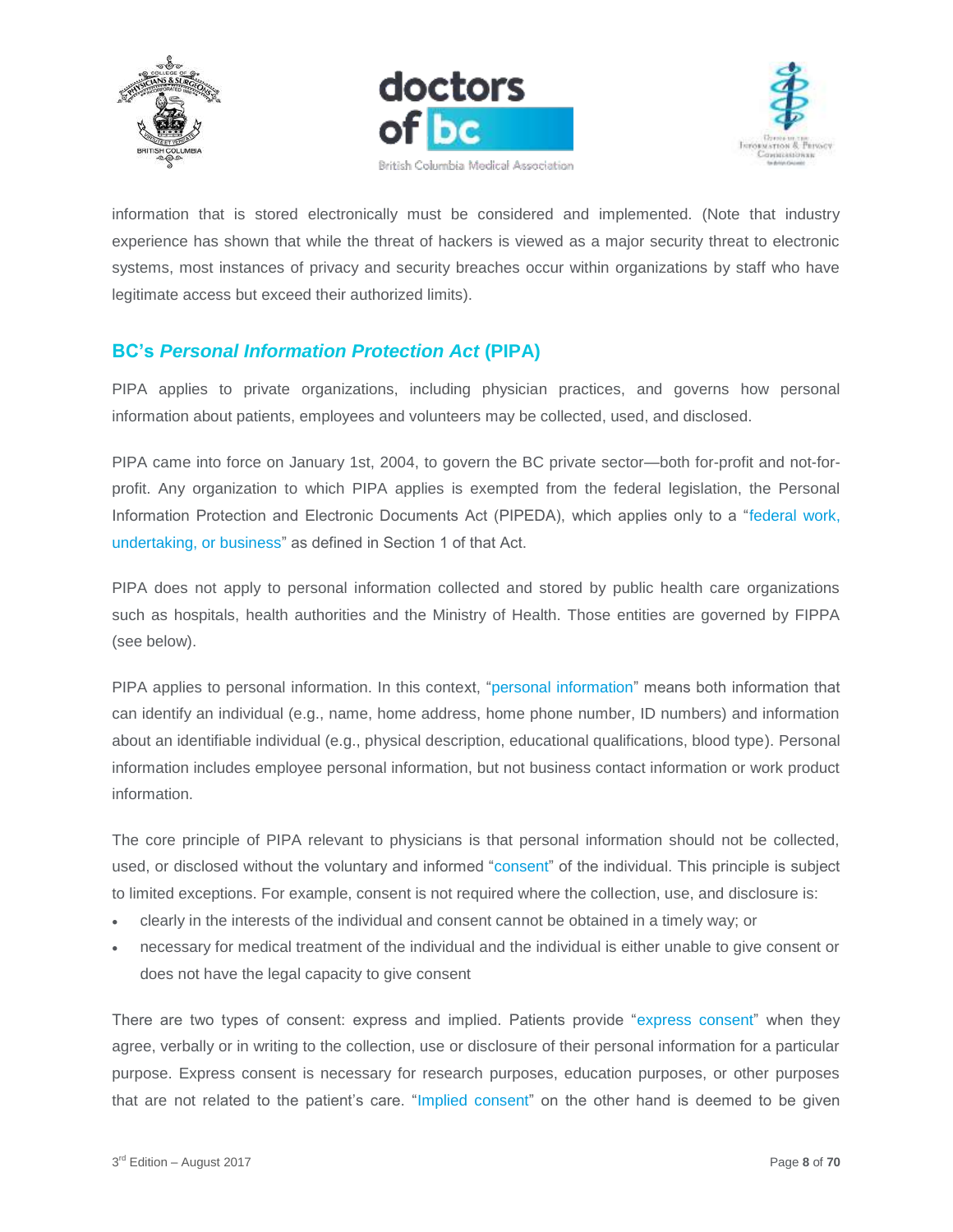





where the purpose of collection, use, or disclosure would be considered to be obvious to a reasonable person, and where the individual voluntarily provides the information. The collection, use and disclosure of personal information for direct health care purposes in BC is usually authorized by implied consent. Implied consent can also be provided by giving a patient the opportunity to "opt-out" (e.g. when informing the patient about a referral, you provide them with a reasonable time to decline).

Under PIPA, physicians have custody of the personal health information they have collected and physical control of the documents/electronic data. They are accountable for any privacy breach that occurs to personal health information in their custody and control, including any breach committed by an employee under their authority.

# <span id="page-8-0"></span>**BC's** *Freedom of Information and Protection of Privacy Act* **(FIPPA)**

In BC, public health care bodies such as hospitals, health authorities, and the Ministry of Health are subject to the privacy protective measures contained in FIPPA. FIPPA guarantees the right of individuals to gain access to and request correction of personal information collected about them by public bodies. It also prohibits the unauthorized collection, use, or disclosure of personal information by public bodies and requires that reasonable safeguards be put in place to protect personal information. FIPPA does not apply to personal information collected and stored in a physician's private practice, private laboratories or other private health providers as PIPA governs these organizations (see above).

FIPPA prohibits the disclosure of personal information outside of Canada as well as any access to such records from outside Canada by health authorities and other public bodies without express consent (except in limited circumstances). It also provides whistle-blower protections for individuals who report contraventions of FIPPA in good faith, including unauthorized disclosure and access as well as foreign demands for disclosure or access.

FIPPA permits public bodies to provide "foreign access" under certain circumstances, such as performing system and equipment maintenance or data recovery from out-of-country, or with consent, and subject to other conditions. The out-of-country access must be necessary and the information can only be accessed and stored outside of Canada for the minimum amount of time needed to complete the task.

## <span id="page-8-1"></span>**Comparing PIPA and FIPPA**

Physicians in private practice who are also providing services to a public health care body will generally be governed by PIPA with respect to the personal information collected, used and disclosed by the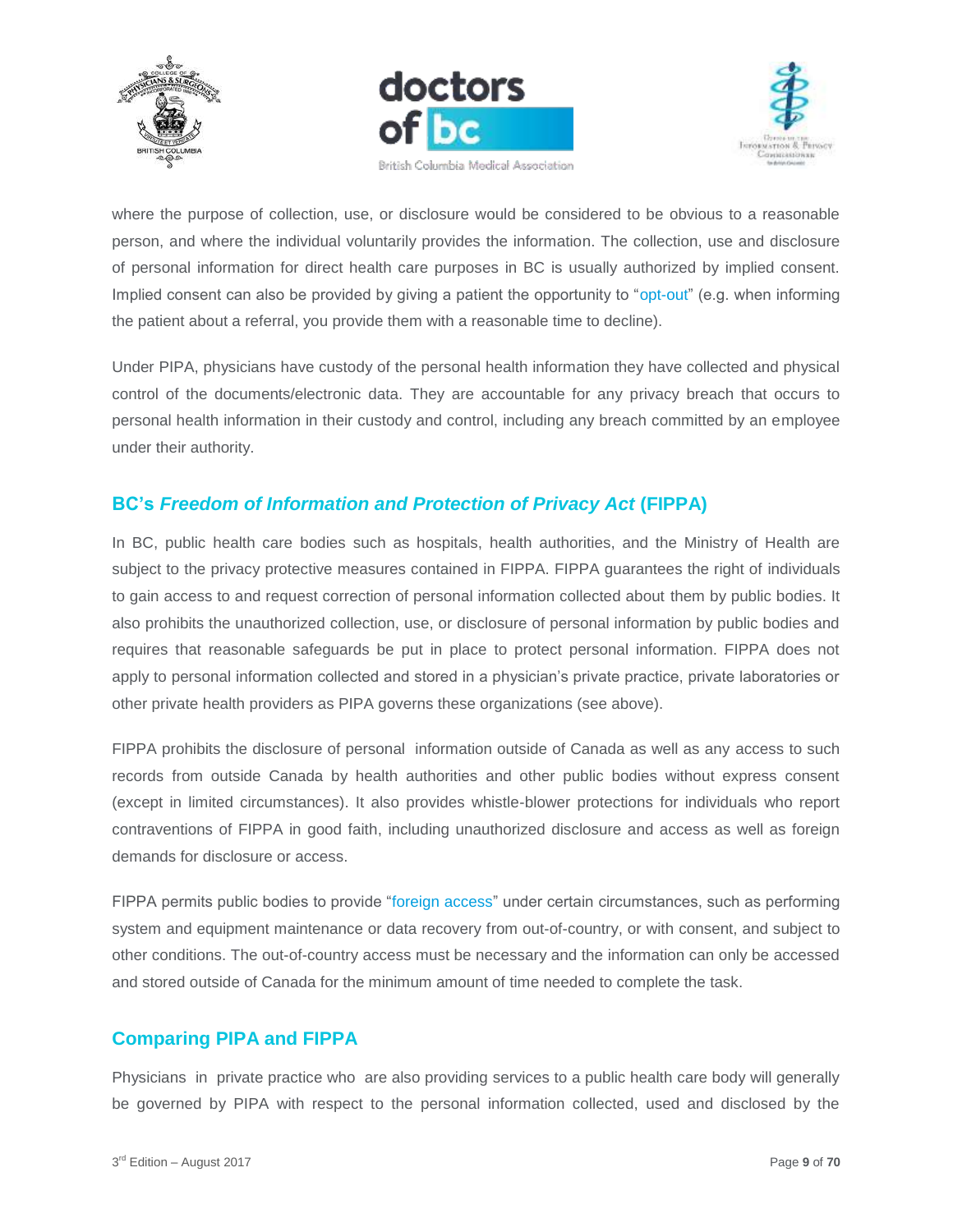





private practice, and by FIPPA with respect to the personal information they collect, use and disclose in their capacity as physicians for the public health care body.

There are some notable differences between PIPA and FIPPA:

- PIPA does not restrict the storage of, or access to personal information from outside Canada. As long as privacy is sufficiently protected, data can be stored or accessed from outside Canada.
- PIPA requires consent for the collection, use, and disclosure of personal information. It is up to the organization to determine whether the form of consent is express (written or verbal opt-in) or implied (opt-out or deemed).
- FIPPA does not permit the collection, use and disclosure of personal information on the basis of consent to the same extent as PIPA; instead it operates on the principle of appropriate authority and "notification" for collection of information.

# <span id="page-9-0"></span>**BC's E-Health Act**

The BC *E-Health (Personal Health Information Access and Protection of Privacy)* Act was enacted to provide legislative authority and a privacy framework to protect personal health information contained in designated health information banks (HIBs) of the Ministry of Health or health authorities. The Provincial Laboratory Information Solution, the Client Registry/Enterprise Master Patient Index and the Provider Registry are examples of HIBs. The E-Health Act includes the following provisions:

- allows individuals to issue disclosure directives to block access to (or "mask") some or all of their personal health information stored in HIBs
- prohibits disclosure of personal health information from a HIB for market research purposes
- establishes a Data Stewardship Committee (DSC) made up of representatives of health authorities, health professions including Doctors of BC and the College of Physicians and Surgeons and the public to evaluate data access requests for research purposes
- permits patient contact information to be disclosed for the purposes of recruiting individuals to participate in health research, but only with the prior approval of the Information and Privacy Commissioner
- adds new whistle-blower protection to protect individuals who report privacy breaches to the chief data steward or the Information and Privacy Commissioner and to encourage good faith reporting to enhance privacy protections
- establishes penalties for privacy and security breaches in the HIB (the penalty for a privacy breach in HIBs is a "fine of up to \$200,000")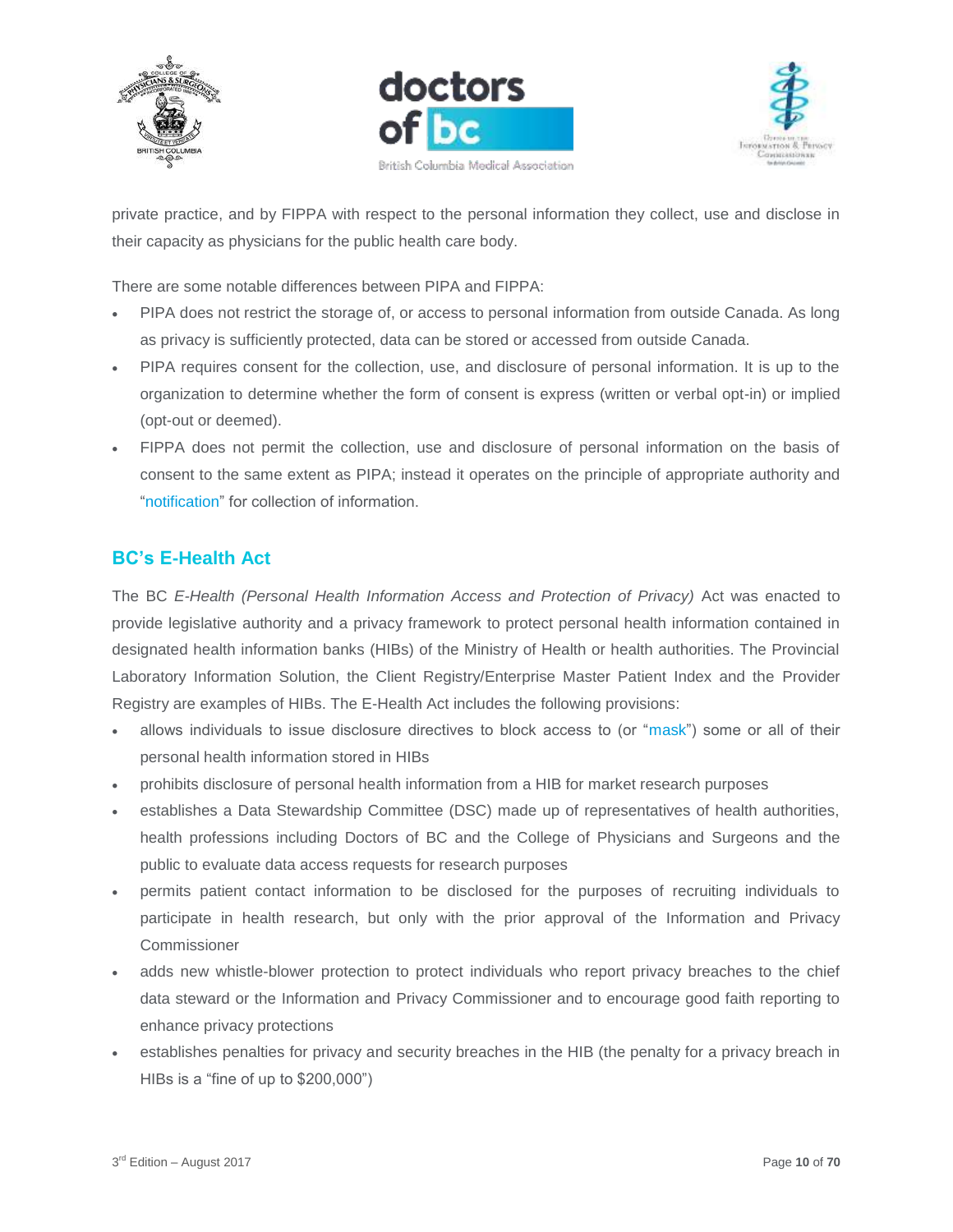





There is a patchwork of other health laws that apply to specific types of personal health information. The following Acts may apply depending on the context: Continuing Care Act (s. 5)

- *Continuing Care Act* (s. 5)
- *Health Act* (ss. 9 and 10)
- *Hospital Insurance Act* (s. 7)
- *Pharmaceutical Services Act* and the Information Management Regulation
- *Public Health Act*
- Health Act Communicable Disease Regulation

## <span id="page-10-0"></span>**Role of the Information and Privacy Commissioner for BC**

Monitoring compliance with BC privacy legislation (FIPPA and PIPA) is the responsibility of the Information and Privacy Commissioner, who is an independent officer of the BC Legislature.

If patients or employees have concerns related to privacy and security of their personal information, they can contact the Office of the Information and Privacy Commissioner (OIPC) for British Columbia at info@oipc.bc.ca. Also, if patients or employees are dissatisfied with how their privacy complaint was addressed by the practice or the College of Physicians and Surgeons, they can file their complaint with the OIPC.

More information on privacy and access to information rights in British Columbia, the role of the Information and Privacy Commissioner and privacy legislation in BC can be found at www.oipc.bc.ca.

#### <span id="page-10-1"></span>**EMRs vs EHRs: What is the Difference?**

An EMR generally refers to an electronic version of the traditional paper-based medical record used within a private practice setting. The collection, use and disclosure of personal health information in an EMR is governed by PIPA. The EMR is a comprehensive record of health information compiled in the context of a direct patient-provider relationship and is under the custody and control of the physician providing primary care.

The terms EMR and EHR are often used interchangeably, although an understanding of the distinctions between the two has improved as a result of a number of eHealth related initiatives in progress within BC and across Canada.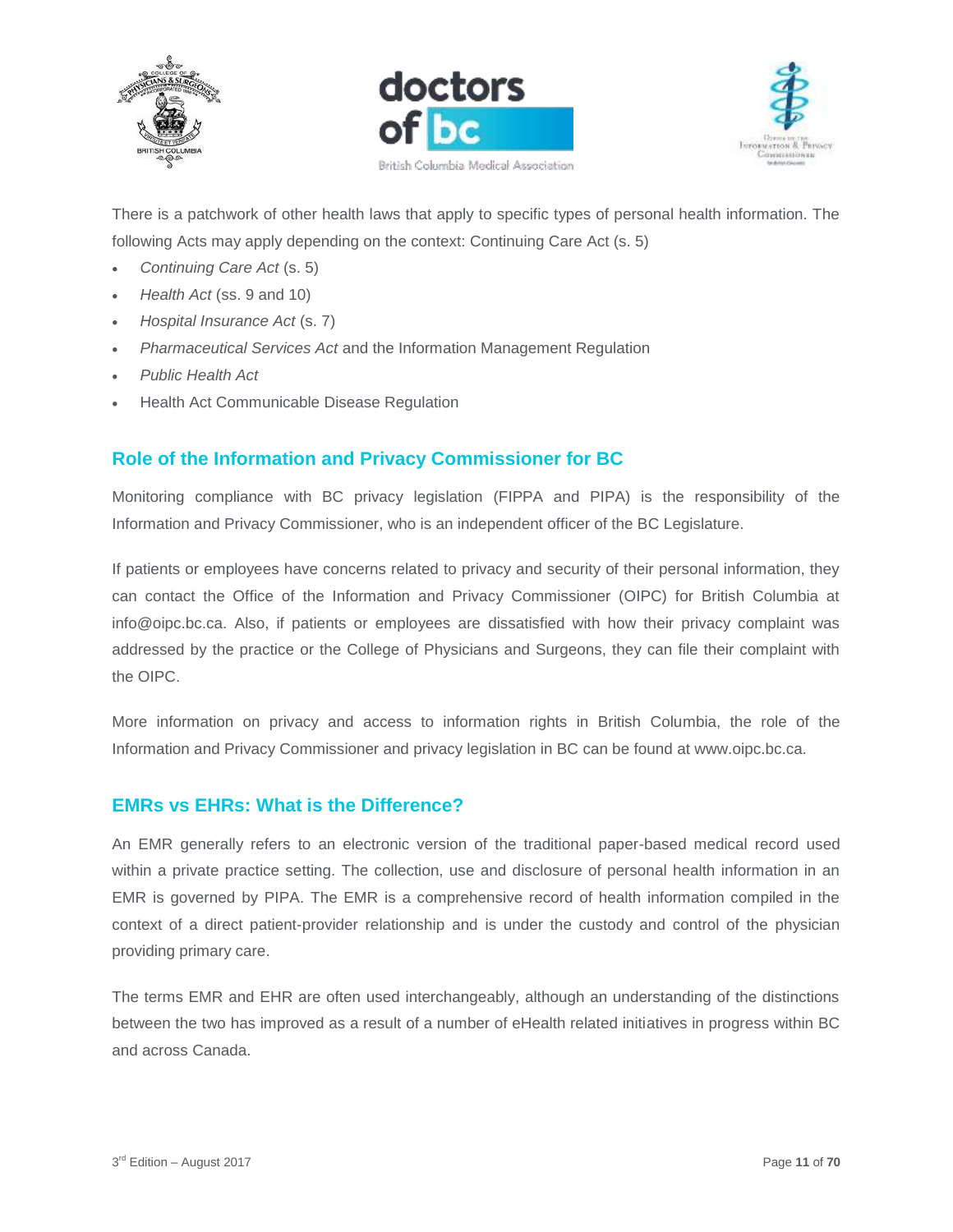





Canada Health Infoway defines an EHR as "a secure and private lifetime record of an individual's health and care history, available electronically to authorized health care providers". The EHR is generally a compilation of core data from multiple and diverse sources submitted by different providers and health care organizations, and potentially from different jurisdictions. An EMR can be a potential source of core data that may be automatically shared or uploaded to an EHR. The objective of an EHR is to provide authorized health care providers with timely access to relevant portions of a patient's electronic record when they need it to provide care, regardless of where a patient presents. An EHR may also have a patient portal whereby patients can access their own records on-line.

EMRs and EHRs both offer considerable opportunities for improving patient care, safety, and health outcomes, including ways to improve efficiencies and cost-savings in the provision of care. While numerous benefits are evident in EMRs and EHRs, they present similar challenges in terms of meeting the expectations of patients and protecting personal health information

A province-wide EHR has not yet been fully implemented, but there are a number of provincial repositories for personal health information already in place. These include PharmaNet, the Provincial Lab Information System, the Panorama public health information system as well as the Client and Provider Registries. Various EHRs have been implemented in health authorities. The governance of those EHRs rests with the health authorities governed under FIPPA.

## <span id="page-11-0"></span>**Collaborative Care and EHRs**

In BC there are new and evolving models for where and how physicians work, such as primary care networks, integrated health networks, specialty-related medical groups working in association and medical clinics within health authorities. With such new forms of practice and with institutional or provincial EHRs, the sharing of personal health information is now broadened beyond what is customarily understood by a patient to be included in their circle of care. In patient-centric institutional or provincial EHRs, personal health information from a broad range of sources and providers can be shared with and accessed by others. Adding further complexity is the potential for secondary uses of personal health information by persons or organizations beyond the circle of care.

With varying amounts of information-sharing, models for patient consent will vary depending on the situation, and it is not possible to establish guidelines that fit all scenarios. The interplay between PIPA and FIPPA is complex, and it is important that information-sharing meets the requirements of both pieces of legislation. Tools such as obtaining consent, role--based access, opt out, masking, and audits can be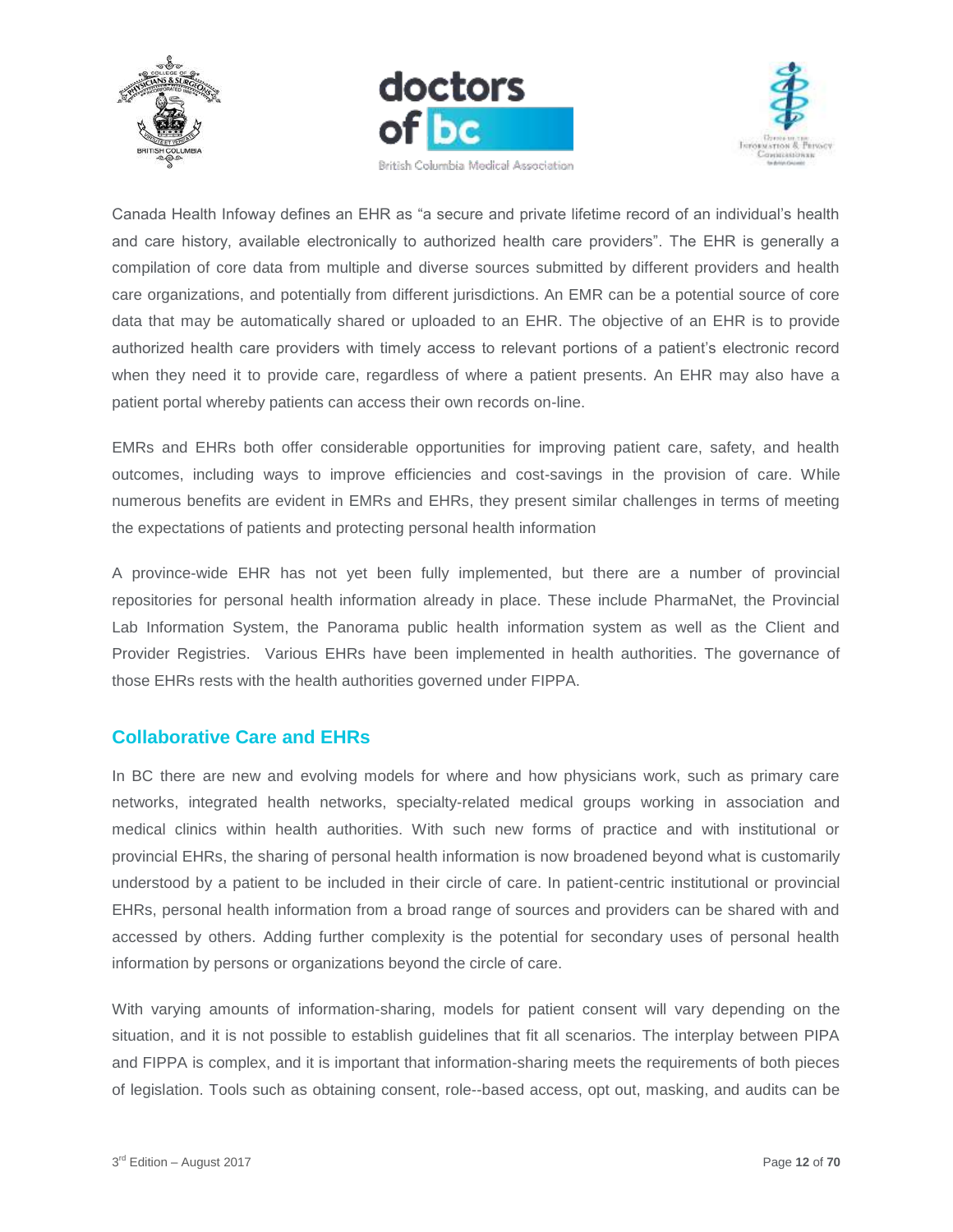





used to protect patient privacy while sharing information appropriately and efficiently to support the delivery of care.

# <span id="page-12-0"></span>**Ten Essential Steps for PIPA Compliance**

This section will identify 10 essential steps that physicians in private practice need to take in order to comply with PIPA.

The following 10 steps summarize the key responsibilities that physicians have under PIPA:

- Step 1 [Be Accountable](https://www.doctorsofbc.ca/sites/default/files/ptv3.0.04.01_step_1_-_be_accountable.pdf)
- Step 2 [Identify Purpose](https://www.doctorsofbc.ca/sites/default/files/ptv3.0.04.02_step_2_-_identify_purpose.pdf)
- Step 3 [Obtain Consent](https://www.doctorsofbc.ca/sites/default/files/ptv3.0.04.03_step_3_-_obtain_consent.pdf)
- Step 4 [Limit Collection](https://www.doctorsofbc.ca/sites/default/files/ptv3.0.04.04_step_4_-_limit_collection.pdf)
- Step 5 Limit Use, [Disclosure, Storage and Retention](https://www.doctorsofbc.ca/sites/default/files/ptv3.0.04.05_step_5_-_limit_use_disclosure_and_retention.pdf)
- Step 6 [Maintain Accuracy](https://www.doctorsofbc.ca/sites/default/files/ptv3.0.04.06_step_6_-_maintain_accuracy.pdf)
- Step 7 [Employ Safeguards](https://www.doctorsofbc.ca/sites/default/files/ptv3.0.04.07_step_7_-_employ_safeguards.pdf)
- Step 8 [Be Transparent](https://www.doctorsofbc.ca/sites/default/files/ptv3.0.04.08_step_8_-_be_transparent.pdf)
- Step 9 [Provide Access](https://www.doctorsofbc.ca/sites/default/files/ptv3.0.04.09_step_9_-_provide_access.pdf)
- Step 10 [Permit Recourse](https://www.doctorsofbc.ca/sites/default/files/ptv3.0.04.10_step_10_-_permit_recourse.pdf)

## <span id="page-12-1"></span>**Step 1 – Be Accountable**

Accountability in relation to privacy is the acceptance of responsibility to protect personal information. In order to demonstrate accountability and compliance with the *Personal Information Protection Act* (PIPA), organizations should have a comprehensive privacy management program.

The person responsible for structuring and managing a privacy management program is the organization's privacy officer. In a physician's practice, it is recommended that the physician act as the privacy officer. In a solo practice, the physician is the de facto privacy officer, while in a clinic or group practice, one physician should be designated as the privacy officer. The privacy officer is answerable to the College of Physicians and Surgeons and the Office of the Information and Privacy Commissioner.

The privacy officer must do the following to establish and maintain a privacy management program for the practice:

 Compile a personal information inventory that documents the types of personal information that the practice collects and how and where it is stored.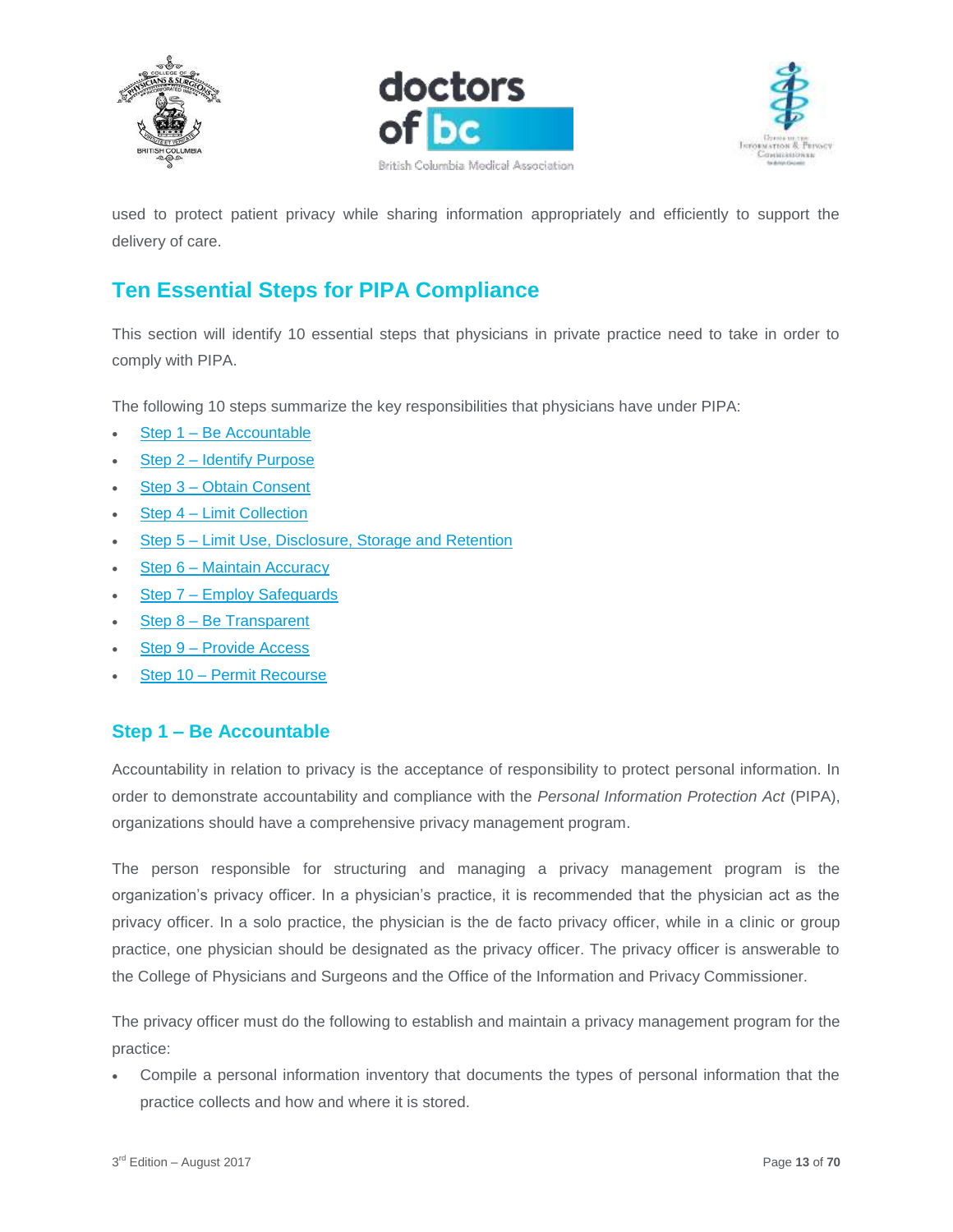





- Develop internal privacy policies and procedures in relation to the obligations of the practice under PIPA and monitor compliance with them.
- Ensure all service contracts and information-sharing agreements include adequate privacy protective provisions.
- Put systems in place for responding to access requests, requests for correction, and complaints from patients.
- Institute mandatory privacy training and education for physicians and staff.
- Use risk assessment tools to identify and mitigate privacy impacts of new initiatives or services that involve the collection, use or disclosure of personal health information.

This Toolkit includes guidelines that are a useful starting point in demonstrating accountability by formulating privacy policies and procedures in areas that present particular challenges from a privacy perspective. These topics include the following:

- Patient consent for collection and requirements to notify patients
- Administrative and physical security controls to protect medical records
- Technological security controls and role-based access for EMRs
- Using email or fax
- Photography, videotaping and other imaging
- Responding to a privacy breach
- Using and disclosing personal health information for secondary purposes such as research
- Protecting medical records outside the practice
- Protecting medical records when leaving the practice
- Retention and secure destruction of medical records
- Informing patients about the privacy management program and their information rights

Privacy officers may also wish to develop policies and procedures on other topics depending on the practice and the nature and volume of the personal information in its custody or control.

All components of a privacy management program should be reviewed and assessed by the privacy officer on a regular basis and revised as necessary. For example, the practice may need additional security controls or improvements to privacy training and education for employees.

For further information regarding a privacy management program and the responsibilities of a privacy officer, a guidance document entitled [Getting Accountability Right with a Privacy Management Program](https://www.oipc.bc.ca/guidance-documents/1435) is available on the website of the Office of the Information and Privacy Commissioner.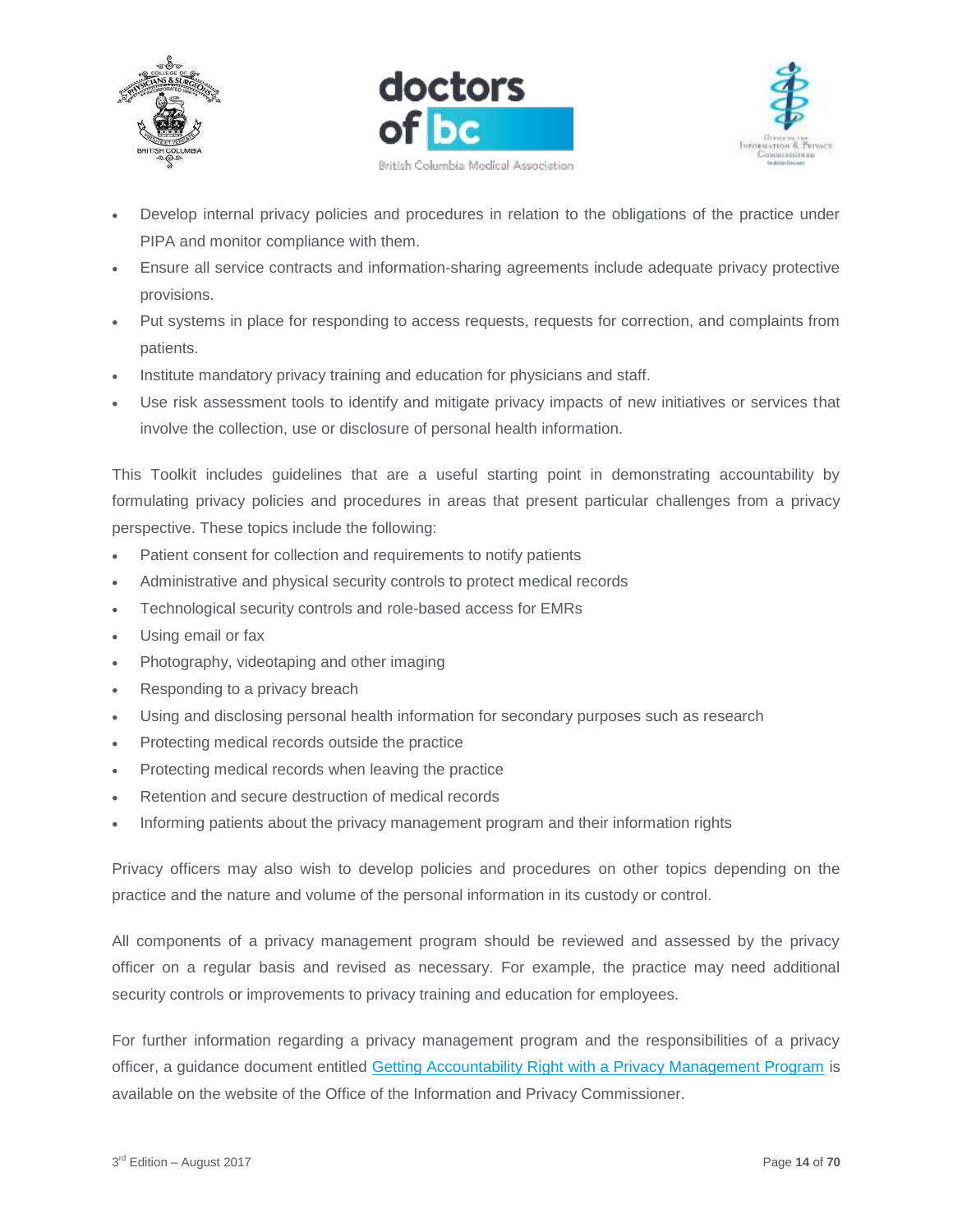





## <span id="page-14-0"></span>**Step 2 – Identify Purpose**

PIPA provides individuals with the right to know what personal information is being collected, used or disclosed by the practice, and for what purposes. PIPA also requires that personal information only be collected for purposes that a reasonable person would consider appropriate in the circumstances. If it is not possible to identify the purpose for the collection, or if the purpose would not be appropriate to a reasonable person, the practice should not collect the personal information. Each practice should assess its information management practices to define and document the purposes for which personal health information is collected, used and disclosed.

#### <span id="page-14-1"></span>**Step 3 – Obtain Consent**

Under PIPA, consent for the collection, use, and disclosure of personal information for direct health care purposes in BC operates primarily on an "implied consent" model. Implied consent usually extends to parties who provide care to a patient and form part of a patient's "circle of care" (e.g., specialists, referring physicians, lab technologists).

There are two types of implied consent: "deemed" consent or "opt-out" consent. Deemed consent may be relied upon if the information was voluntarily provided by the patient for purposes that are obvious to a reasonable person (e.g., for the purposes of ongoing care and treatment by the physician). Opt-out consent requires the physician to provide the patient with notice regarding the purpose for the collection, use or disclosure and provide the patient with a reasonable amount of time to decline (e.g., notification that the patient's personal information will be disclosed to a public body for the practice's billing purposes). Consent must always be voluntary and informed.

Express consent from a patient is required when personal information is intended to be collected, used, or disclosed outside of the circle of care by individuals who do not have implied consent or for secondary purposes such as research (see [Guidelines for Secondary Use of Personal Health Information for](https://www.doctorsofbc.ca/sites/default/files/ptv3.0.16_guidelines_for_secondary_use_of_personal_health_information_for_research.pdf)  [Research\)](https://www.doctorsofbc.ca/sites/default/files/ptv3.0.16_guidelines_for_secondary_use_of_personal_health_information_for_research.pdf). Express consent is signified by the individual willingly agreeing to the collection, use, and disclosure of personal information for a defined purpose (also known as the "opt-in" model). Express consent can be given verbally or in writing, but consent in writing may provide stronger evidence that it was given if consent is later challenged. The individual has the right to expressly withhold or withdraw consent at any time without retribution.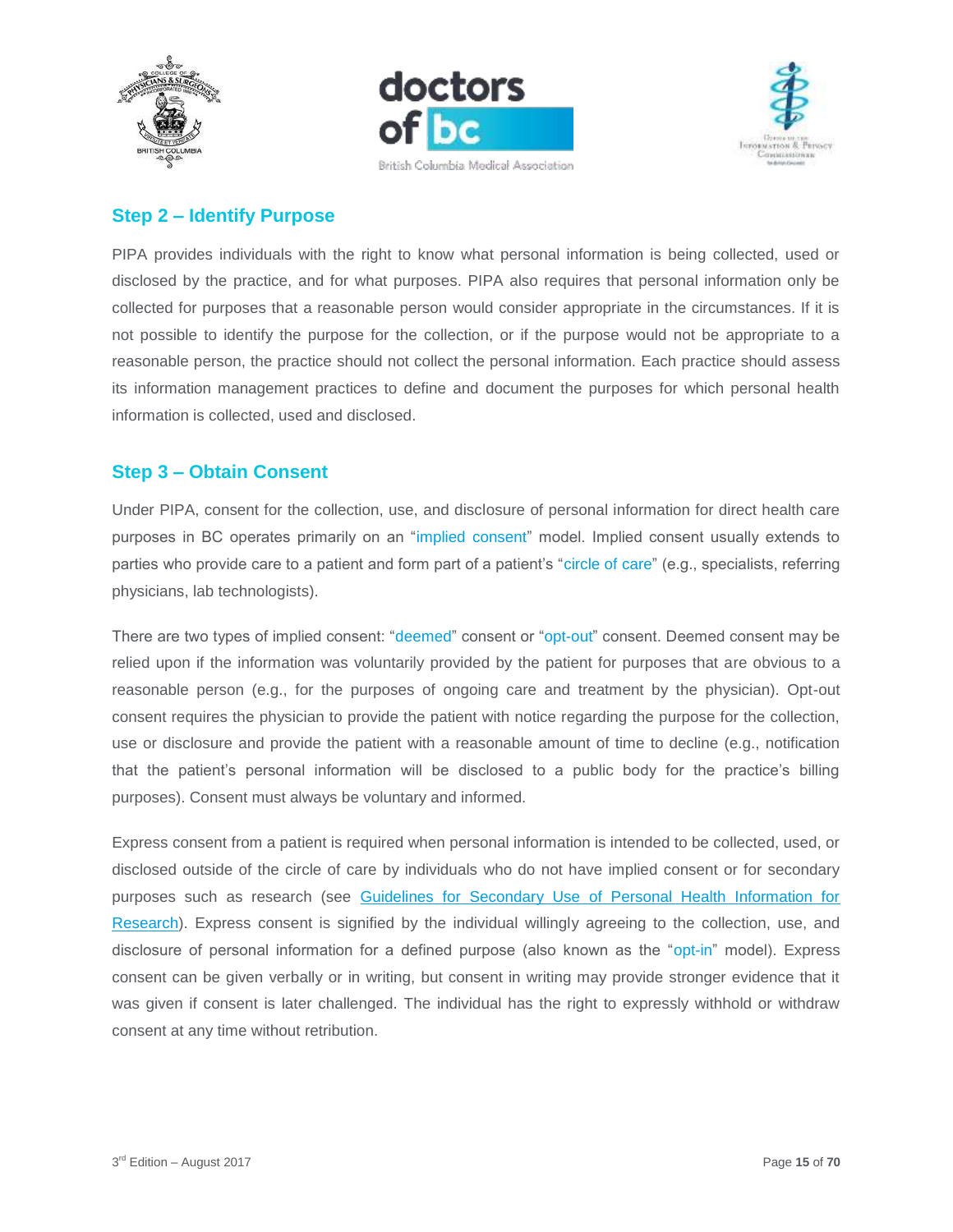





# <span id="page-15-0"></span>**Step 4 – Limit Collection**

A practice should collect only the minimum amount of personal information that is necessary to achieve the purpose for the collection.

# <span id="page-15-1"></span>**Step 5 – Limit Use, Disclosure, Storage and Retention**

A practice must use and disclose personal information in accordance with the purposes for collection. Consent is required for use and disclosure of personal information for new purposes, unless it is otherwise authorized by PIPA. Information should be kept only for as long as necessary to meet the original purposes or as required by the bylaws of the College of Physicians and Surgeons. The bylaws currently require that medical records be retained for at least 16 years from the date of last entry or from the age of majority. Records containing personal information (whether paper or electronic) should be disposed of appropriately, safely, and definitively when they are no longer required. For more information, see [Guidelines for Secure Destruction of Personal Health Information](https://www.doctorsofbc.ca/sites/default/files/ptv3.0.17_guidelines_for_secure_destruction_of_personal_information.pdf) and [Guidelines for Protecting](https://www.doctorsofbc.ca/sites/default/files/ptv3.0.10_guidelines_for_protecting_medical_records_when_leaving_a_practice.pdf)  [Medical Records When Leaving a Practice.](https://www.doctorsofbc.ca/sites/default/files/ptv3.0.10_guidelines_for_protecting_medical_records_when_leaving_a_practice.pdf)

If the personal information of British Columbians is stored or accessed outside of Canada, there is a risk that other jurisdictions will not offer the same (or any) legal privacy protections for that data. While PIPA does not prohibit storage and access to personal information from outside Canada, it is recommended that physicians avoid storing personal information outside of Canada and prohibit access to such records from outside Canada without express patient consent. This includes using cloud-based software where data may be stored outside Canada.

## <span id="page-15-2"></span>**Step 6 – Maintain Accuracy**

Physicians must ensure that medical records are up-to-date and accurate. The privacy officer should develop procedures that will ensure information is collected and maintained accurately. For example,

- Forms can be designed and used to ensure all necessary personal information is collected.
- Questions can be asked on each patient visit to verify certain personal information.

Under PIPA, individuals have the right to request that their personal health information be corrected if they believe it is not accurate or complete. This right applies to correcting factual errors or omissions in the personal information of the requesting individual, and does not apply to opinions or the personal information of third parties. Individuals (or their legally authorized representative) may make a request for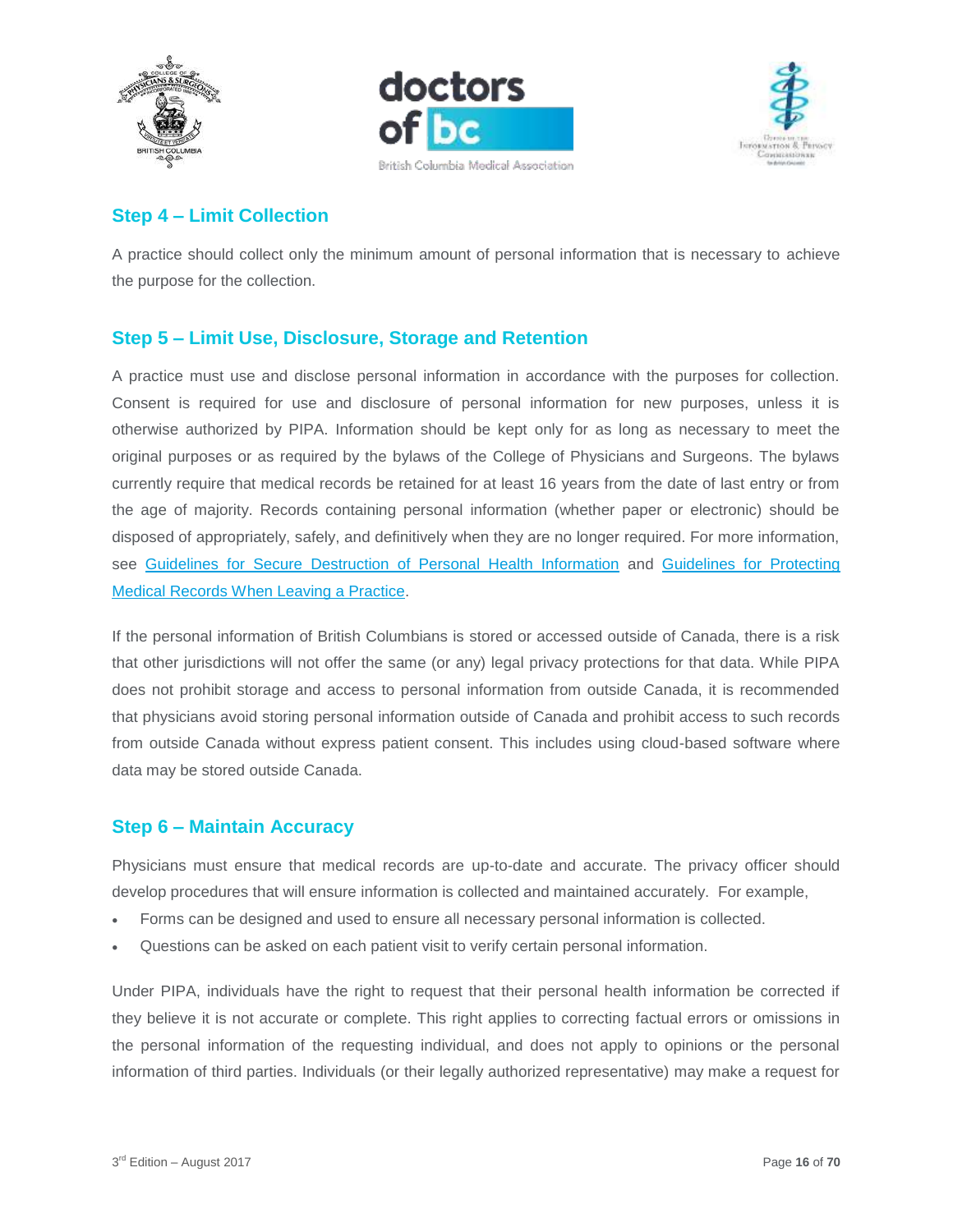





correction in writing (See Form – [Patient's Request to Correct Personal Information\)](https://www.doctorsofbc.ca/sites/default/files/form_-_patient_request_to_correct_personal_information.pdf) and a practice must respond within 30 working days of receiving a request.

In order to make the correction, the practice must be satisfied on reasonable grounds that the correction should be made. If a correction is made, a copy of the amendment must be sent to each organization to which the inaccurate or incomplete information was disclosed within the past year. If no correction is made, the practice is required to annotate the information with the correction that was requested but denied, and reasons for not making the correction must be provided to the requesting individual. Requests for corrections to professional reports or expert opinions are usually annotated.

The privacy officer must educate staff on how to appropriately respond to such requests. If a patient is not satisfied with the outcome, he or she may request a review by the College of Physicians and Surgeons or take the matter to the Office of the Information and Privacy Commissioner (OIPC). For more information, see [Guidelines for Ensuring Accuracy of Medical Records and Responding to Patient Correction](https://www.doctorsofbc.ca/sites/default/files/ptv3.0.08_guidelines_for_ensuring_accuracy_of_medical_records.pdf)  [Requests.](https://www.doctorsofbc.ca/sites/default/files/ptv3.0.08_guidelines_for_ensuring_accuracy_of_medical_records.pdf)

# <span id="page-16-0"></span>**Step 7 – Employ Safeguards**

A practice must implement reasonable security safeguards to protect personal information against loss, theft or other unauthorized access, use or disclosure. Safeguards refer to administrative, physical and technical measures, and may include a combination of policies, practices and software that protect personal information. The sensitivity of the personal information informs what types of safeguards are appropriate in the circumstances, irrespective of the form in which a medical record is stored (paper, electronic, digital, or otherwise). For more information, see [Guidelines for Protecting Medical Records](https://www.doctorsofbc.ca/sites/default/files/ptv3.0.11_guidelines_for_protecting_medical_records_outside_the_practice.pdf)  [Outside the Practice.](https://www.doctorsofbc.ca/sites/default/files/ptv3.0.11_guidelines_for_protecting_medical_records_outside_the_practice.pdf)

Medical records must be handled in a secure manner from the time the records are created to the time they are disposed of, regardless of the format in which the information is stored.

The following are best practices in safeguarding medical records and other personal information stored by the practice. Note that a combination of measures may be required during the transition from paperbased medical records to EMRs where both methods of record-keeping may be used in parallel.

In order to protect medical records, it is recommended that staff:

- wear building passes/photo ID if issued
- verify that persons who don't look familiar have a legitimate reason to be there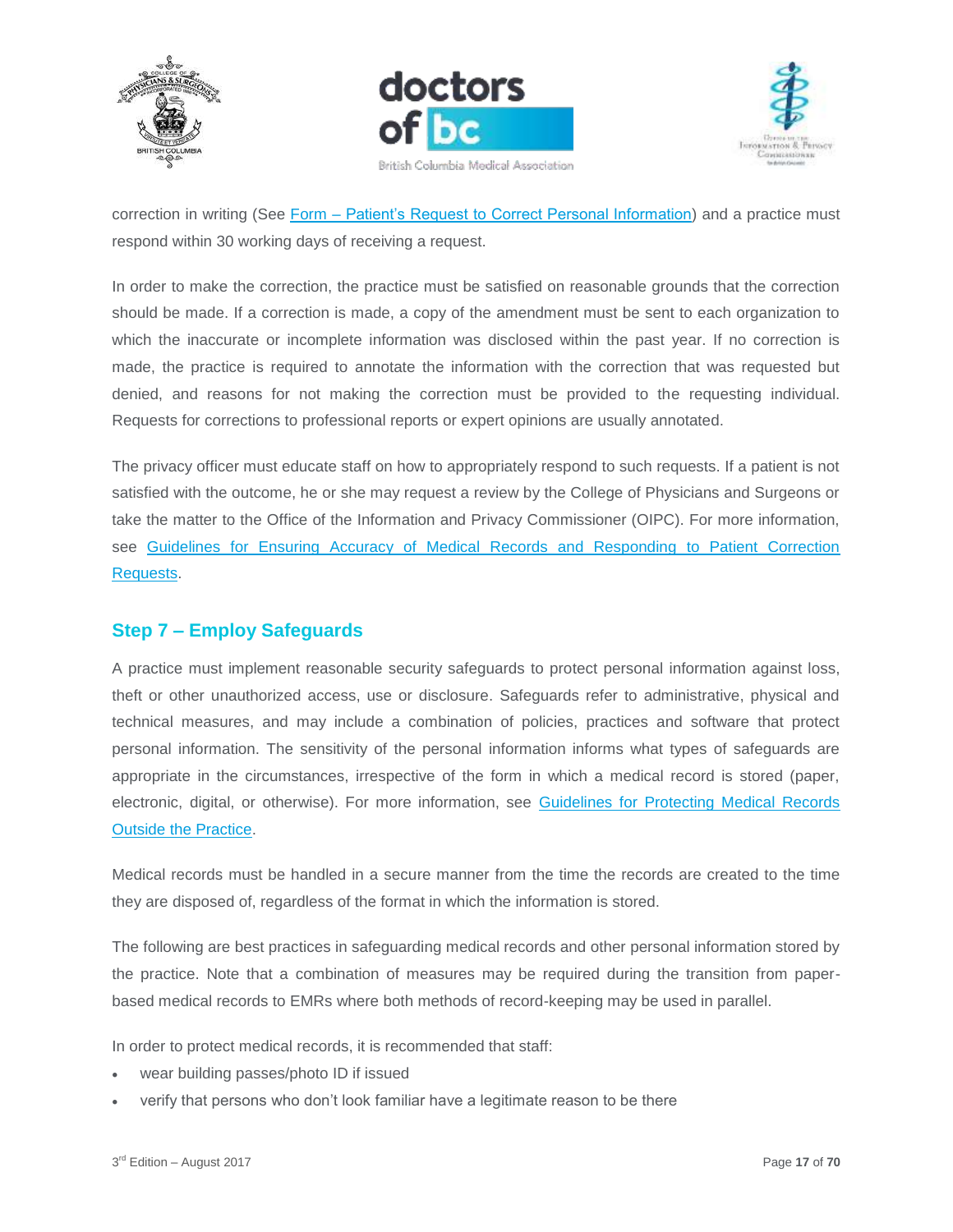





- know how to respond if suspicious behaviors are noticed
- not disclose confidential information about how the practice's security systems operate
- sign confidentiality agreements that specify obligations and expectations including consequences for inappropriately collecting, using or disclosing personal information

#### Paper records should be:

- retrieved promptly from fax machines or photocopiers
- clearly labelled
- placed in a location that prevents members of the public from viewing the records (e.g., avoid leaving medical records at the reception desk where other patients can see them)
- returned to the filing location as soon as possible after use
- stored:
	- o on-site wherever possible
	- $\circ$  securely within the practice (e.g., in locked cabinets)
	- $\circ$  in a location where members of the public cannot access the contents (e.g., in a locked, separate room)
- tracked if being transferred by confirming that the records have arrived at their specified destination
- kept secure at all times if taken off-site

In order to protect personal information stored in EMRs, staff should:

- when using any system or application, log out of computer systems or applications when not in use or unattended
- keep workstations positioned away from public view and access
- memorize or use a secure password manager instead of writing down passwords
- not share an assigned user ID and password with others

The privacy officer should also do the following to protect personal information stored in EMRs:

- Create a unique user ID and strong password for every authorized user.
- Grant role-based access to staff working in the practice on an individual basis based on a "need to know" and "least privilege" principles.
- Revoke user IDs and passwords as soon as authorized users resign or are dismissed.
- Install strong, up-to-date, industry-standard encryption.
- Implement password changes forced at regular intervals.
- Install firewall software and regularly update internet-based computer systems.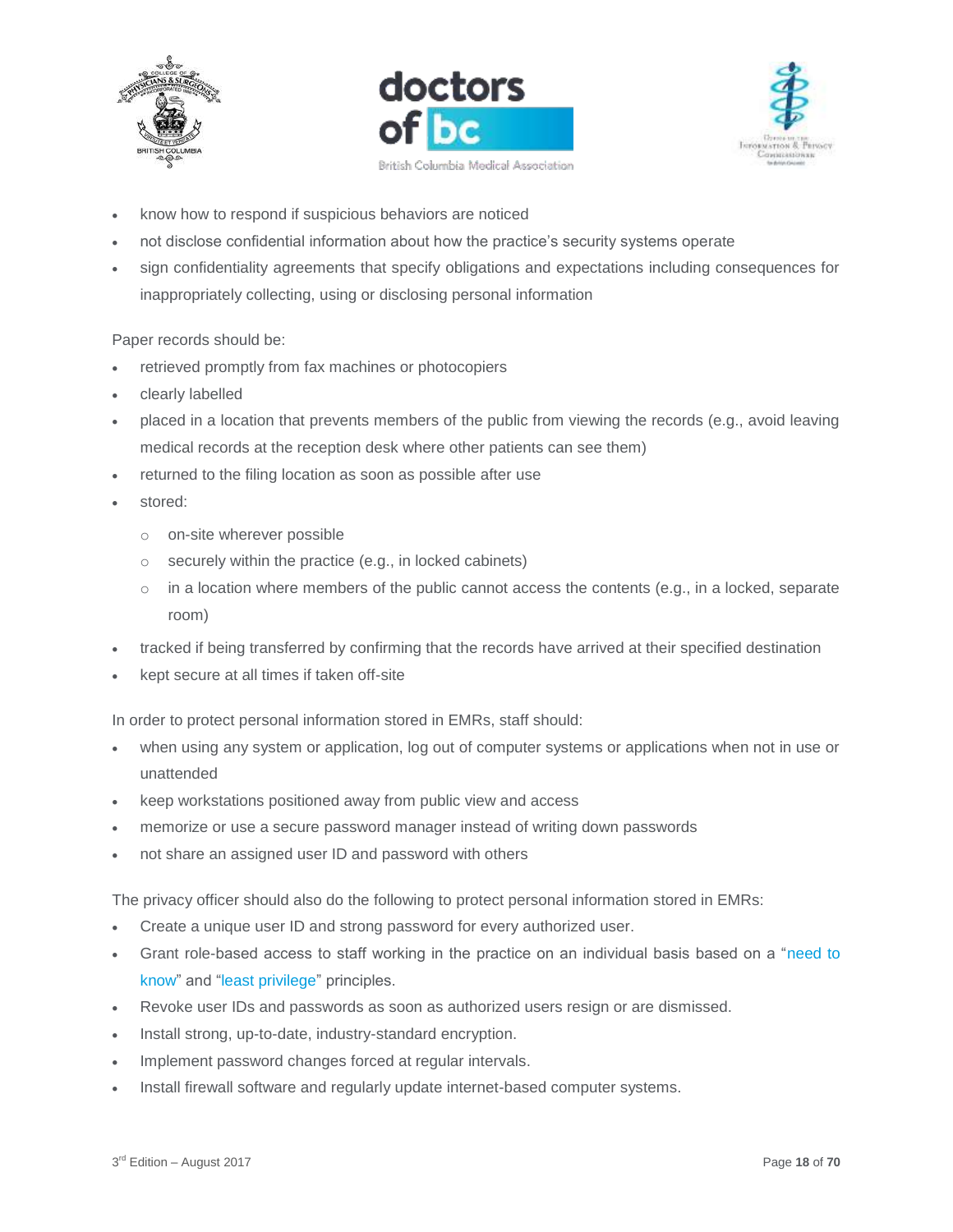





- Create audit trails to track when a patient record is accessed and by whom, including date and time.
- Verify that data backup methods and disaster recovery plans are in place and are periodically reviewed and tested.
- Activate password protected screensavers or auto log out for computers after a period of inactivity to avoid unauthorized viewing.
- Consider installing a privacy screen filter to prevent viewing of the screen from an angle.

<span id="page-18-0"></span>For more information, see [Guidelines for Electronic Medical Records and Role-Based Access.](https://www.doctorsofbc.ca/sites/default/files/ptv3.0.07_guidelines_for_electronic_medical_records_and_role-based_access.pdf)

## **Step 8 – Be Transparent**

A practice should be transparent about its information management policies and procedures, and provide this information to individuals upon request. This includes providing information to patients and employees about what personal information the practice collects on the basis of consent, the purposes for which the information is used, to whom it is disclosed, how it is protected, and how an individual may access or correct their own personal information. This can be achieved through patient handouts or posted notices. See these samples:

- Patient Handout [Privacy of Your Personal Health Information](https://www.doctorsofbc.ca/sites/default/files/patient_handout_-_privacy_of_your_personal_health_information.pdf)
- [Privacy Policy Template](https://www.doctorsofbc.ca/sites/default/files/template_-_privacy_policy.docx)

## <span id="page-18-1"></span>**Step 9 – Provide Access**

Patients and employees are entitled to access their personal information in the custody or control of the practice. A practice may charge a minimal fee for such access, unless the information is that person's employee personal information. For more information, see [Guidelines for Responding to Patient Requests](https://www.doctorsofbc.ca/sites/default/files/ptv3.0.15_guidelines_for_responding_to_patient_requests_to_access_their_personal_health_information.pdf)  [to Access Their Personal Health Information](https://www.doctorsofbc.ca/sites/default/files/ptv3.0.15_guidelines_for_responding_to_patient_requests_to_access_their_personal_health_information.pdf) and Form – [Patient Request for Access to Personal](https://www.doctorsofbc.ca/sites/default/files/form_-_patient_request_for_access_to_personal_information.pdf)  [Information.](https://www.doctorsofbc.ca/sites/default/files/form_-_patient_request_for_access_to_personal_information.pdf)

The privacy officer should develop procedures that allow a person to have access to their own records. The process should allow both patients and employees to access and request correction of their personal information.

These procedures should set out what minimal fees will be charged for patient access to records. No fee can be charged for providing access to a person's employee personal information. The minimal fee is intended to recover some of the actual and necessary costs incurred by the practice to provide access, and may include the costs associated with locating, retrieving, producing and copying a record, preparing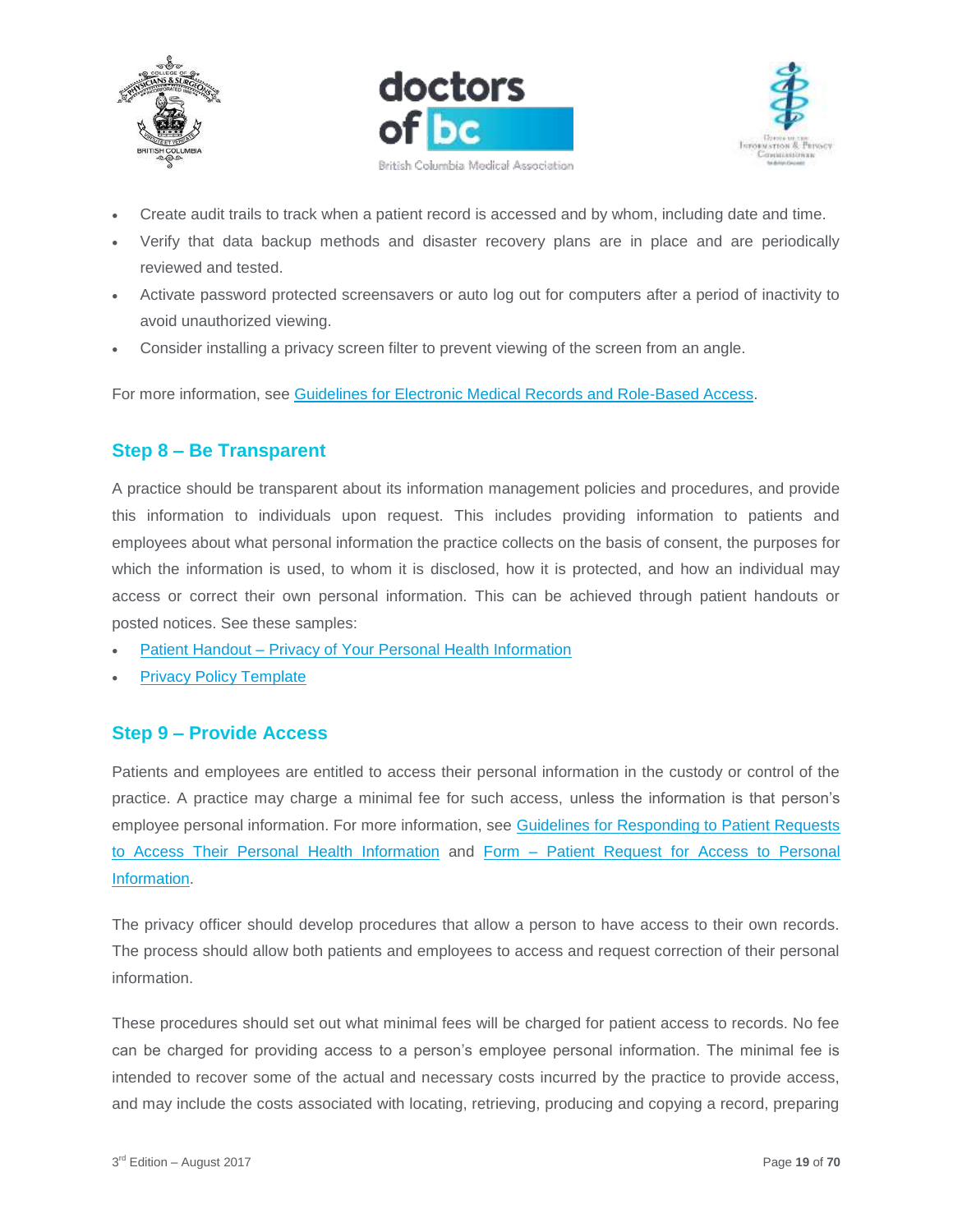





the record for disclosure and postage or shipping costs. The fee must not generate any profit, and does not usually include reviewing the records to make sure the practice is complying with its obligation to withhold certain types of information.

Information that should be withheld includes:

- personal information of other individuals
- information that could reasonably be expected to threaten the safety, physical or mental health of a third party
- information that could cause immediate or grave harm to the individual who made the request
- information that is subject to solicitor client privilege

When charging fees, the practice must provide the applicant with a written estimate of the total fee, and may require the applicant to pay a deposit before processing the request.

## <span id="page-19-0"></span>**Step 10 – Permit Recourse**

Individuals, including patients and employees, have the right to challenge a practice's compliance with PIPA. PIPA requires a practice to develop a process to respond to such complaints. If the individual who made the complaint is not satisfied with the practice's response, he or she has the right to make a complaint to the College of Physicians and Surgeons at [www.cpsbc.ca,](http://www.cpsbc.ca/) and to the Office of the Information and Privacy Commissioner at [www.oipc.bc.ca.](http://www.oipc.bc.ca/) Resolving complaints through the practice's privacy officer can be a more efficient way to address patient or employee concerns relating to privacy and access to information issues. For more information, see Guidelines for Responding to Patient and [Employee Complaints](https://www.doctorsofbc.ca/sites/default/files/ptv3.0.14_guidelines_for_responding_to_patient_and_employee_complaints.pdf) and [Guidelines for Responding to Patient Requests to Access Their Personal](https://www.doctorsofbc.ca/sites/default/files/ptv3.0.15_guidelines_for_responding_to_patient_requests_to_access_their_personal_health_information.pdf)  **[Health Information.](https://www.doctorsofbc.ca/sites/default/files/ptv3.0.15_guidelines_for_responding_to_patient_requests_to_access_their_personal_health_information.pdf)** 

# <span id="page-19-1"></span>**Guidelines for Confidentiality Agreements, Service Contracts and Information Sharing Agreements**

This section will:

- identify key elements to include in confidentiality agreements
- identify key privacy-protective elements to include in service contracts
- identify key elements to include in information sharing agreements (ISAs)

Service providers, suppliers, partners, employees, and others may be engaged by physicians to assist them in their practices. During their work, these third party individuals or organizations are likely to be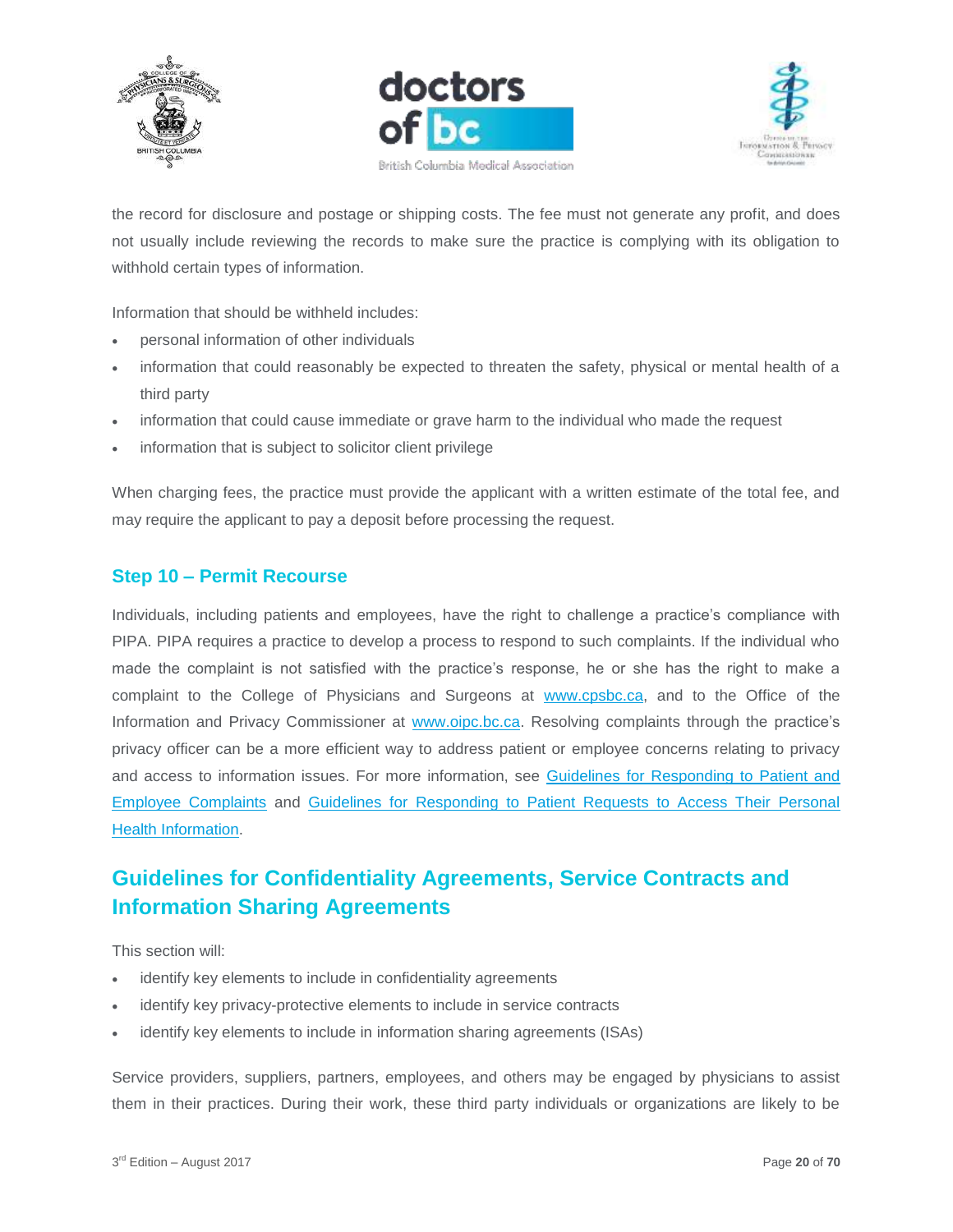





exposed to personal information in the custody and control of the practice. Therefore, depending on the situation, privacy-protective contractual clauses, confidentiality agreements, and ISAs should be in place to ensure that third parties comply with the practice's expectations that personal information will be appropriately safeguarded in compliance with PIPA. If third parties must collect, use or disclose personal information as part of their contractual obligations, it's important to ensure they have the legal authority to do so.

# <span id="page-20-0"></span>**Confidentiality Agreements**

A physician's obligation to safeguard personal information means having internal staff and third parties who have access to personal information sign a confidentiality agreement. Some of the elements to be included in a confidentiality agreement include establishing what personal information must be kept confidential and what security safeguards are required, clarifying who has custody and control of the personal information, and what the consequences are for non-compliance with the agreement. These sample confidentiality agreements may be used as a guide:

- [Confidentiality Agreement for Employees](https://www.doctorsofbc.ca/sites/default/files/form_-_confidentiality_agreement_for_employees.docx)
- [Confidentiality Agreement for Third Parties](https://www.doctorsofbc.ca/sites/default/files/form_-_confidentiality_agreement_for_third_parties.docx)
- [Confidentiality Agreement for Health Authority Employees Working in a Physicians Private Practice](https://www.doctorsofbc.ca/sites/default/files/form_-_confidentiality_agreement_for_health_authority_employees_working_in_a_physicians_private_practice.docx)

## <span id="page-20-1"></span>**Privacy Considerations in Service Contracts**

Before entering into a service contract with an external service provider (e.g., application service provider, EMR vendor, record destruction services, storage retrieval services), physicians can protect personal information by ensuring:

- Service providers have effective and comprehensive information management practices that are at least equal to those implemented by the practice
- Contracts include the appropriate security arrangements and privacy protection clauses

These requirements should be monitored and enforced by the service provider. For service providers that frequently handle sensitive personal information as part of the contract, the practice should undertake audits to verify compliance.

When preparing a contract with a service provider, the following elements may be included:

Identification of: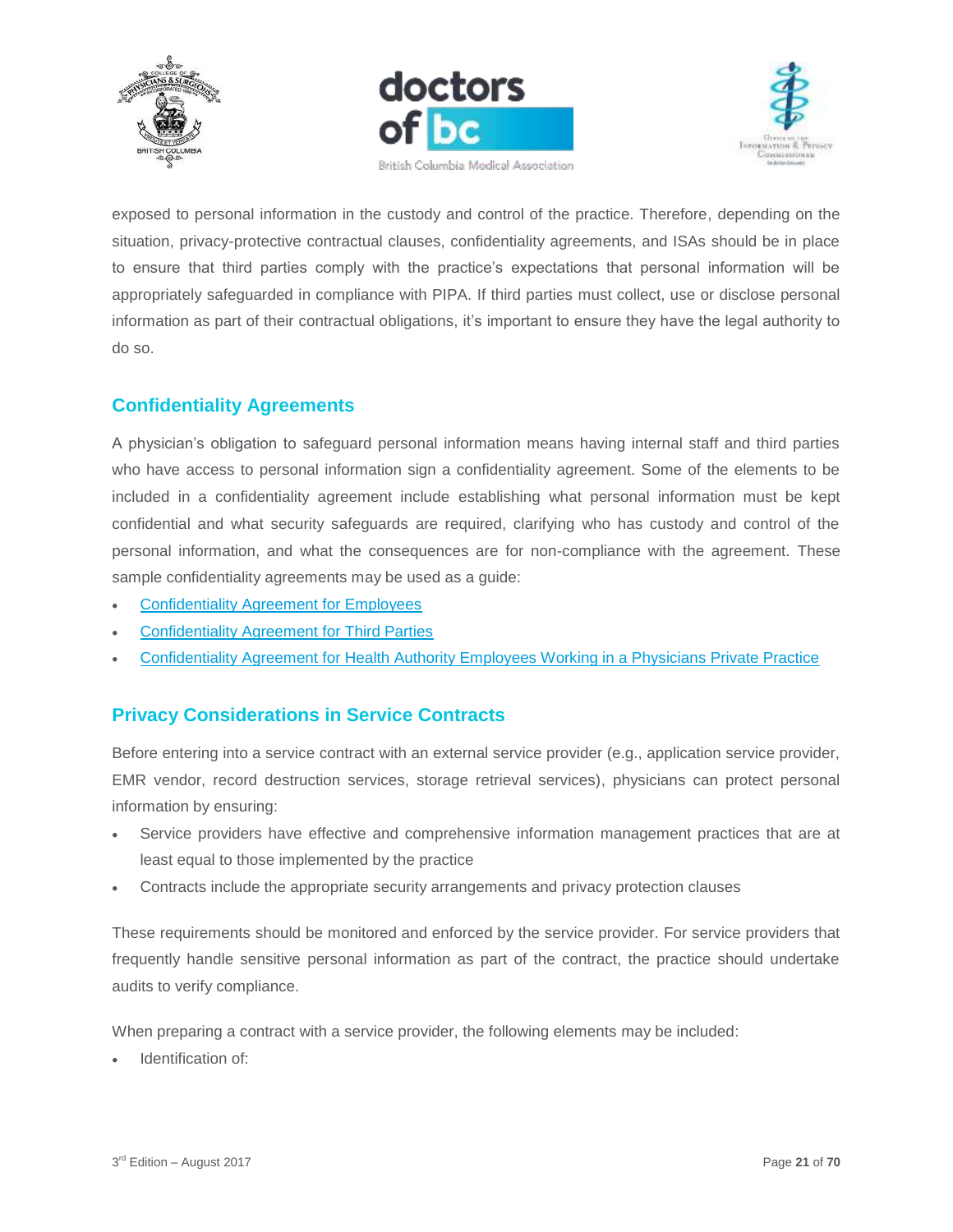





- o all applicable privacy laws and clearly state that the service provider must comply with these as well as their own privacy laws and policies
- $\circ$  the purposes for which the personal information can be collected, used, or disclosed based on the patient's initial consent and restrictions on any further use to those purposes, except as permitted or required by law
- o who will maintain custody or control of the personal information
- o all reasonable physical, administrative and technical safeguards to protect the personal information from unauthorized access, collection, use, disclosure, copying, modification or disposal, or similar risks
- $\circ$  any financial or other consequences that may result from non-compliance with the contract
- A requirement that service providers:
	- o only collect, use, access and retain the information provided to them as identified in the contract
	- $\circ$  only allow access to subcontractors after the practice is made aware of it and has approved their access
	- $\circ$  allow the practice to access its information upon request and never deny access because of a disputed payment for services
	- o notify the practice if any personal information has been lost, stolen, used, or accessed in an unauthorized manner
	- o report any privacy breach or security incident within an agreed-upon timeframe
	- o return or destroy personal information when the contract ends as specified
- It is recommended that only service providers who store and access personal information within Canada be engaged. However, many service providers do operate some or all portions of their services out-of-country for a variety of reasons. In these circumstances, the contract should specify:
	- o where personal information is being stored, who has access, and what security provisions are in place
	- $\circ$  in situations where there are remote access capabilities, from what locations personal information may be accessed
	- $\circ$  for any aspect of the service provider's operations that are out-of-country, the contract binds the service provider to PIPA, as their own jurisdiction may not have any or adequate privacy laws, compared to BC standards

For information on service contracts for record storage and destruction, see:

[Guidelines for Protecting Medical Records When Leaving a Practice](https://www.doctorsofbc.ca/sites/default/files/ptv3.0.10_guidelines_for_protecting_medical_records_when_leaving_a_practice.pdf)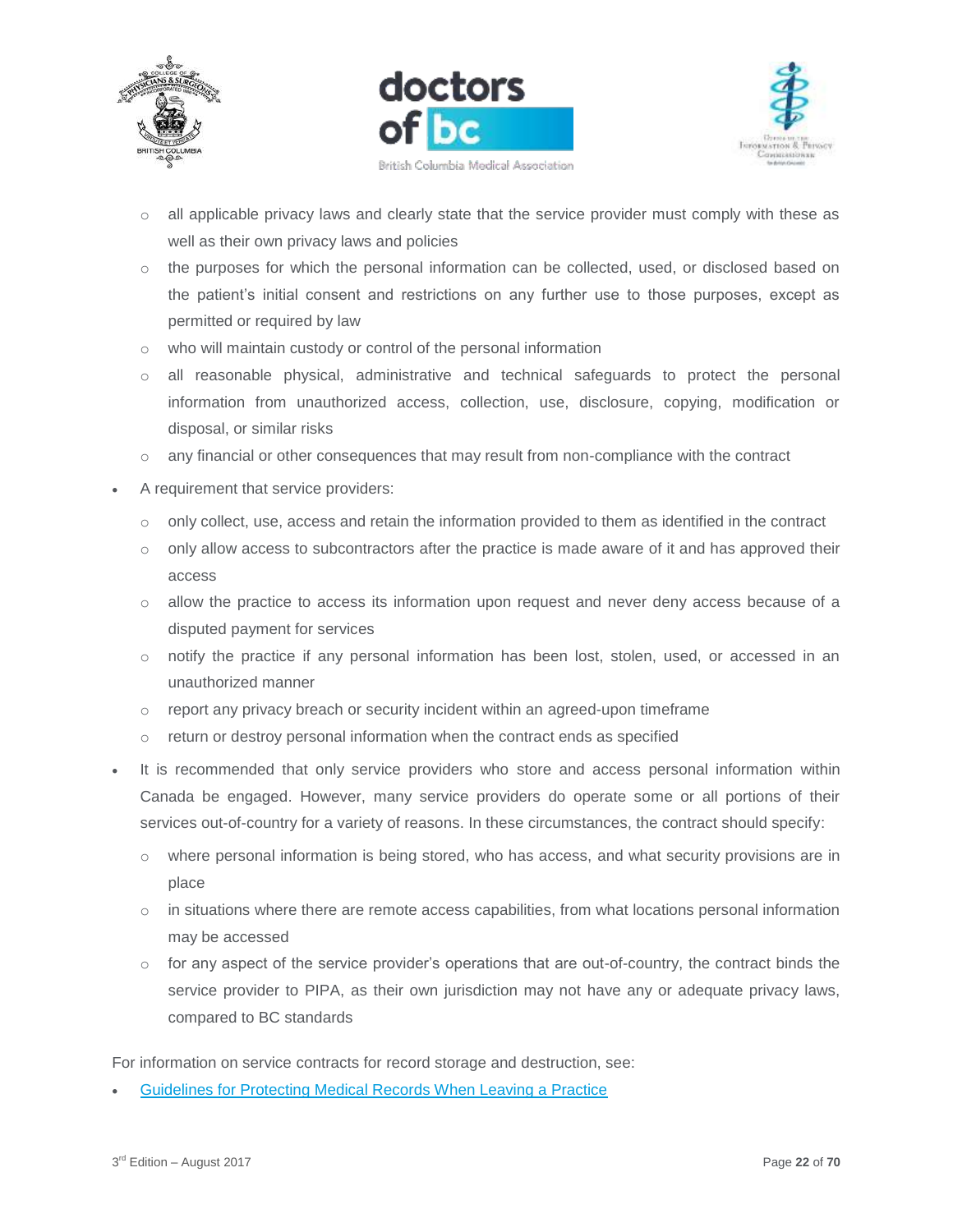





#### [Guidelines for Secure Destruction of Personal Information](https://www.doctorsofbc.ca/sites/default/files/ptv3.0.17_guidelines_for_secure_destruction_of_personal_information.pdf)

# <span id="page-22-0"></span>**Guidelines for ISAs**

If sensitive personal health information is shared with third parties on a frequent and regular basis (e.g., with health authorities or specialists), an information-sharing agreement (ISA) should be in place. ISAs help clarify how personal health information will be exchanged and how it will be protected.

ISAs can also assist in supporting new and evolving models for structuring a practice. For example, physicians may implement different organizational models based on whether they choose to have electronic medical records (EMRs) or a paper-based system. If personal health information in an EMR is shared with third party care providers, ISAs can help determine who is accountable for the personal information affected, who has custody and control, what the authorities are for collecting, using and disclosing personal information, and what security safeguards are in place to protect personal information.

An ISA will usually:

- reference all applicable legislation that provides the legal authority for collection, use, and disclosure of personal information
- identify:
	- o types of information each party will share with each other
	- o the purpose for data sharing
	- o permitted uses for the specified purpose
	- o disclosure restrictions
	- o retention periods
	- o who has custody and control of the information
- describe:
	- o what personal information will be shared
	- o who will have access and under what conditions
	- o how personal information will be exchanged
	- o security safeguards in place to protect personal information
	- o secure destruction methods when retention expires
	- o processes for: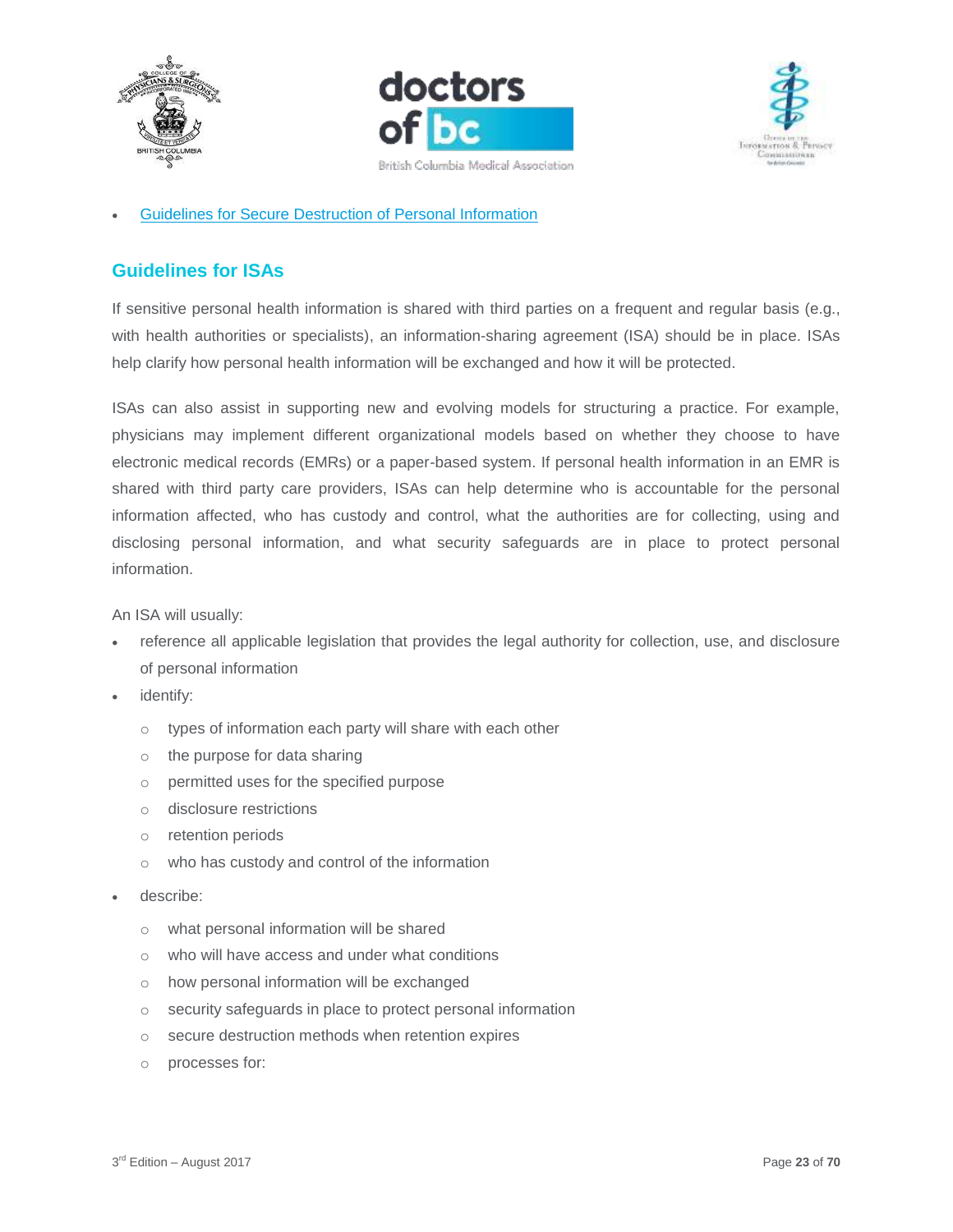





- responding to access requests by individuals whom the personal information is about
- **ensuring accuracy**
- managing privacy breaches, complaints, and incidents
- **EXECUTE:** terminating the agreement

The Canadian Medical Protective Association (CMPA), in partnership with the Canadian Medical Association, has produced [Data Sharing Principles for EMR/EHR Agreements.](https://www.cmpa-acpm.ca/static-assets/pdf/advice-and-publications/handbooks/com_electronic_records_handbook-e.pdf#page=42)

# <span id="page-23-0"></span>**Guidelines for Consent and Masking Options**

This section will:

- define physician responsibilities regarding a patient's implied, deemed and express consent for the collection, use, and disclosure of their personal information
- discuss masking options and physician responsibilities in EMRs and EHRs when personal information is masked by way of disclosure directive or protective words

#### <span id="page-23-1"></span>**Implied and Express Consent**

Under PIPA, the collection, use, and disclosure of personal information by a practice operate primarily on an "implied consent" model. Individuals who form part of a patient's "circle of care" (e.g., specialists, referring physicians, lab technologists) may collect, use, disclose and retain personal health information for the purposes of ongoing care and treatment on the basis of "implied consent".

"Implied consent" must be voluntary and informed, and physicians have a responsibility to provide adequate information to patients on how the practice manages personal health information (See [Ten](https://www.doctorsofbc.ca/sites/default/files/ptv3.0.04_ten_essential_steps_for_pipa_compliance.pdf)  [Essential Steps for PIPA Compliance](https://www.doctorsofbc.ca/sites/default/files/ptv3.0.04_ten_essential_steps_for_pipa_compliance.pdf) and the handout Patient Handout - [Privacy of Your Personal Health](https://www.doctorsofbc.ca/sites/default/files/patient_handout_-_privacy_of_your_personal_health_information.pdf)  [Information\)](https://www.doctorsofbc.ca/sites/default/files/patient_handout_-_privacy_of_your_personal_health_information.pdf). "Implied consent" may be established when an individual is provided with a notice about the collection, use, and disclosure of personal health information in a form they can reasonably understand and for reasonable purposes given the sensitivity of the personal health information. Also known as the "opt-out" model, "implied consent" is established after the individual is provided with a reasonable opportunity to decline. For "implied consent" to be meaningful, the individual has to know that he or she has the right to expressly withhold or withdraw consent at any time without fear of retribution.

Another form of consent that may apply to a patient's circle of care is "deemed consent". "Deemed consent" applies only in situations where the purpose of the collection, use or disclosure of personal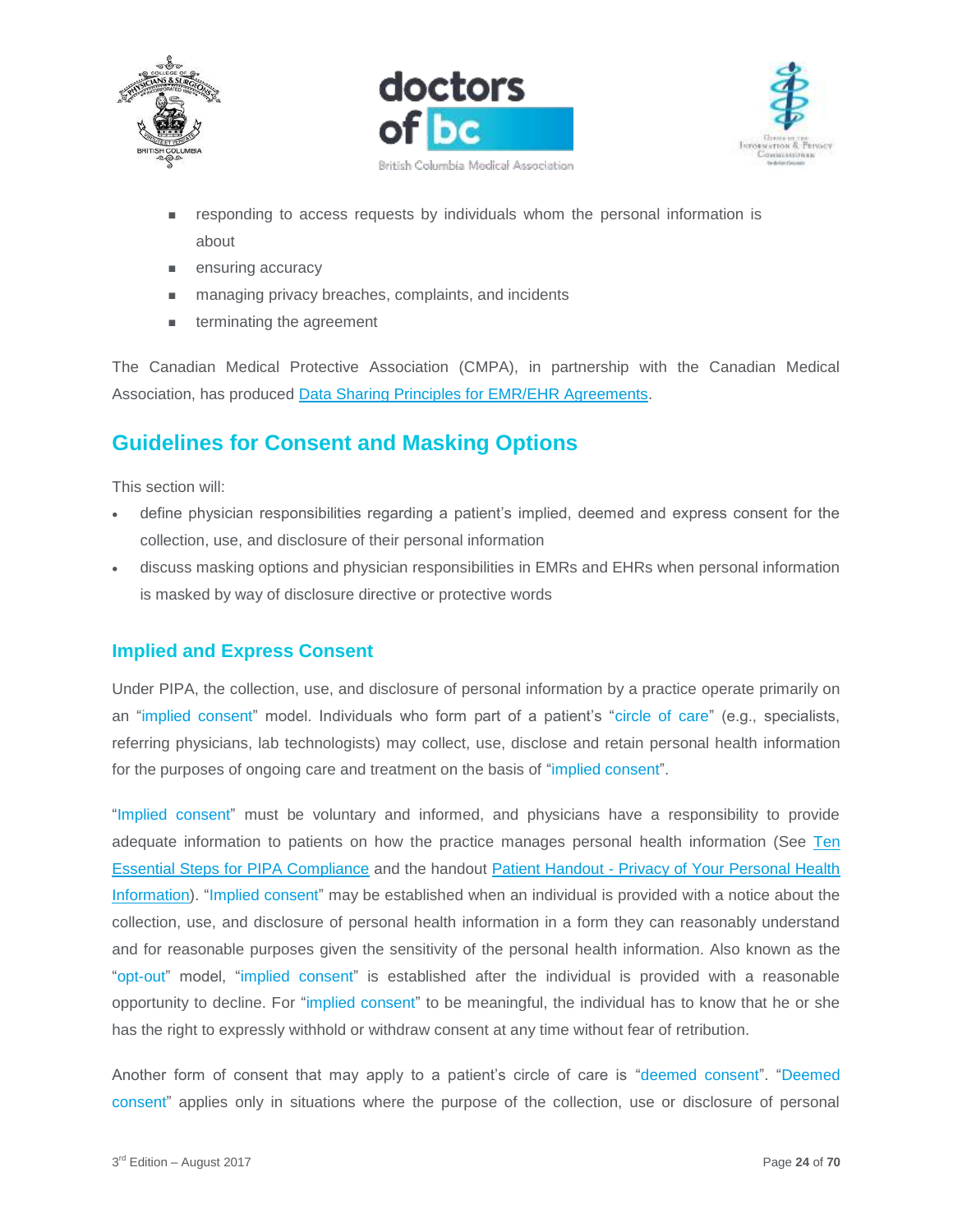





information at the time consent is sought is clear and obvious to a reasonable person. The individual must also voluntarily provide their information for that specific purpose.

"Express consent", also known as the "opt-in" model, is a person's verbal or written agreement to the collection, use and disclosure of their personal information for a defined purpose. Express consent from a patient is required when personal information is intended to be collected, used, or disclosed outside of the "circle of care" or for secondary purposes, such as education or research. For more information, see [Guidelines for Secondary Use of Personal Health Information for Research.](https://www.doctorsofbc.ca/sites/default/files/ptv3.0.16_guidelines_for_secondary_use_of_personal_health_information_for_research.pdf) If the practice anticipates using personal health information for educational or research purposes, these purposes should be clearly stated in the practice's privacy policy and in the patient [Consent for Research](https://www.doctorsofbc.ca/sites/default/files/form_-_consent_for_research.pdf) form.

# <span id="page-24-0"></span>**Masking Options (Disclosure Directives and Protective Words)**

Patients may have the option to restrict access to certain personal health information about them that is stored in EHR and EMR systems. This privacy protective feature of an EHR or EMR system is known as "masking", and patients should be informed of this right. The following are examples of "masking" options in EHR systems in BC.

The **Provincial Lab Information Solution** (PLIS) is a provincial repository of lab information that has been designated as a health information bank under the **E-Health Act** (Personal Health Information Access and Protection of Privacy Act). A person whose personal health information is contained in this repository may make a disclosure directive that restricts access to their lab results for clinical purposes. Once a disclosure directive is made through the addition of a "keyword" to the record, lab results can only be accessed by an authorized user for clinical purposes, after the person who made the disclosure directive shares their "keyword" or if there is a need to provide urgent or emergency health care.

Under the **Pharmaceutical Services Act**, a person may request that a "protective word" be attached to their medical and claims history recorded in **PharmaNet**. They may also request that a "protective word" be applied to the record of a minor or adult for whom they have authority to make such decisions. Similar to the disclosure directive model, once the "protective word" is attached, authorized users of PharmaNet can only access medication information for clinical purposes after the person shares their "protective word". Some authorized users may also request the protective word be removed to allow them to provide care in an emergency where neither the person nor their representative is able to provide the "protective word". For more information on PharmaNet protective words, see [Protective Word for a PharmaNet](http://www2.gov.bc.ca/gov/content/health/health-drug-coverage/pharmacare-for-bc-residents/pharmanet/protective-word-for-a-pharmanet-record)  [Record.](http://www2.gov.bc.ca/gov/content/health/health-drug-coverage/pharmacare-for-bc-residents/pharmanet/protective-word-for-a-pharmanet-record)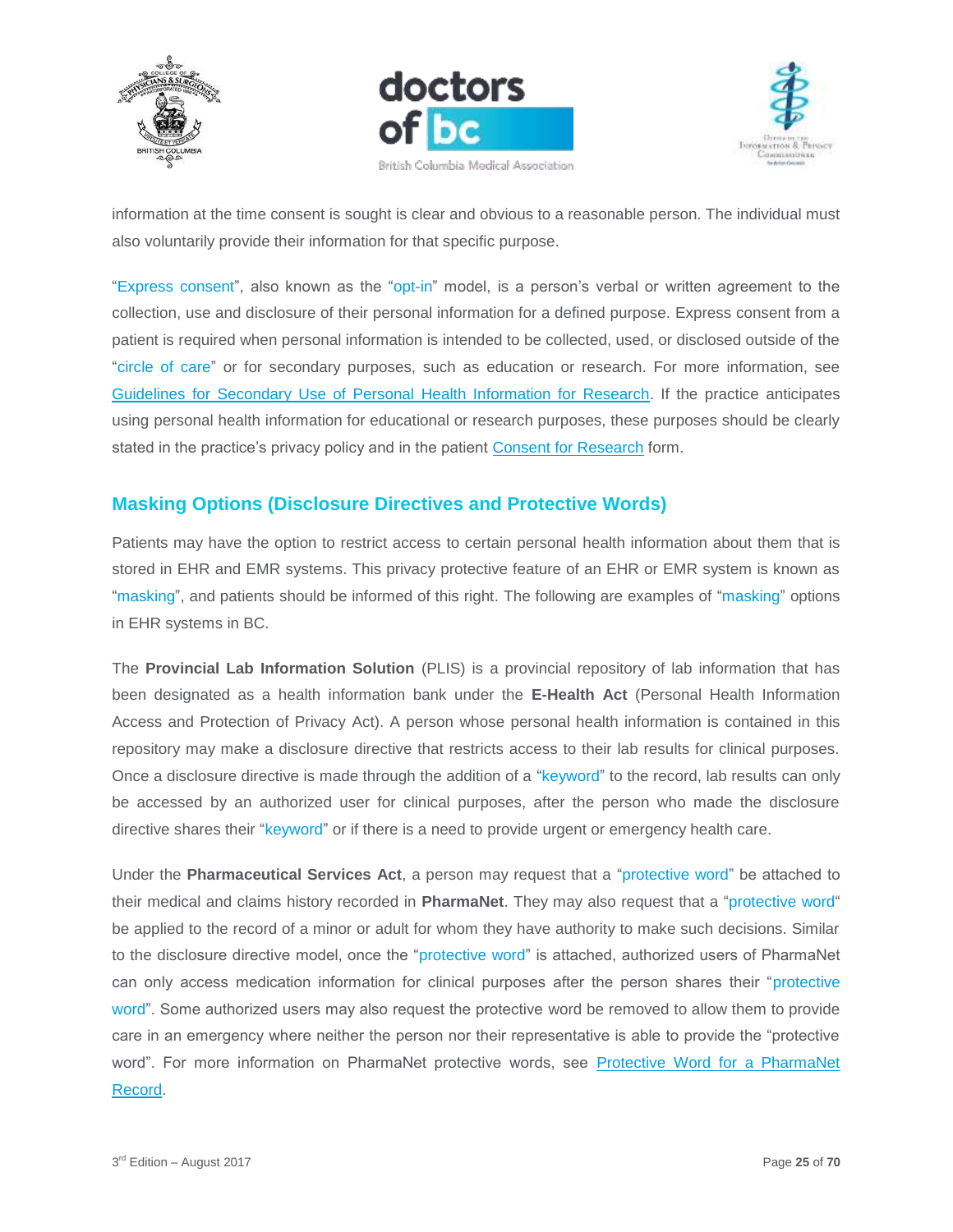





Some health authorities permit patients to mask personal information in their EHR systems. For example, patients can make a disclosure directive in the **CareConnect** system at **Vancouver Coastal Health Authority**.

Many EMR applications have explored and implemented "masking" options. The ability to mask is often considered when a single EMR application is shared in a group practice setting. This provides patients with the ability to control who in the group practice may or may not have access to some or all of their personal information.

Physicians should inform patients about the option to mask personal information in their record, as well as the effects of "masking" on delivery of care. If a competent patient decides to mask their record, physicians must:

- honour the patient's decision and only access the personal information with express consent
- document in the patient's medical record the discussion and the patient's decision
- provide the best care possible working with the information at their disposal

Alternatively, in the absence of an emergency, if the lack of masked information creates a situation where the physician feels the patient's safety is at risk, the physician can refuse to provide treatment. The physician should explain the reasons for their decision not to treat the patient and note all relevant discussions in the patient's medical record.

A physician who is treating a patient whose information has been masked and who does not give the physician express consent to permit access, still has an obligation to obtain a proper history from the patient. Taking a proper history may elicit relevant information, even if that information is masked. To the extent that a patient refuses to discuss relevant information, this refusal should also be adequately documented.

# <span id="page-25-0"></span>**Guidelines for Electronic Medical Records and Role-Based Access**

This section will:

- Summarize privacy and security considerations during the transition from paper to EMR.
- Define role-based access and identify key considerations related to EMR implementation.
- Identify privacy and security best practices.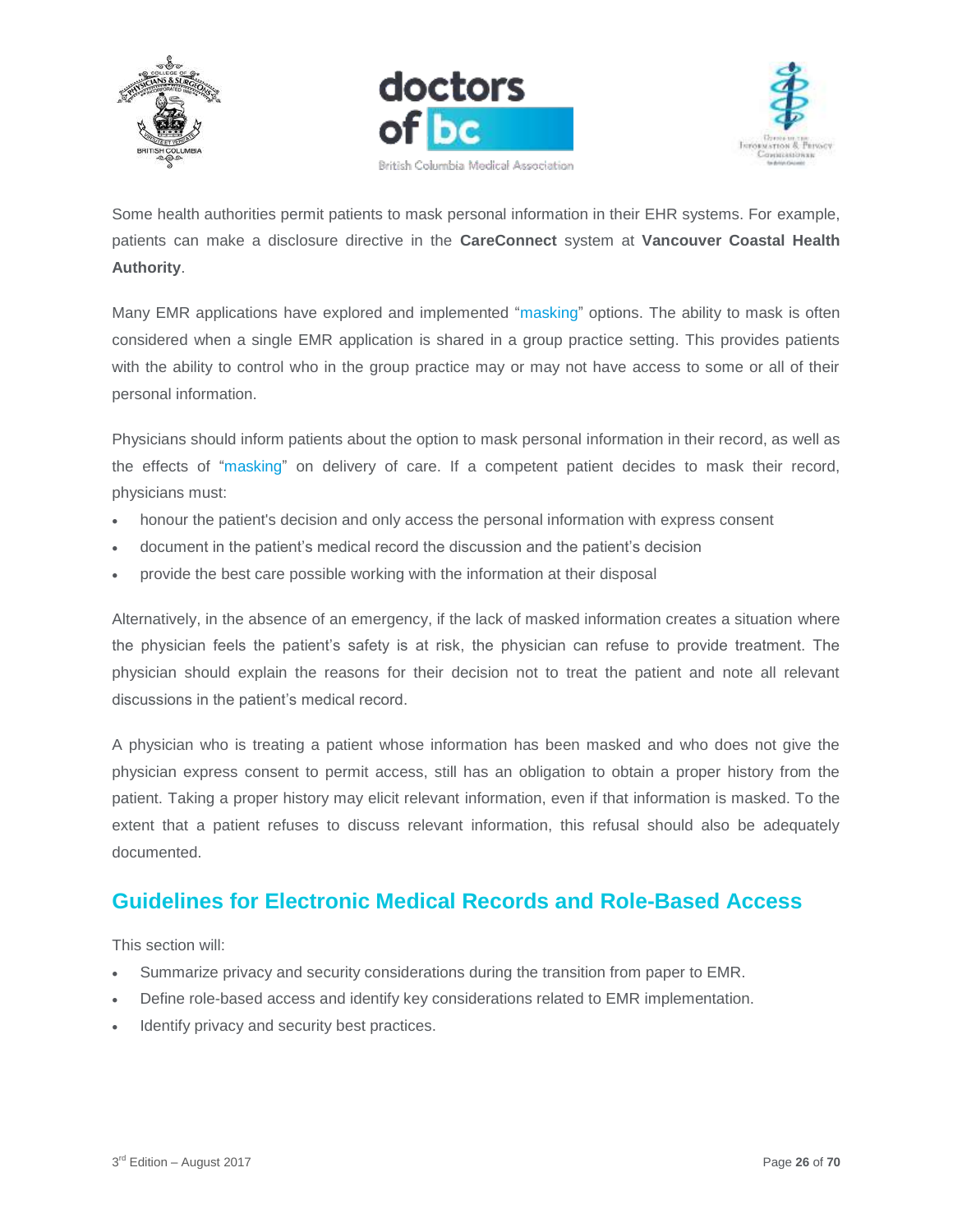





# <span id="page-26-0"></span>**Making the Transition to EMR**

The provider-centric model of data stewardship is one where a physician practising in a clinic environment maintains a medical record of care provided to an individual patient. That medical record can be in paper or electronic form but the principles of physicians' data stewardship remain the same.

The transition from a traditional paper-based patient record to an electronic system that uses new technologies is a significant undertaking, requiring changes to a practice from many perspectives – clinically, administratively, and organizationally. Physicians must be prepared to maintain the protection of personal health information during the transition period where both paper and electronic versions exist in parallel.

During the transition to EMR, the following recommended steps may be of assistance:

- Understand existing paper-based workflow processes including data flows and modify processes as necessary to integrate the use of EMR to achieve the greatest benefits.
- Assess existing privacy and security policies and practices and revise them to reflect the use of EMR and personal information in electronic format.
- Update staff privacy training to incorporate an understanding of the changes associated with EMR.
- Begin by scanning paper records into electronic format or start entering data into the EMR beginning on day one.
- Retain one original medical record and once the information has been fully transitioned to EMR, the original paper record may be securely disposed of.
- If only part of the paper record is transitioned to EMR, retain the remainder of the paper record as part of the original medical record.
- Save scanned copies of paper records in "read-only" format.
- If using optical character recognition (OCR) technology to convert records into searchable and editable files, retain either the original record or a scanned copy.
- Ensure patients still have access to their complete information upon request, even if the information now exists in a combination of formats (paper, electronic, digital).

## <span id="page-26-1"></span>**Role-Based Access**

Role-based access control is an essential functionality in an EMR system. Role-based access uses information technology to protect the personal information of the patient by ensuring that access to the patient's personal information is based on the "need to know" and **"**least privilege**"** principles.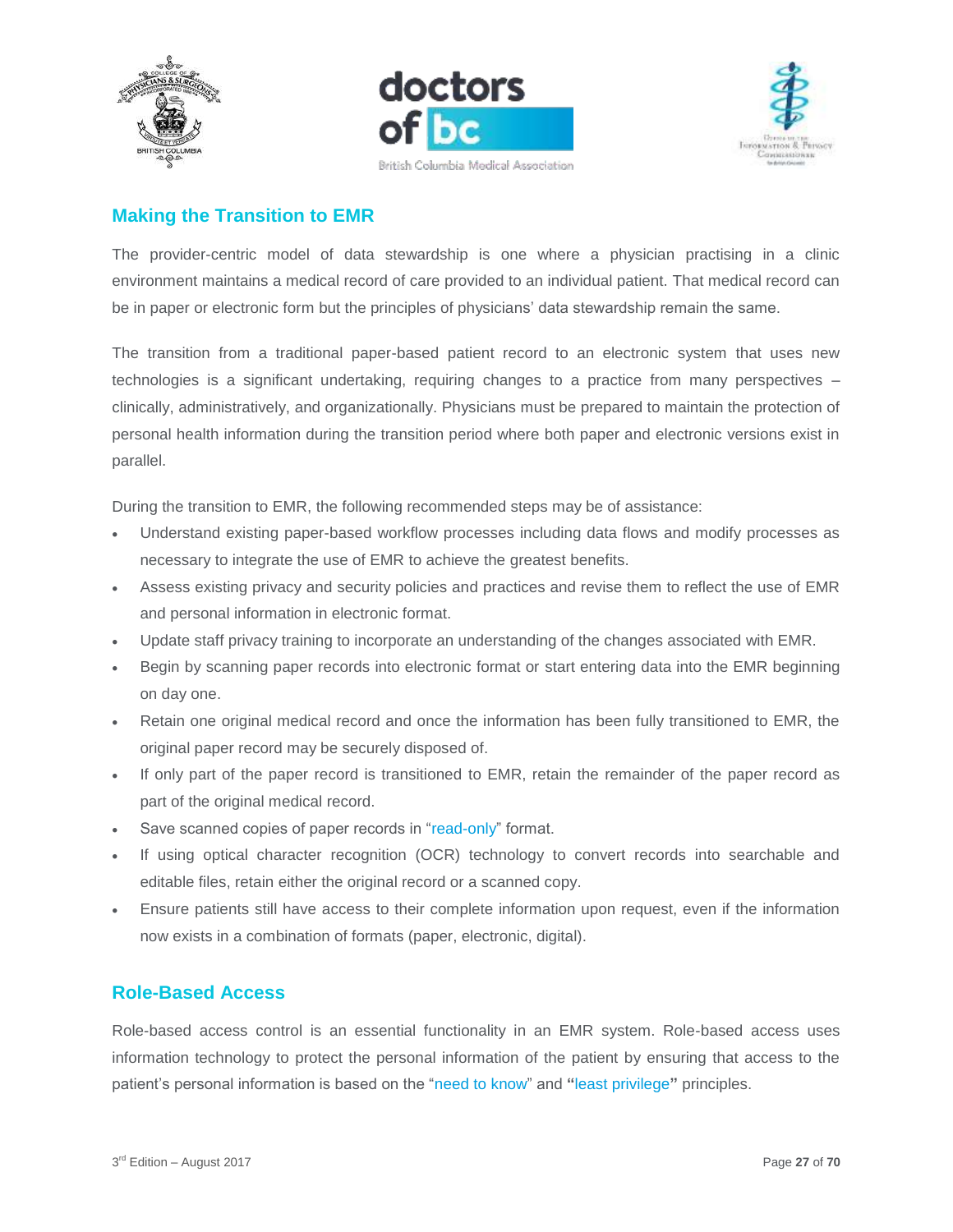





The role-based access model identifies all possible roles that require access to a patient's personal information, and assigns each of these roles access to only the type and amount of personal health information needed to perform the job function. For example, specific permissions (e.g., reading, writing, printing) can be assigned to certain personal health information (e.g., lab results, medication information, registration information) based on the job duties of the person who has access.

Roles must be defined for all of the various users, whether they are employees or otherwise, who access the EMR. These include clerical staff, billing services, nurses, students, residents, physicians-in-training, locum physicians, on-call group, visiting specialists, and other physicians within the practice. When assigning a role, a prudent physician will always assess the degree to which access to the patient's personal information is truly necessary for that person to perform their duties.

Implementing this model also allows for ease of account management when setting up new users and modifying accounts. Role-based access models must be designed to support both business and clinical workflow, and as such the EMR software must have flexibility to support the unique needs of each practice. It must also allow for exceptions to the standard role and permissions, provided it is authorized and necessary for the performance of job duties.

An authorized role alone does not entitle an individual to access a given record, as the individual must have a "need to know" based on that individual's provision of care to the patient. "Need to know" can frequently become "want to know", which may not meet the required threshold for granting authorized access or may lead to workplace snooping.

When determining which functional areas and permissions should be assigned to each role and user, ask:

- Can existing users currently access all of this information?
- Does each of these roles truly need access to all areas of available information?
- Are the users unable to carry out the requirements of their job if they do not have access to this information?
- Can the patient suffer harm if the user does not have access to this information?
- Are there professional practice standards requiring the user to have access to this information?
- Is the information required to support the care of the patient across the continuum of care?
- Does the user require regular and routine access to this information or does he or she only require access on an occasional basis where other methods of access may suffice?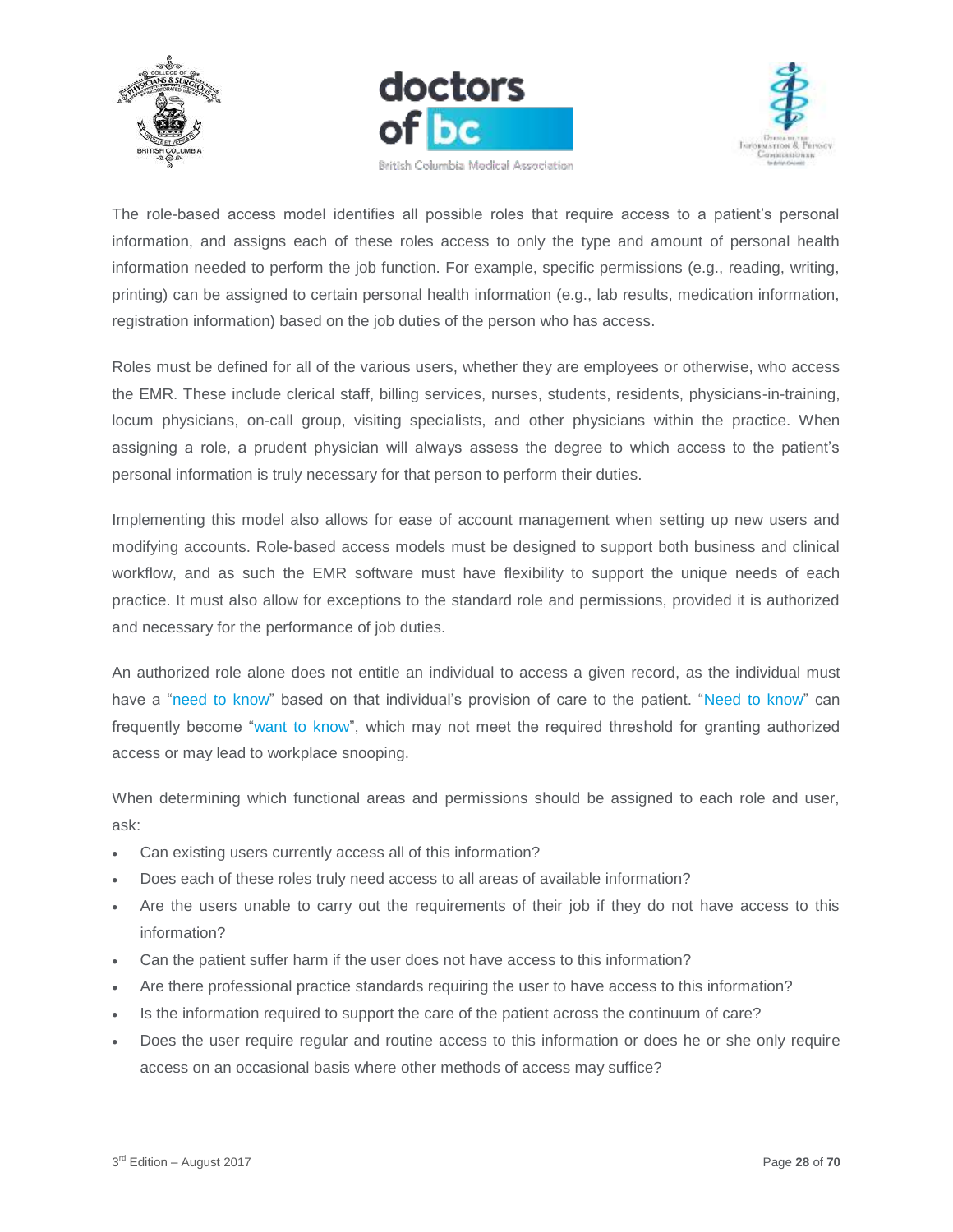





When defining roles, assigning access and granting permissions associated with each role, ask:

- What are all the possible roles that would require access to personal health information in the practice?
- What are the possible functional areas when that information may need to be accessed (e.g., clerical, clinical, financial/billing)?
- What are all the possible permissions that could be assigned to each role (e.g., create, read only, update, delete)?
- Are there additional permissions that a user in a role could be assigned (e.g., mask/unmask information, print, email)?

# <span id="page-28-0"></span>**Privacy and Security Considerations**

Physicians are responsible for data stewardship, and assume responsibility for any access to personal health information, including by staff, contractors and delegates.

To be effective as a privacy-enhancing mechanism, role-based access should be used in conjunction with additional privacy and security controls, such as:

- automatic log off feature
- strong, up-to-date, industry-standard encryption applied to EMR data and portable electronic devices
- audit trails to record user access
- allowance for correction/annotation of information
- ability to mask/unmask sensitive data (See [Guidelines for Consent and Masking Options\)](https://www.doctorsofbc.ca/sites/default/files/ptv3.0.06_guidelines_for_consent_and_masking_options.pdf)
- unique user IDs and passwords
- not granting access until the user is authorized by a physician, has completed training, is provided with privacy education, has signed a confidentiality agreement and is made aware of practice privacy and confidentiality policies
- ensuring that audit log capability is activated in the EMR system to track all user access to patient information for the purposes of compliance monitoring and incident investigation
- managing user accounts including adding, modifying, and de-activating user accounts on a regular and timely basis
- confidentiality disclaimers on printed reports
- robust backup and recovery procedures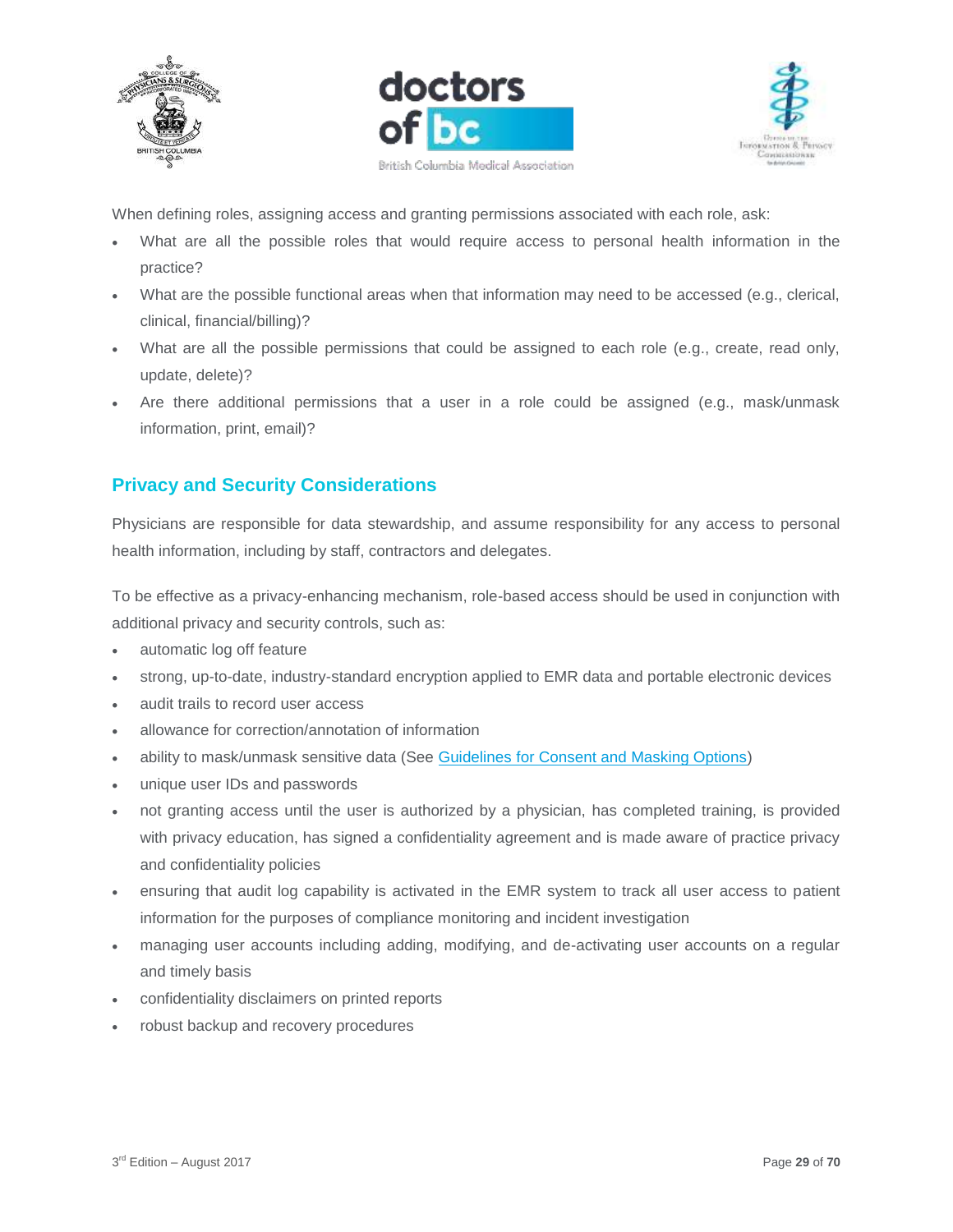





# <span id="page-29-0"></span>**Guidelines for Ensuring Accuracy of Medical Records and Responding to Patient Correction Requests**

This section will:

- identify requirements to keep paper and electronic records accurate
- explain patients' rights to verify the accuracy of their medical records and ask for corrections

Regardless of the method used to record personal information, the designated privacy officer must ensure that the information is up-to-date and accurate. Personal health information must be documented in the record as soon as possible after an event has occurred, providing current information on the care and condition of the patient. The clinical consequences of inaccurate personal health information can range from personal embarrassment to physical harm or even death.

Under PIPA, individuals have the right to request corrections to their personal information if they believe it is not accurate or complete. Of course, professional or expert opinions cannot be corrected or changed. If the correction is reasonable, the privacy officer must amend the information as requested, and send a copy of the amendment to each organization that received the inaccurate or incomplete information within the past year. If no correction is made, the privacy officer must explain the reasons for refusing the correction, and annotate the personal information with the correction that was requested but not made.

A practice's privacy policy should describe how personal health information is kept accurate and how patients may request corrections to their information. Patients (or their legally authorized representative) may make a request for correction in writing (see Form – [Patient's Request to Correct Personal](https://www.doctorsofbc.ca/sites/default/files/form_-_patient_request_to_correct_personal_information.pdf)  [Information\)](https://www.doctorsofbc.ca/sites/default/files/form_-_patient_request_to_correct_personal_information.pdf) and a practice must respond **within 30 working days** of receiving a request.

The privacy officer must educate staff on how to appropriately respond to such requests. If a patient is not satisfied with the outcome, he or she may request a review by the College of Physicians and Surgeons or make a complaint to the OIPC.

Best practices for maintaining accuracy include that personal health information in paper-based medical records should be:

- written clearly, legibly, and in such a manner that it cannot be erased
- readable on any photocopies or faxes
- accurately dated, timed, and signed, with the name of the author printed alongside the first entry
- wherever possible, written with the involvement of the patient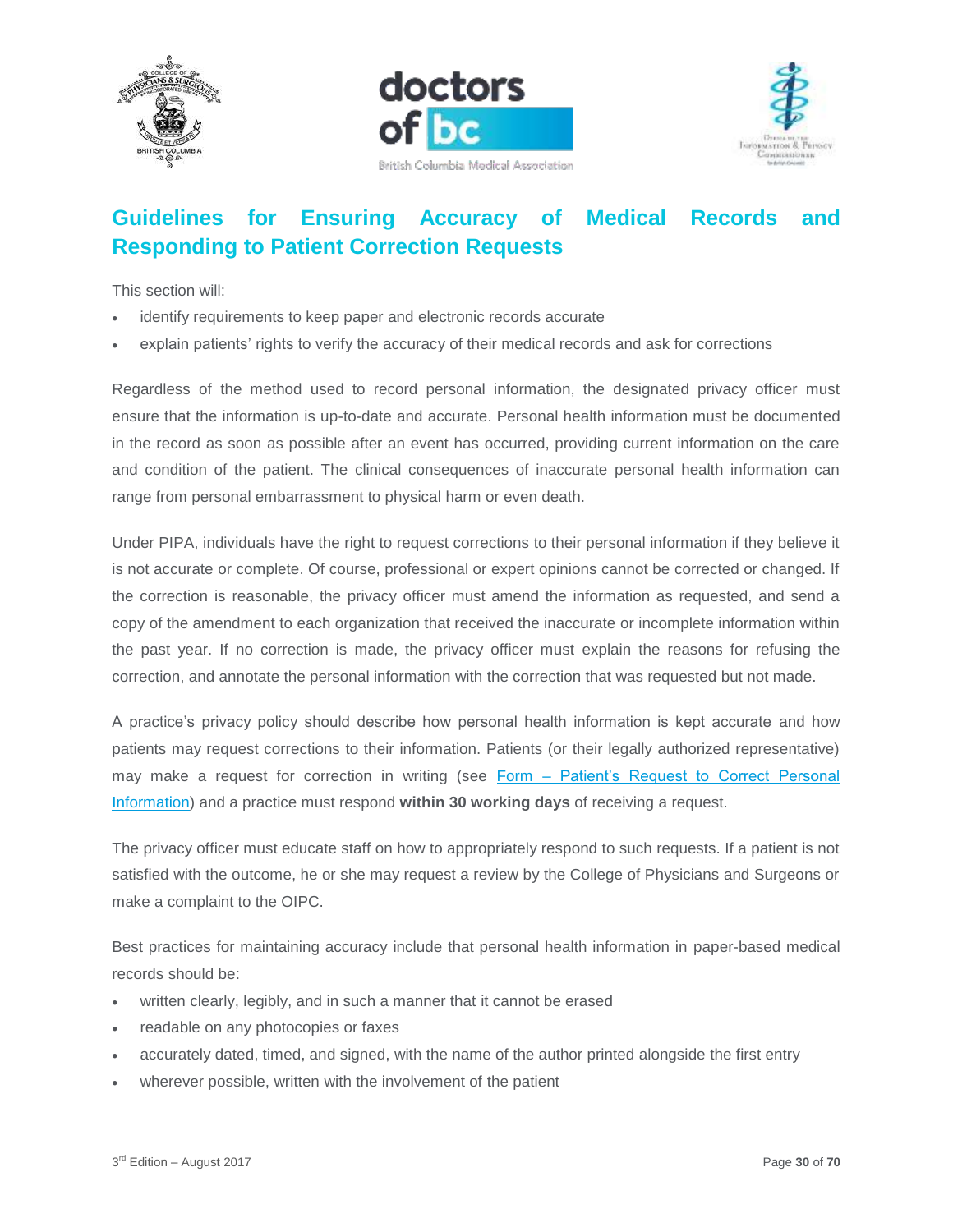





- clear, unambiguous, and written in terms that the patient can understand (abbreviations, if used, should follow common conventions)
- for any alterations or additions, dated, timed, and signed in such a way that the original entry can still be read clearly
- when not making a requested correction, noted clearly with details of the request and reasons for not making changes
- organized in a consecutive or chronological order

Other medical observations must also be included such as examinations, tests, diagnoses, prognoses, prescriptions, and other treatments.

#### EMRs should:

- have the ability to correct information through an amendment (e.g., the original data must not be modified or deleted as history should be maintained)
- accurately date and time-stamp a correction, recording who made the amendment
- allow for an annotation whenever a correction is requested but not made
- be able to generate a copy of a medical record with the amended information and correction history

# <span id="page-30-0"></span>**Guidelines for Photography, Videotaping, and Other Imaging**

This section will:

- describe reasonable practices for protecting personal information when using photography, videotape, digital imaging, or other visual recordings
- identify what needs to be done before, during, and after photographing or recordings patients

These guidelines should be followed when using photography, videotape, digital imaging, or other visual recordings, for the purpose of providing care to that patient, for education, or for research.

If photographs or videotape recordings that identify patients are required for medical, surgical or any other procedures for the purpose of providing care, the practice should obtain express written consent from the patient. This consent does not authorize the collection, use or disclosure of the images for any other purposes such as education, scientific publication or research unless these purposes are expressly stated in the consent form.

Before photographing or recording patients, physicians are required to:

Obtain express consent: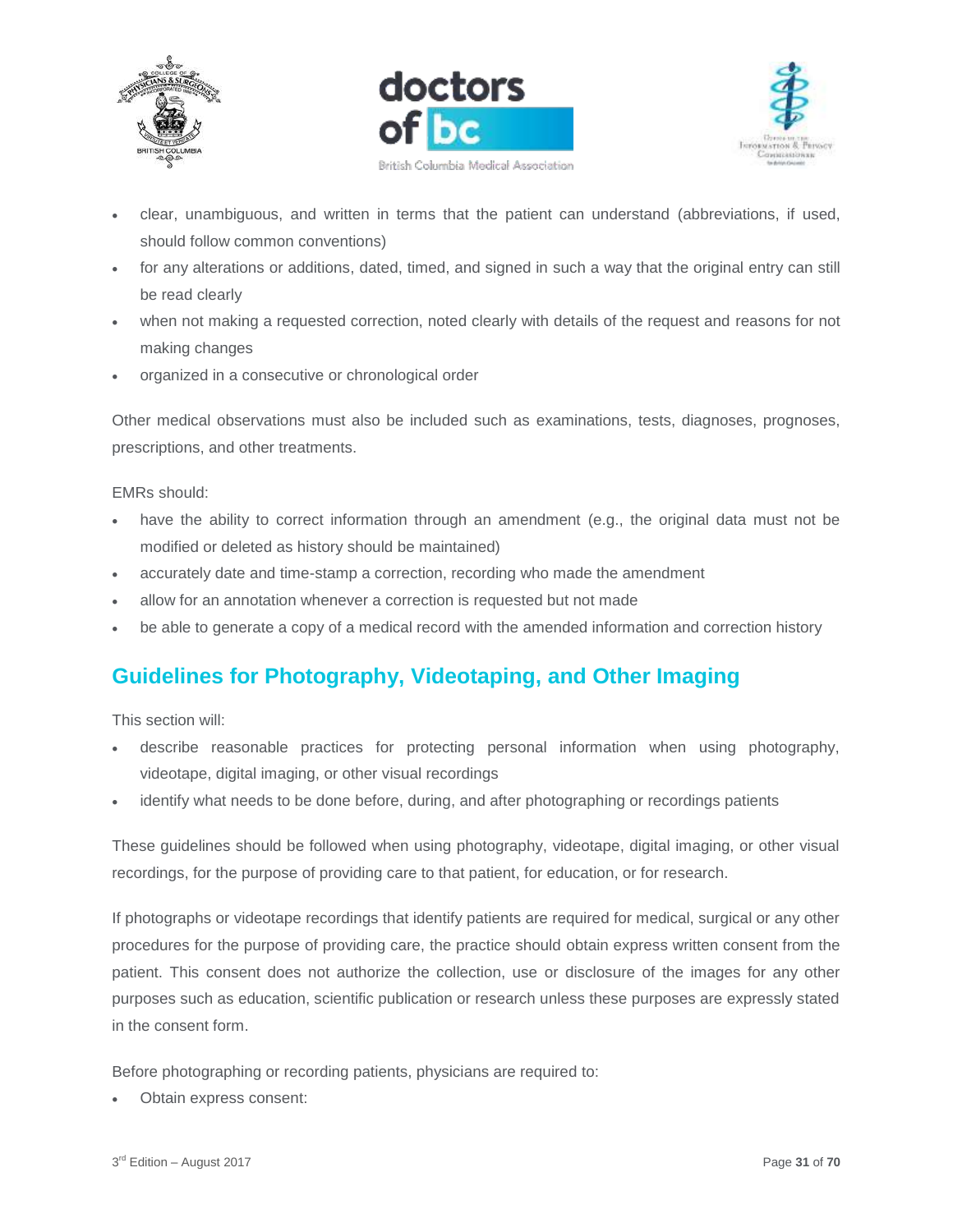





o from patients to the collection, use and disclosure of photographs or recordings

Although verbal consent is sufficient, best practices include that the patient is provided with a written consent form that provides relevant information (including the purposes for collection, use and disclosure) in a way that the patient can understand (translations should be provided where necessary prior to signing the form), and the patient is given a reasonable amount of time to consider the information.

- $\circ$  from a parent or guardian if the patient is a child who is incapable of exercising their legal rights
- o from a personal representative if a patient is deemed incapable or incompetent
- o for any use or disclosure beyond the original purpose
- Ensure the patient understands the:
	- o purpose for which the photograph or recording is taken and how it will be used
	- o who will be allowed access to it
	- o whether copies will be made
	- o how long the photograph or recording will be kept
- Inform the patient that:
	- o refusal to consent will not affect the quality of care being offered
	- o their consent can be withdrawn at any time without consequence
- Immediately stop the photography or recording session if the patient withdraws consent

After the photography or recording session, best practices dictate that physicians are responsible for:

- asking the patient whether they wish to withdraw consent to the use of the photograph or recording
- if the patient withdraws consent, ensuring the photograph or recording is securely destroyed or erased as soon as possible
- ensuring all photographs, videotapes, recordings or images are identified with the patient's name, identification number, and date or a numeric identifier
- filing photographs with the patient's medical record
- storing videotapes or recordings with the patient's medical record or if stored separately in a secure area, noting the location of the photos, recordings, or images in the patient's medical record
- ensuring the same level of security over photographs, videotapes, recordings or images as for all confidential medical records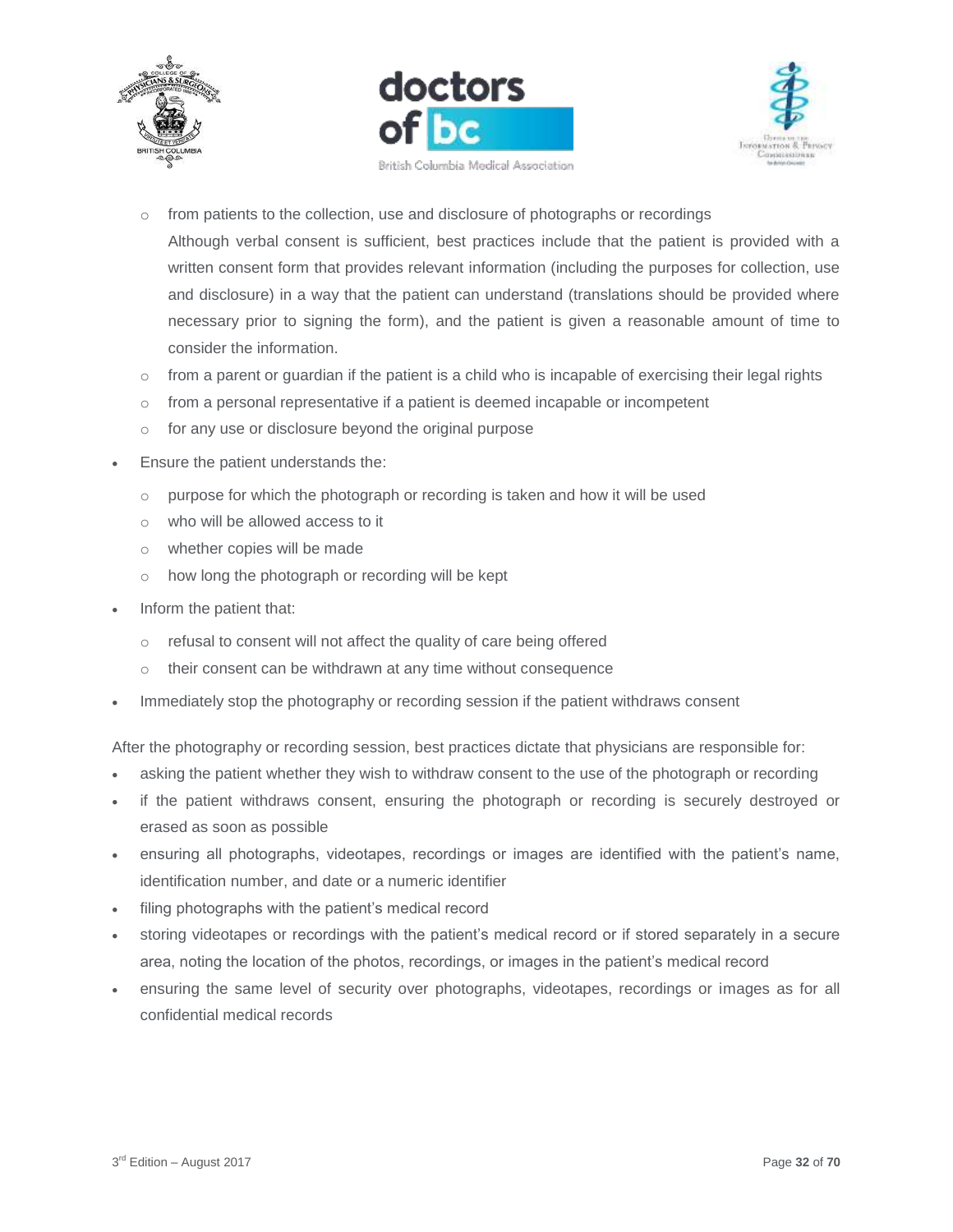





Where photographs, videotapes, recordings, or images may be shown to third parties other than the immediate health care team responsible for the patient's care, express consent may be necessary. The patient should be:

- made aware of and understand that the photographs or recordings may be shown to people who may not have any responsibility for their health care
- offered the opportunity to view the photographs or recordings in the form in which they are intended to be shown and have the right to withdraw consent

If the patient cannot be identified in the photograph or recording, it is sufficient for the physician to provide the patient with an oral explanation regarding the purpose of the proposed recording and note this information in the patient's chart. No photograph or recording should be made contrary to the patient's wishes.

In exceptional circumstances, the photograph or recording may be captured without the patient's consent. For example, if the patient's consent for capturing a photograph or recording cannot be obtained in a timely way or the patient is unable to give consent (e.g., due to the patient being under anaesthesia), and the collection of this personal information is clearly in the interest of the individual or is necessary for the patient's medical treatment. The physician must subsequently request the patient's consent prior to using or disclosing the photograph or recording.

# <span id="page-32-0"></span>**Guidelines for Protecting Medical Records When Leaving a Practice**

This section will:

- describe best practices regarding medical records when leaving a practice
- identify key considerations and elements of contracts with a service provider to provide storage, retrieval, or destruction of medical records

When a medical practice is closed, replaced, or relocated outside of BC, physicians have a professional and legal duty to use reasonable efforts to do the following with medical records:

- Arrange secure transfer to another physician who agrees to accept responsibility for the patient.
- Arrange for secure storage and retrieval for the remaining retention periods.
- Securely dispose of medical records where the retention period has expired.

Custodians must understand where medical records are being stored, who has access to them, what security provisions are in place and from what locations they may be accessed (e.g., if there is remote access for support). Additional guidelines related to ensuring continuity of care for patients who require it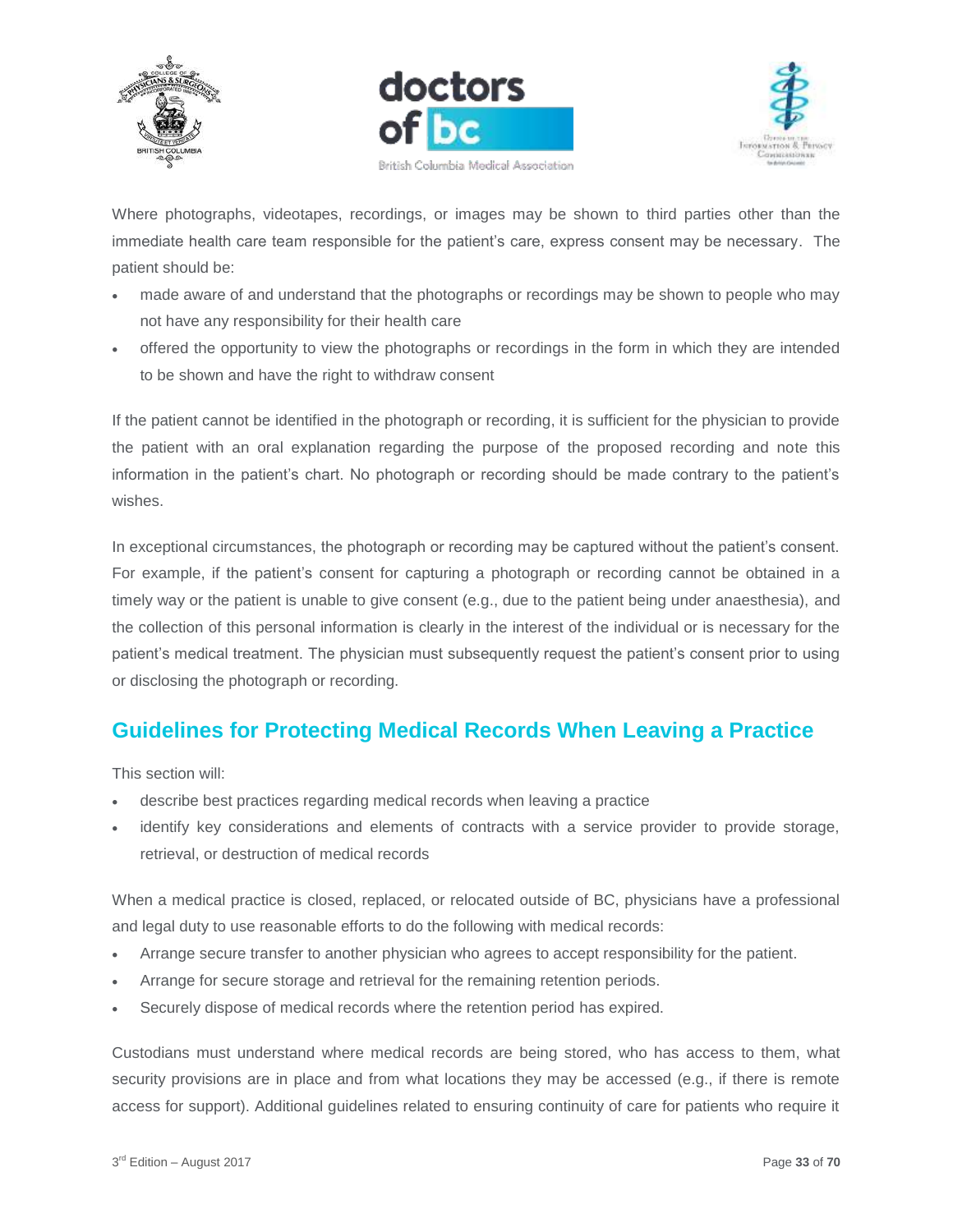





and the preservation of medical records are available on the College of Physicians and Surgeons website under Standards and Guidelines: [Leaving Practice.](https://www.cpsbc.ca/files/pdf/PSG-Leaving-Practice.pdf)

Best practices for protecting medical records when leaving a practice include ensuring:

- patient notification includes information on the:
	- o departure date
	- $\circ$  how patients can obtain a copy of their records or request transfer of a copy of them to a new physician
	- o how patients may access their records if they are to be stored by a service provider
	- o reasonable fee that may be charged for providing this service
- patient authorization is obtained
- transfer of medical records occurs in accordance with section 3-7 of the College Bylaws
- the original record is retained under college retention guidelines for the purposes of future complaints or legal action (medical records must be retained for at least sixteen years from the date of last entry or, in the case of minors, sixteen years from the time they would have reached the age of majority. in a group practice, it is possible the group will undertake custody of the records, especially if patients continue to attend the practice)
- all medical record documentation is accurate and completed before they are archived
- there is a process in place to support any outstanding patient work that may be in progress (e.g., pending lab tests that may require follow-up)
- if the records are no longer required, secure records disposition procedures are followed (see [Guidelines for Secure Destruction of Personal Information\)](https://www.doctorsofbc.ca/sites/default/files/ptv3.0.17_guidelines_for_secure_destruction_of_personal_information.pdf)

If a service provider is engaged to provide storage and retrieval services for medical records for the remaining retention period, ensure this is done under a service contract that places the following kinds of obligations on the service provider:

- Maintain the confidentiality of all medical records stored, providing access to information only to authorized representatives of the physician or with written authorization from a patient or legal representative.
- Upon request of the physician, promptly return all confidential medical records without retaining copies.
- Prohibit the use of medical records for any purpose other than what was mutually agreed upon (this includes selling, sharing, discussing or transferring any medical records to unauthorized business entities, organizations, or individuals).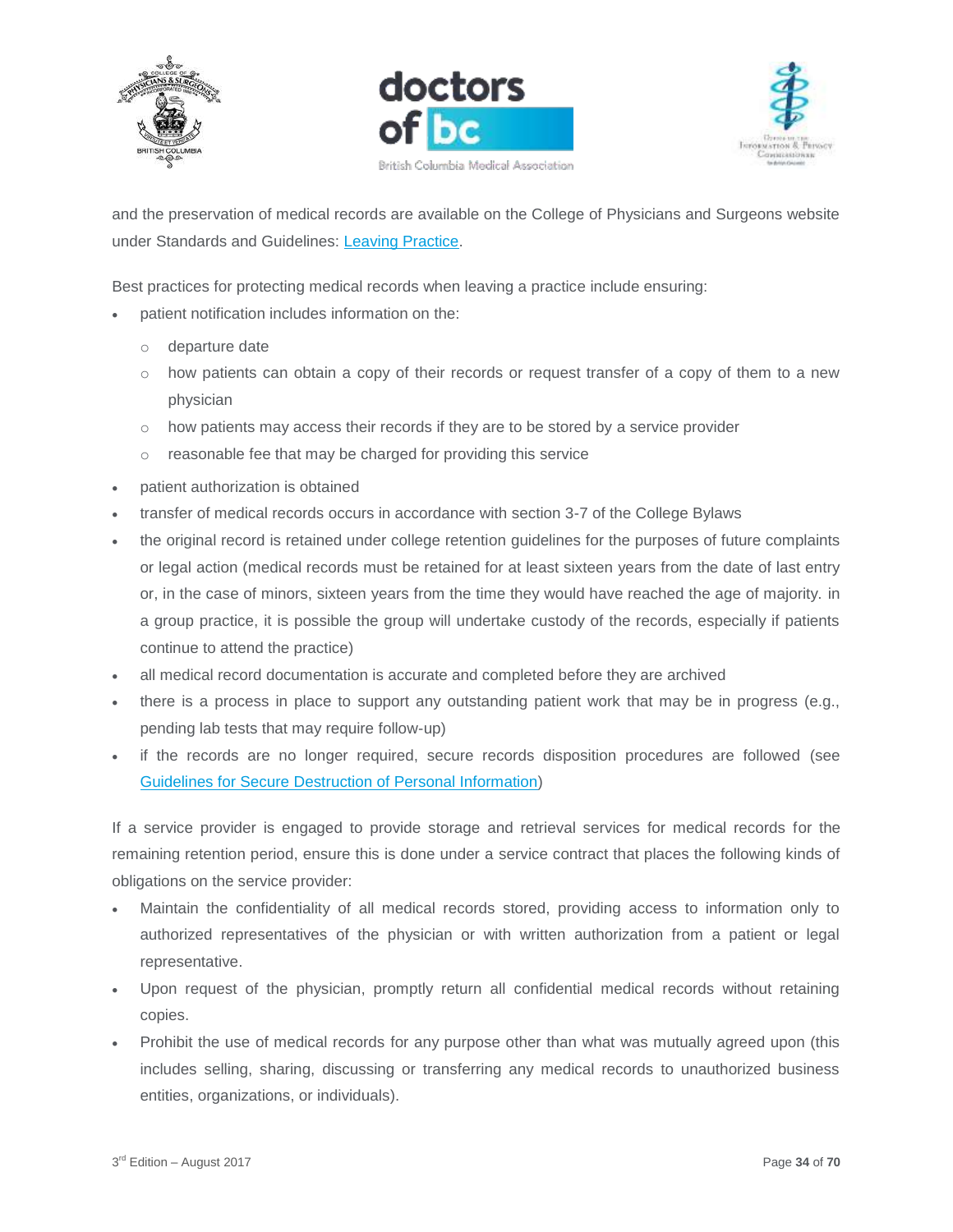





- Use reasonable administrative, physical and technical safeguards to protect against theft, loss, damage, and unauthorized access of medical records.
- When specified by the physician, securely destroy medical records at the end of the retention period (see [Guidelines for Confidentiality Agreements Service Contracts and Information Sharing](https://www.doctorsofbc.ca/sites/default/files/ptv3.0.05_guidelines_for_confidentiality_agreements_service_contracts_and_information_sharing_agreements.pdf)  [Agreements\)](https://www.doctorsofbc.ca/sites/default/files/ptv3.0.05_guidelines_for_confidentiality_agreements_service_contracts_and_information_sharing_agreements.pdf).

While PIPA does not prohibit storage and access to personal information from outside Canada, it is recommended that physicians avoid disclosing personal information outside of Canada without express patient consent. If any aspect of a service provider's operations occurs out-of-country, it is recommended that the physician ensure the legal agreement binds the service provider to comply with BC's privacy laws, in order to avoid situations where the service provider's jurisdictions does not have privacy laws or such laws are not adequate by BC standards.

# <span id="page-34-0"></span>**Guidelines for Protecting Medical Records Outside the Practice**

This section will identify best practices for protecting medical records outside of the practice.

Physicians have a legal and ethical obligation to respect patient confidentiality and to protect personal health information. The [CMA Code of Ethics](https://www.cma.ca/En/Pages/code-of-ethics.aspx) requires physicians to protect the personal health information of their patients. PIPA requires that physicians take reasonable measures to protect patients' personal information from risks of unauthorized access, use, disclosure and disposal and sets out consequences for violation. The Information and Privacy Commissioner has described reasonableness as "the measure by which security measures are objectively diligent and prudent in the circumstance" and stated that "what is 'reasonable' may signify a very high level of rigour depending on the situation."

## <span id="page-34-1"></span>**Protecting Medical Records Outside the Practice**

There are times when physicians and their staff may need to access personal information remotely while travelling, at home or in another location. This includes transporting records by car or airplane, working from home, attending meetings or conferences or making visits to a patient's home. The personal information may be stored in paper records or on portable electronic devices such as laptops, CDs, DVDs, external hard drives, USB storage devices, handheld electronic devices and smart phones. With EMRs and other forms of electronic communication, physicians and their staff are also able to connect to their practice network and may have access to sensitive personal health information from anywhere in the world.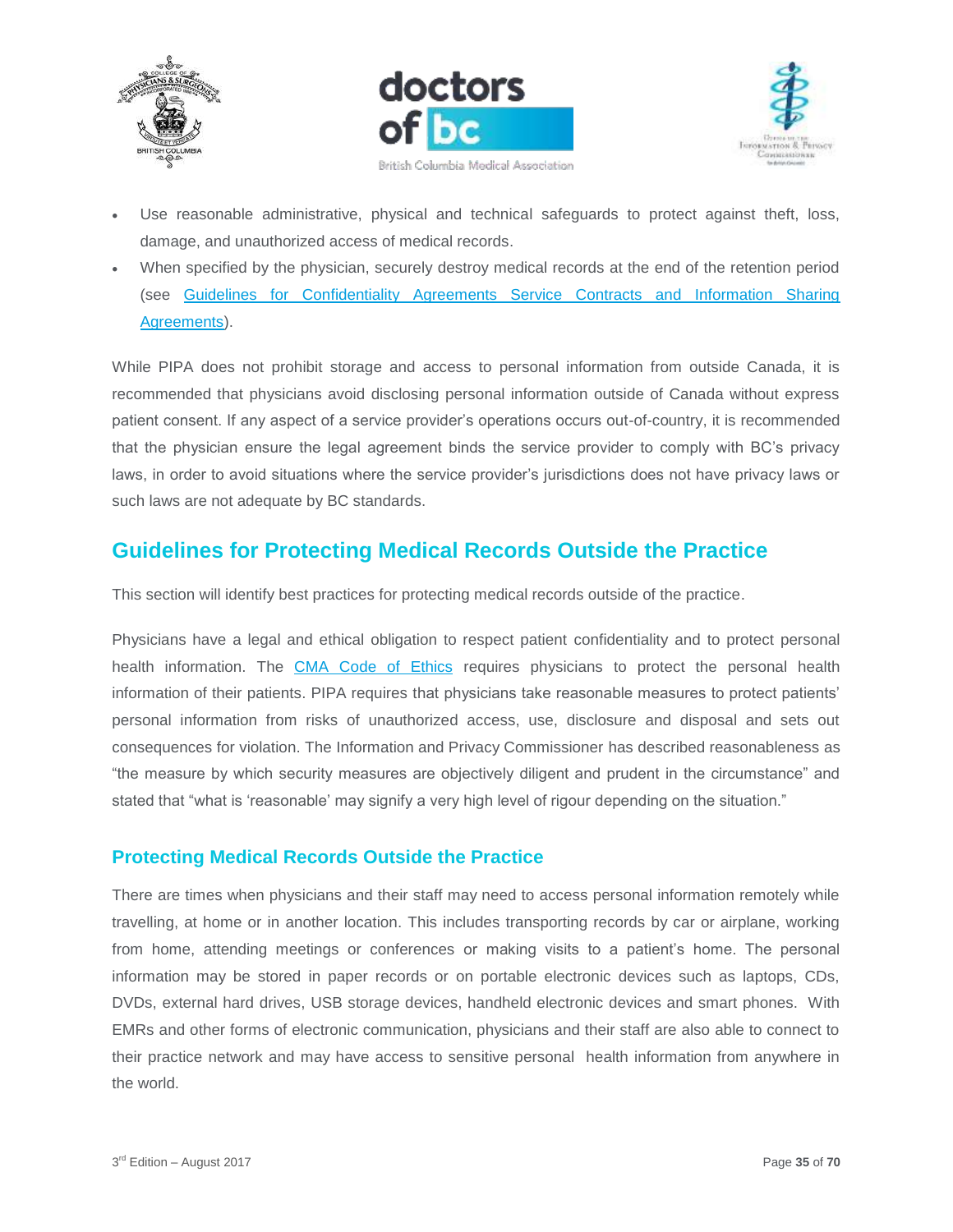





Physicians must implement reasonable safeguards, including administrative, physical and technical measures, to reduce the privacy risks of accessing personal health information outside the practice.

# <span id="page-35-0"></span>**Conversations**

When having conversations outside the practice:

- Avoid discussing a patient's personal health information in public areas such as on elevators, in stairwells, while travelling by public transit or airplanes, in restaurants or on the street.
- Avoid using cell phones to discuss a patient's personal health information while in transit as these conversations can be intercepted or overheard.
- Use a dedicated phone line with password protected voicemail when working from home.

# <span id="page-35-1"></span>**Paper Medical Records**

When using paper medical records:

- only remove medical records from the practice when it is absolutely necessary for performing job duties
- require all staff to obtain approval from their supervisor before removing medical records from the practice
- use a sign-out sheet to document who is removing a medical record, the name of the individual whose personal information is being removed, and the date the record is being removed
- leave the originals in the practice, if possible
- take only the minimum amount of personal information required to perform the task
- if the records are large, consider using a courier to transport them to their destination
- place records in confidential folders, transport them in a secure container, and keep them under control at all times, including meal and break times
- keep records locked in a desk drawer or filing cabinet when working from home to reduce unauthorized viewing and access by family members or friends
- if transporting medical records by car, keep them locked in the trunk before the start of the trip
- never:
	- o leave medical records unattended, even if they are stored in the trunk as these are no less accessible to thieves than the front seats
	- o examine medical records in public places where they may be viewed or accessed by unauthorized individuals (e.g., on public transit)
	- $\circ$  leave medical records open for view in hotel rooms (e.g., keep them in the hotel safe)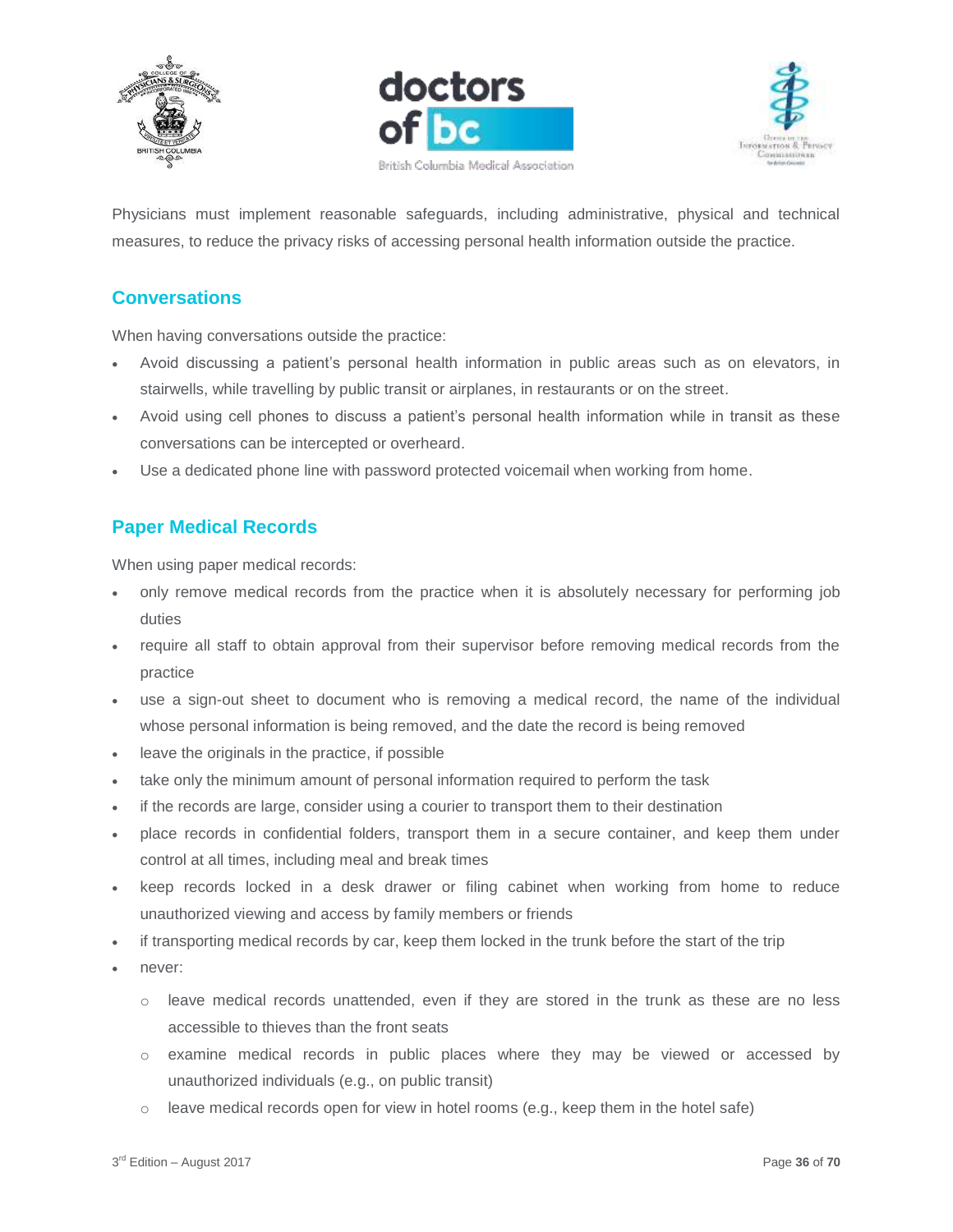





- immediately return medical records to their original storage location upon returning to the practice
- securely destroy any copies that are no longer required

# <span id="page-36-0"></span>**Portable Devices**

When accessing medical records on portable electronic devices:

- Avoid storing personal information on portable electronic devices unless absolutely necessary.
- PIPA requires that any personal information stored on a portable electronic device must be protected by industry-standard encryption.
- Wireless transfer of personal information or storage on cloud-based programs must also be protected by industry-standard encryption.
- Protect portable electronic devices containing personal information with a strong password and use a secure method, such as two-factor authentication, to grant user access.
- Keep portable electronic devices secure to prevent loss or theft (e.g., in a locked briefcase, desk drawer, container or room) and keep them under one person's control at all times, including meal and break times.
- If transporting portable electronic devices by car, lock them in the car trunk before the start of a car trip.
- Never leave portable electronic devices unattended, even if stored in the trunk.
- Remove all sensitive personal information when no longer needed from portable electronic devices using a digital wipe utility program (do not rely on the delete function as the information may still remain on the device).

# <span id="page-36-1"></span>**Electronic Records**

When accessing medical records on home computers or portable electronic devices:

- Avoid storing any personal information on the hard drive of a home computer.
- Never:
	- o use public computers or wireless networks to connect to the practice network as these are not secure
	- $\circ$  use a laptop or home computer that is shared with other individuals, including family members and friends
	- o send documents containing personal information to or from a personal or otherwise unsecured email address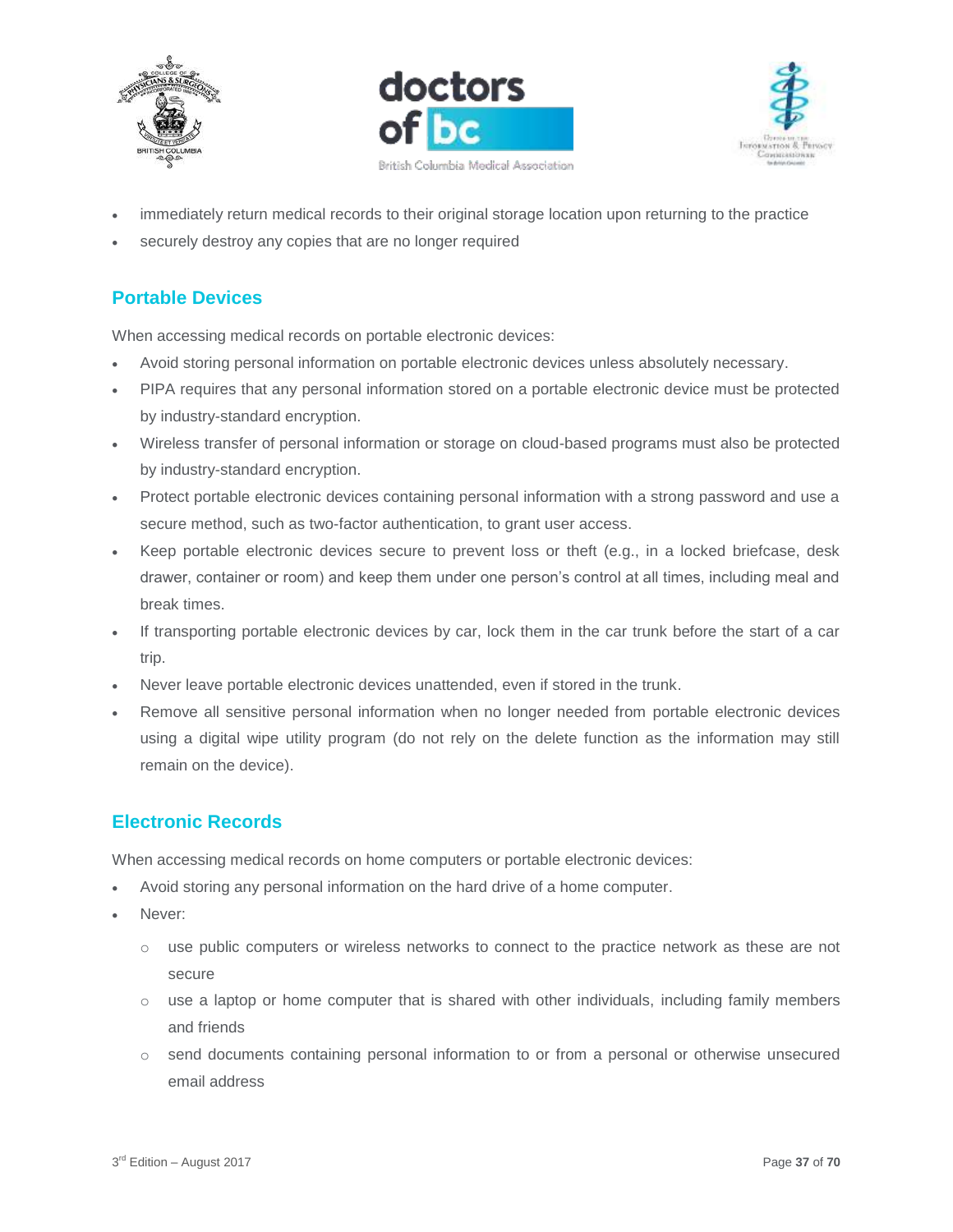





- Always:
	- o log off from a laptop or home computer when not in use
	- o set an automatic log out to occur after a period of inactivity
	- $\circ$  lock home computers that are used for work-related purposes to a table or other stationary object with a security cable
	- o keep home computers in a room with restricted access
	- o use strong, up-to-date, industry-standard encryption and password protection for any personal information that must be stored on hard drives
	- o ensure that laptops and home computers have, at a minimum, a personal firewall, anti-virus protection, and anti-spyware protection
	- o ensure the latest updates and security patches are regularly installed
	- $\circ$  use an encrypted link to the host network, such as a virtual private network (VPN), when conducting business involving personal information over a network
	- o watch out for "shoulder-surfing" where family members or friends may casually observe the screen of the laptop or desk computer

For more information, see [Protecting Personal Information Away from the Office.](https://www.oipc.bc.ca/guidance-documents/1447)

# <span id="page-37-0"></span>**Guidelines for Providing Virtual Health Care**

This section will:

- identify security safeguards to use when providing virtual health care
- identify patient consent requirements if systems involve access and storage of information outside Canada
- discuss implied consent in relation to disclosure to health authorities

#### <span id="page-37-1"></span>**Security Safeguards**

It is essential that physicians ensure virtual health care systems have appropriate security measures and are otherwise PIPA compliant. For example, physicians should only use systems with up-to-date, industry-standard encryption for transmission of data. To reduce the amount of personal health information disclosed to companies providing virtual health care systems, physicians and health authorities should try to communicate with each other about patient medical conditions without referring to the patient's unique identifiers, where feasible.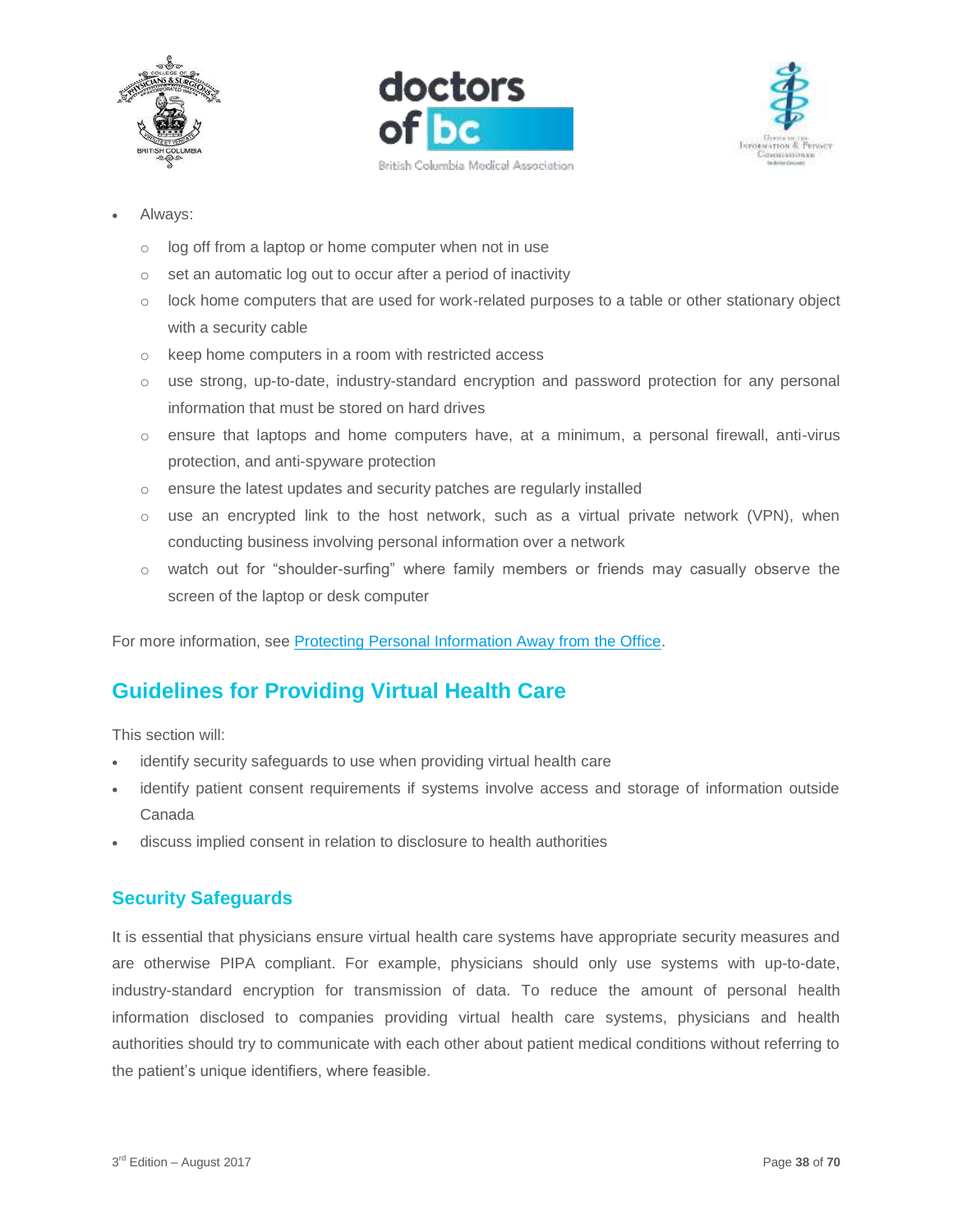





# <span id="page-38-0"></span>**Storage and Access Outside Canada**

Certain virtual health care systems involve access to and storage of personal information outside Canada. This is permitted under PIPA but not under FIPPA, which governs health authorities. If personal information will be shared between a practice and a health authority, personal information in a health authority's custody or control must be stored and accessed only in Canada unless the health authority obtains patient consent for access or storage outside of Canada.

The physician or the health authority can obtain this consent in the following manner:

- The consent must be in writing and specify the personal information for which the individual is providing consent, the date on which the consent is effective, the purpose of the storage of or access to the personal information, and to whom it will be disclosed.
- If practicable, the consent form should also indicate the date on which the consent expires, who may store or access the personal information and the jurisdiction in which the personal information may be stored or accessed.
- Consent must be voluntary. If the patient cannot receive health care services unless they give their consent to having their information accessed or stored outside of Canada, the consent may not be voluntary. This is because health care is increasingly considered an indispensable (as opposed to optional) service. In such cases, systems that store and access personal information in Canada should be used.

## <span id="page-38-1"></span>**Indirect Collection by Health Authorities**

FIPPA requires that heath authorities only collect personal information directly from the individual (as opposed to indirectly through the physician), unless limited exceptions apply. One of the exceptions is that the individual has authorized another method of collection (e.g., by agreeing to indirect collection by the health authority). Generally, physicians have implied consent from the patient to disclose personal information to a health authority when the health authority is providing direct care to that patient. However, health authorities may not have the authority under FIPPA to collect that personal information. In situations where the physician adequately informs the patient that the patient's personal information will be disclosed to, and collected by the health authority, the health authority may collect that personal information.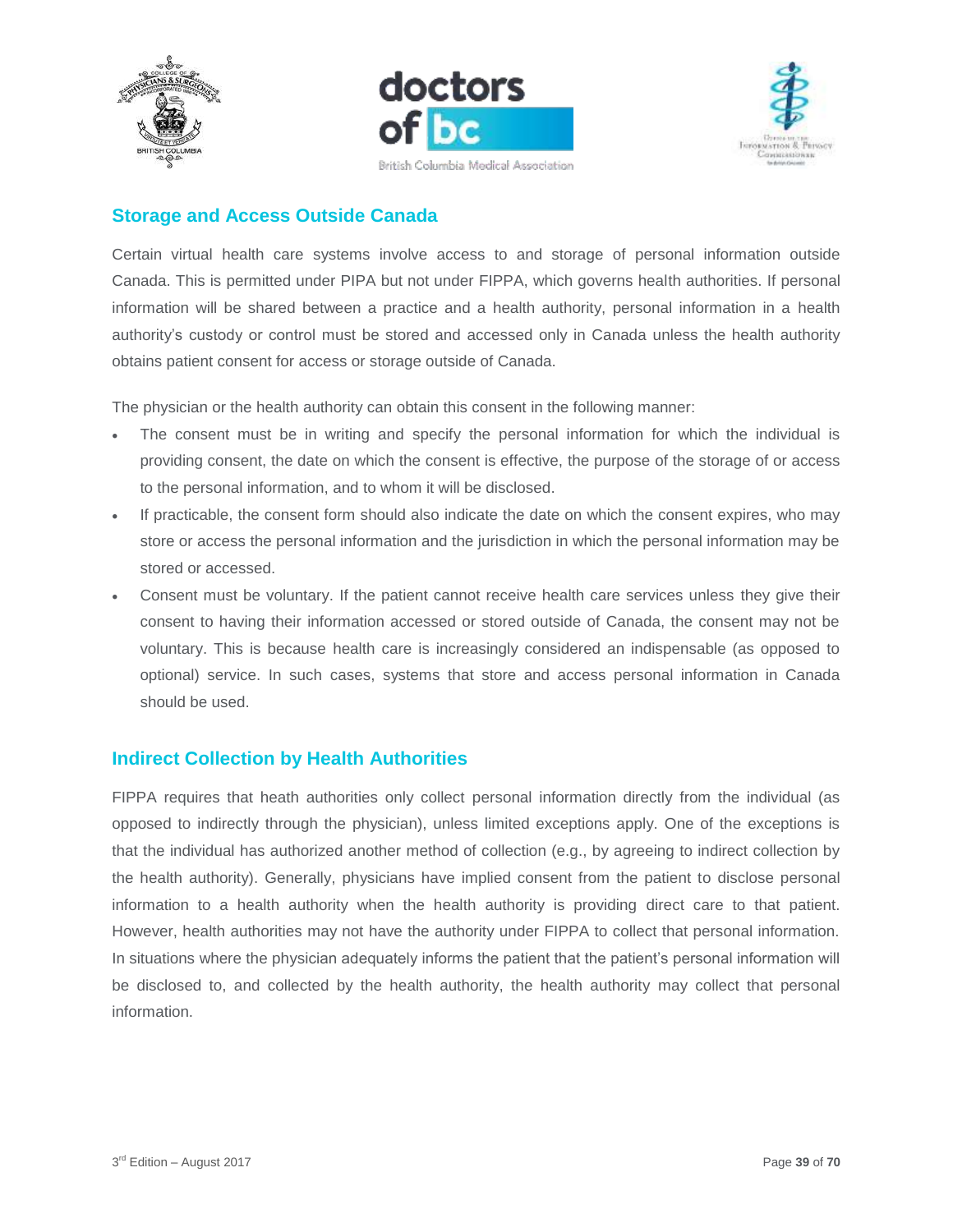





# <span id="page-39-0"></span>**Guidelines for Responding to a Privacy Breach**

This section will:

- explain what constitutes a privacy breach
- identify whistle-blower protections in PIPA
- identify the four steps that physicians need to take following a suspected or confirmed breach
- explain the role of Information and Privacy Commissioner with regard to breaches

PIPA requires physicians to protect personal information that is under the practice's custody and control. Part of that responsibility involves managing privacy breaches, including taking steps to prevent them from occurring, developing a privacy breach response plan and promptly responding when a breach occurs. A privacy breach occurs when there is unauthorized collection, use, disclosure, retention, or disposal of personal information. Those activities are "unauthorized" if they occur in contravention of PIPA.

The following scenarios are common examples of how a privacy breach can occur:

- Personal information is stolen or misplaced.
- A patient's medical record or an electronic portable device containing personal health information (e.g., laptop, handheld electronic device, USB storage device) is lost or stolen.
- A letter containing a patient's diagnosis is inadvertently sent by mail, fax or electronically to an incorrect address or to the wrong person.
- A medical record is saved in a web folder that is publicly accessible online.
- A physician sells a computer previously used by the practice to a business without first deleting the personal information saved on the computer and securely wiping the hard drive.
- A physician uses their electronic access to look up the personal health information of a friend or relative who is not currently receiving treatment from that physician.

The fact that a privacy breach has occurred does not necessarily mean the practice has contravened PIPA, as certain types of privacy breaches may be unavoidable (e.g., ransomware or phishing scams carried out by sophisticated hackers). The requirement to have "reasonable" security measures does not impose a standard of perfection but requires a very high level or rigour given the sensitivity of personal health information. The practice should be objectively diligent and prudent in all circumstances and implement measures that include:

- strong, up-to-date, industry-standard encryption for electronic information
- unique passwords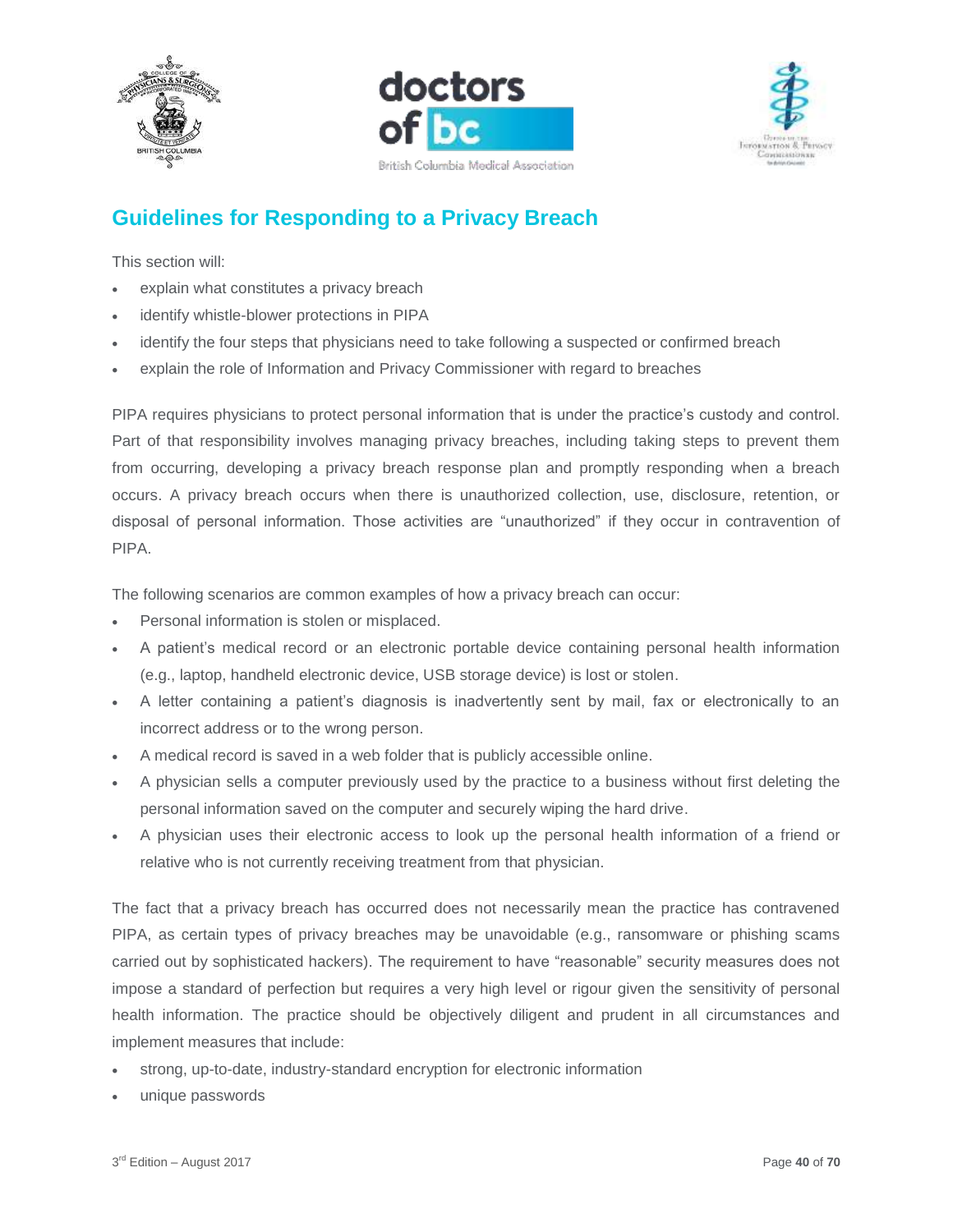





- controls to restrict access
- secure data back-ups
- physical measures such as locked cabinets

For more information, see Step 7 – [Employ Safeguards.](https://www.doctorsofbc.ca/sites/default/files/ptv3.0.04.07_step_7_-_employ_safeguards.pdf)

Suspected or real privacy breaches can come to a practice's attention through compliance monitoring mechanisms such as audit trails that flag unusual access, a complaint by an employee, patient, or member of the public, or through the OIPC as a result of a formal complaint.

Anyone who reports a privacy breach in good faith and on the basis of reasonable belief is protected under PIPA's whistle-blower provisions. These provisions protect an individual from being dismissed, suspended, demoted, disciplined, harassed or otherwise disadvantaged for having reported the breach, and the individual's identity may be kept confidential by the OIPC.

The OIPC has prepared guidance materials to assist in detecting, responding to, and preventing privacy breaches. The guidance materials include:

- Privacy Breach Checklist to evaluate the impact of a privacy breach and determine if notification is necessary.
- Online Privacy Breach Report Form if an organization decides to self-report a privacy breach to the OIPC.

For more information, see [Privacy Breaches: Tools and Resources.](https://www.oipc.bc.ca/guidance-documents/1428)

Once a privacy breach is identified, the practice must immediately respond to the breach by taking four key steps.

## <span id="page-40-0"></span>**Step 1: Contain the Breach**

Take immediate steps to contain the breach and mitigate the risk of harm by:

- contacting the designated privacy officer
- immediately containing the breach, which could involve stopping the unauthorized practice, suspending user accounts, revoking computer access codes, shutting down the system that was breached, recovering the records, or correcting weaknesses in physical security
- notifying law enforcement if the breach involves theft or criminal activity
- making sure evidence that could be used to investigate or correct the breach is not compromised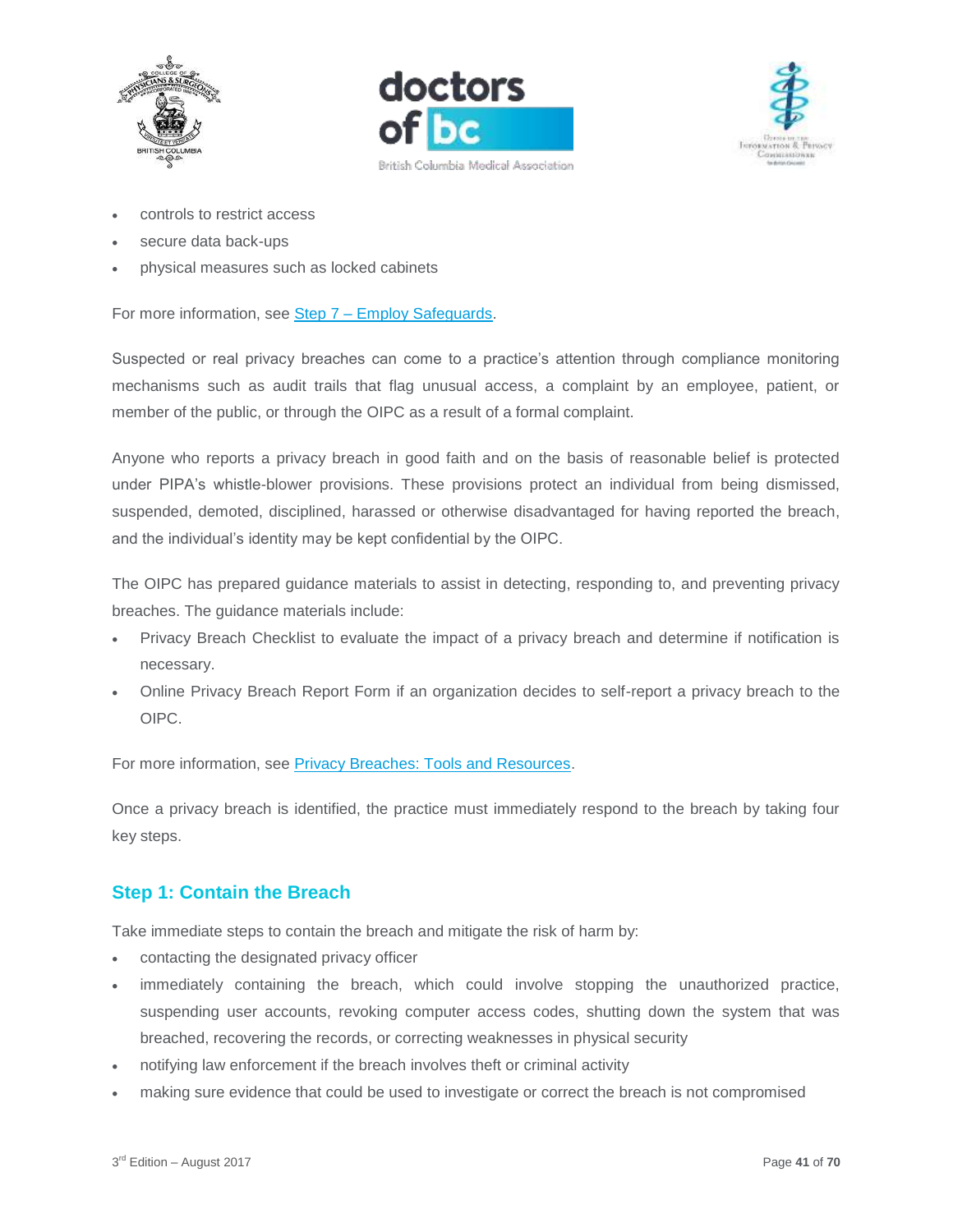





# <span id="page-41-0"></span>**Step 2: Evaluate the Risks Associated with the Breach**

As soon as possible after discovering a breach, determine the extent of the breach and potential harms that could occur as a result, by considering:

- What kinds of personal information were involved and how sensitive is that information?
- What format was the information in (paper, electronic) and how was it protected (encrypted, anonymized, password protected)?
- Was it lost, stolen or mistakenly disclosed?
- Could the personal information be misused, and if so, how?
- What was the cause of the breach?
- Was it an isolated event or is there a risk of ongoing or further exposure?
- Who and how many individuals were affected by the breach?
- What harm to the affected individual(s) could result from the breach?
- Is there a relationship between the unauthorized recipients and the data subject? (A close relationship between the victim and the recipient could increase the likelihood of harm).
- What harm could result to the practice as a result of the breach?
- Are there risks to the public (such as health and/or safety) as a result of the breach?
- Has the information been recovered?

## <span id="page-41-1"></span>**Step 3: Implement Notification Procedures**

Consider whether the following individuals or groups need to be notified:

- individuals (whether patients or staff) whose personal information was involved in the breach
- the OIPC
- law enforcement authorities
- professional regulatory bodies (such as the College of Physicians and Surgeons)
- mutual defence organizations (such as the Canadian Medical Protective Association)
- other groups based on legal, professional, or contractual obligations

In determining whether to notify consider:

- Do any legal obligations (contractual, legislated, etc.) require notification?
- How sensitive was the personal information?
- How many people were affected by the breach?
- Was the information was fully recovered without further disclosure?
- Could the personal information be used to commit fraud or identity theft?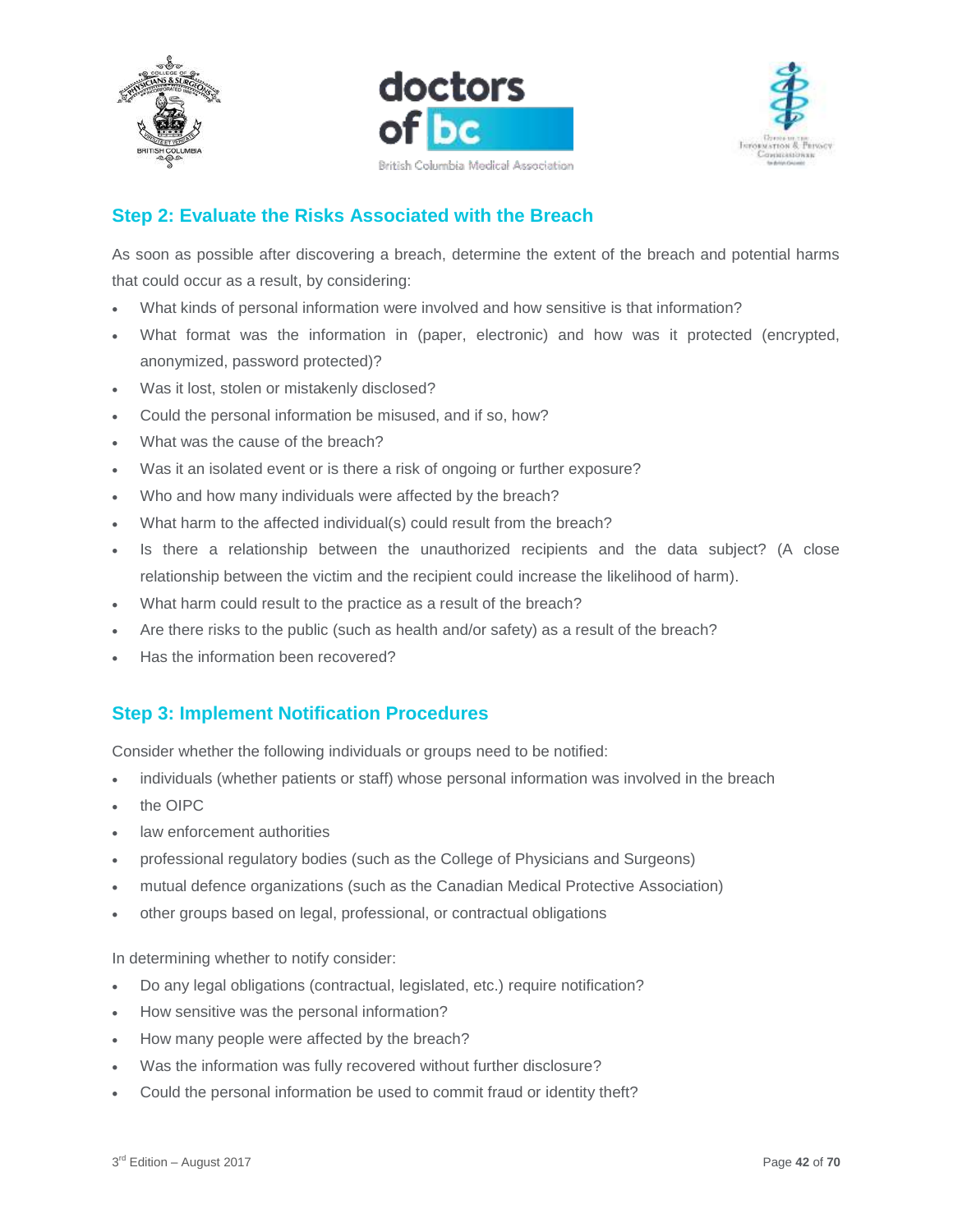





- Is there is a reasonable risk of physical harm, psychological harm (including humiliation or damage to reputation), or financial harm (including loss of business or employment opportunities)?
- Is there is a risk of harm to the public or to patient relations?

Individuals who are affected by a privacy breach should be **notified immediately** if it is necessary to avoid or mitigate harms that they could experience as a result of the breach. The determination of whether or not to report the breach to the OIPC should generally be made within **two days** of the breach. While PIPA does not currently include an explicit requirement for organizations to report breaches to the OIPC, doing so will assist the practice to demonstrate that it has taken reasonable steps to respond to the privacy breach and in the resolution of any complaint made to the OIPC.

The notification should include:

- the date and description of the privacy breach
- a description of the personal information that was involved in the privacy breach
- a description of potential risks of harm that could occur as a result of the breach
- steps taken to mitigate the harm
- steps planned to prevent privacy breaches in the future
- what affected individuals can do to further protect themselves and mitigate the risk of harm
- if appropriate in the circumstances, an offer for complimentary credit monitoring
- contact information for the practice's privacy officer who can answer questions
- a statement of the right to complain to, and whether or not the practice has notified, the College Of Physicians And Surgeons or the OIPC

#### <span id="page-42-0"></span>**Step 4: Prevent Future Privacy Breaches**

Once immediate steps are taken to mitigate the risks, the practice, including the staff, should investigate the cause of the breach. Long-term safeguards should be developed to prevent further breaches. This may require updating privacy and security policies, performing a security audit of the practice's physical and technical safeguards, re-training employees on their privacy obligations, and undertaking a final audit to verify that the security arrangements have been implemented and function as planned. This process should generally take place **within two months** of the breach.

# <span id="page-42-1"></span>**Guidelines for Responding to Patient and Employee Complaints**

This section will:

explain patients' and employees' rights regarding complaints related to their personal information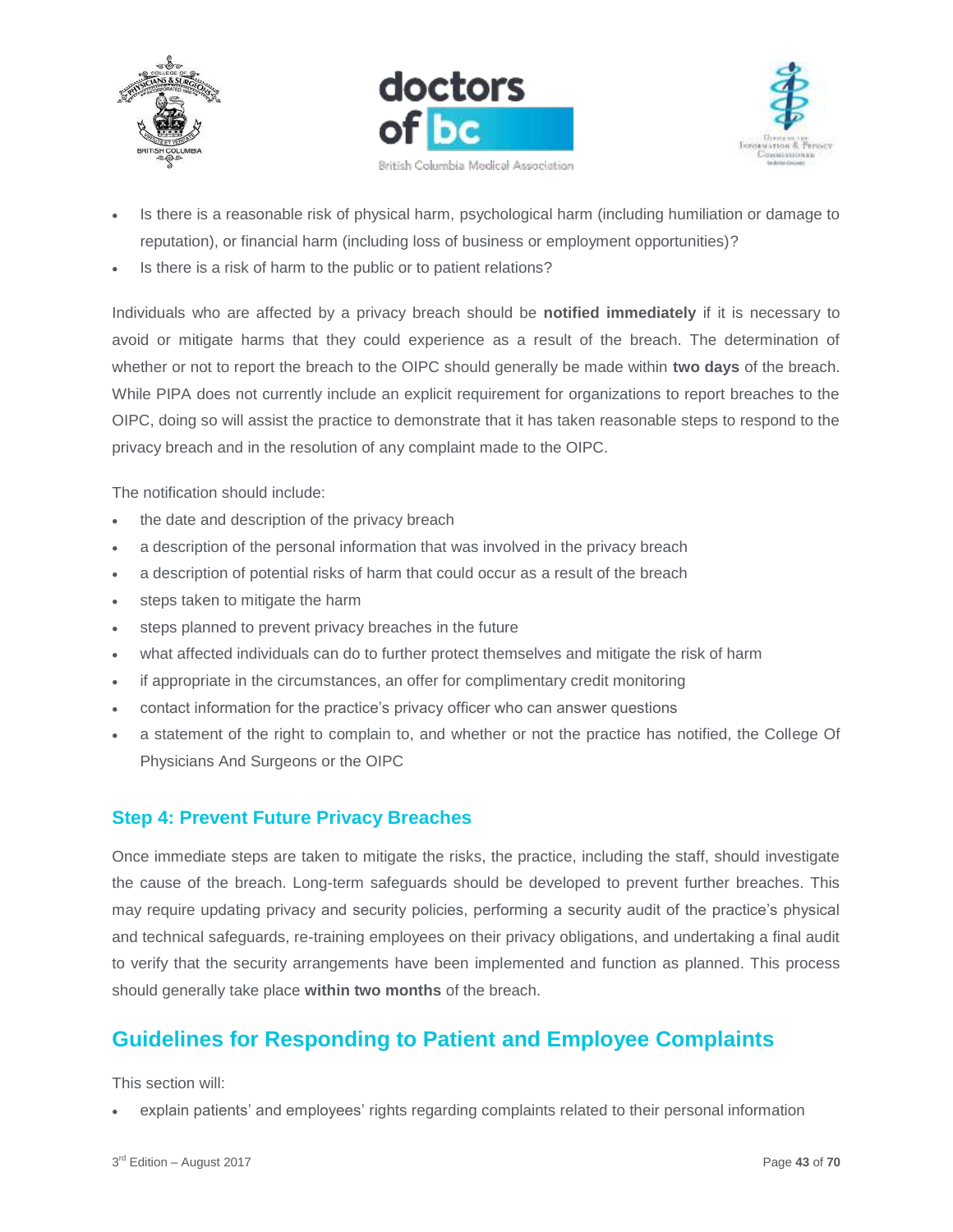





- identify the requirements of an effective complaint management process
- describe the ten steps of managing a complaint

Under the BC Personal Information Protection Act (PIPA), a practice must have a process to respond to complaints about its privacy practices or how personal information was handled. For example, individuals may have a complaint about the scope of records produced by the practice in response to a request for their personal information, collection practices, a disclosure of personal information without consent or a privacy breach. Having an accessible and effective complaint management process is an important aspect of managing privacy risks and helps to promote accountability, openness and trust. It also allows a practice to address complaints in a timely manner, identify systemic or ongoing compliance issues and demonstrate a commitment to privacy.

In a complaint involving a privacy breach, responding in an effective and timely manner is critical. For guidance on responding to privacy breaches see [Guidelines for Responding to a Privacy Breach](https://www.doctorsofbc.ca/sites/default/files/ptv3.0.13_guidelines_for_responding_to_a_privacy_breach.pdf) or [Privacy Breaches: Tools and Resources.](https://www.oipc.bc.ca/guidance-documents/1428)

Best practices for setting up a complaint management process include the following steps:

- Decide who in the practice will be responsible for receiving, responding to and managing complaints about the practice's compliance with PIPA (this could be the designated Privacy Officer or it could be delegated to another individual).
- Develop and document a complaint procedure that is confidential, accessible, simple and easy to use.
- Develop a complaint form to assist in recording the complaint and collecting the necessary information required to investigate and respond.
- Document the process and ensure all employees are aware of the complaint management process so they can direct a complainant to the appropriate person for follow-up or, in the absence of this individual, provide information to the complainant on how they may proceed with a complaint.
- Ensure the process includes providing reasons for a decision in sufficient detail to suit the nature of the complaint.
- Reinforce that addressing a complaint quickly helps maintain or even increase the patient's trust in the practice.

# <span id="page-43-0"></span>**Steps for Managing a Complaint**

When the complaint is received in writing, record the date of the complaint and acknowledge its receipt.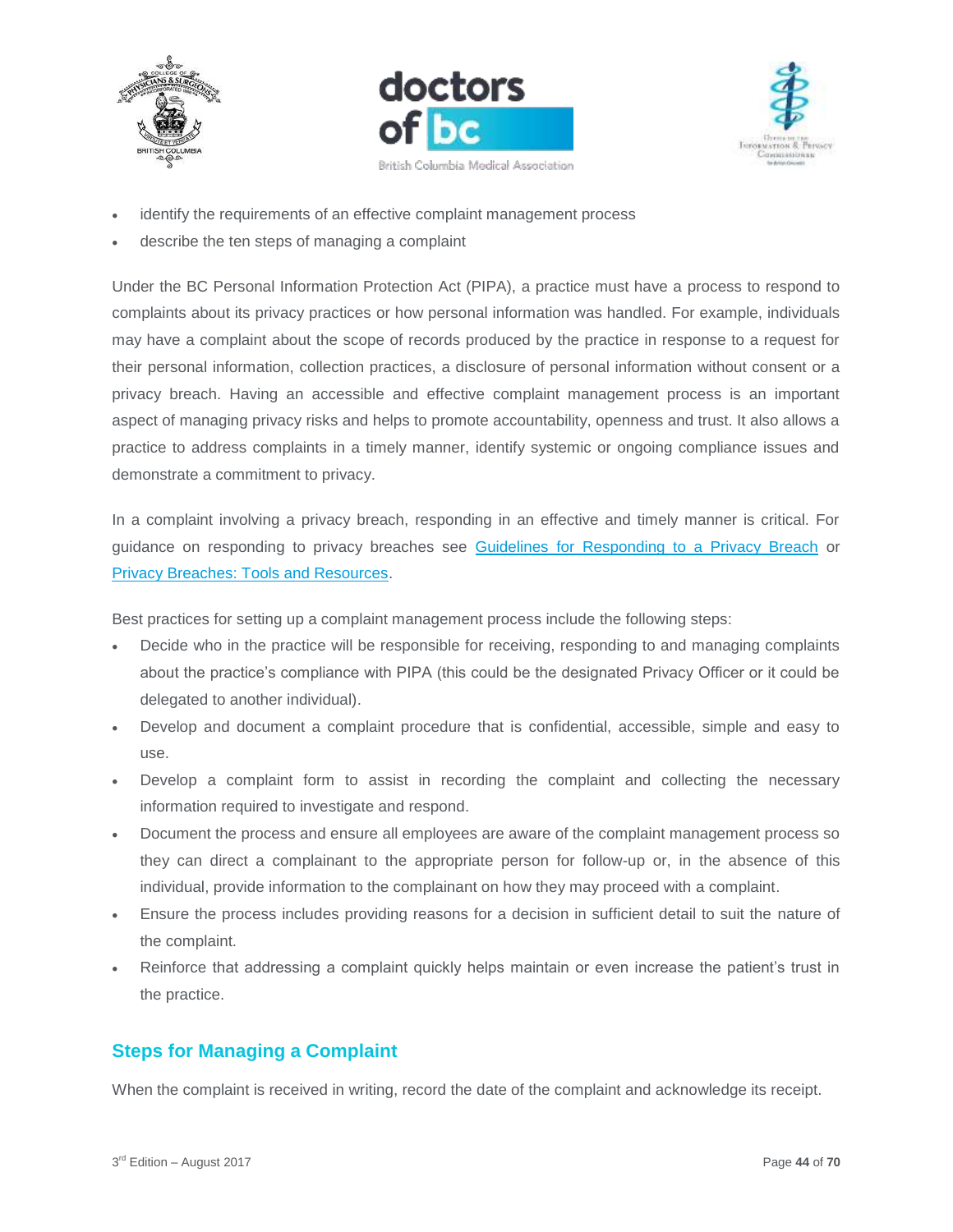





- If the complaint is received verbally, record the nature of the complaint and the details.
- If necessary, contact the individual to clarify the complaint.
- Ensure that the complaint process is fair, impartial, and confidential.
- Investigate the complaint by gathering information and fully understanding the circumstances. Clarify specifics of the complaint by asking questions such as:
	- o What events led to the complaint?
	- o What personal information is involved and what happened to it?
	- o When and where did the event(s) occur?
	- o Who was involved (e.g., employees, locum physicians, visiting specialists, physicians-in-training, third party contractual employees)?
- Where a complaint is justified, determine the specific cause and
	- o take measures to remedy the situation
	- o communicate this to relevant employees involved
	- o record all decisions and actions taken to prevent recurrence
- If a complaint cannot be substantiated, document the investigation so it can be explained to the complainant.
- Notify the complainant of the outcome and the reasons for the decision regardless of whether the complaint can be substantiated or not. Where applicable, inform him or her of the steps taken to rectify the concerns.
- Inform the complainant of the right to appeal to the Information and Privacy Commissioner, if they are not satisfied with the practice's response to the complaint, within 30 business days starting from the date the physician's office communicated to the complainant its reasons for the response.
- If applicable, prevent recurrence through techniques such as modifying or updating policies and procedures, providing employee training and implementing improved privacy and security safeguards.

# <span id="page-44-0"></span>**Guidelines for Responding to Patient Requests to Access Their Personal Health Information**

This section will:

- explain patients' rights to access their personal health information held in a practice
- identify what a physician or privacy officer should consider before responding to access requests, including timelines, exceptions to disclosure of personal information, whether to charge a minimal fee and what to do if an employee or patient makes a complaint with respect to access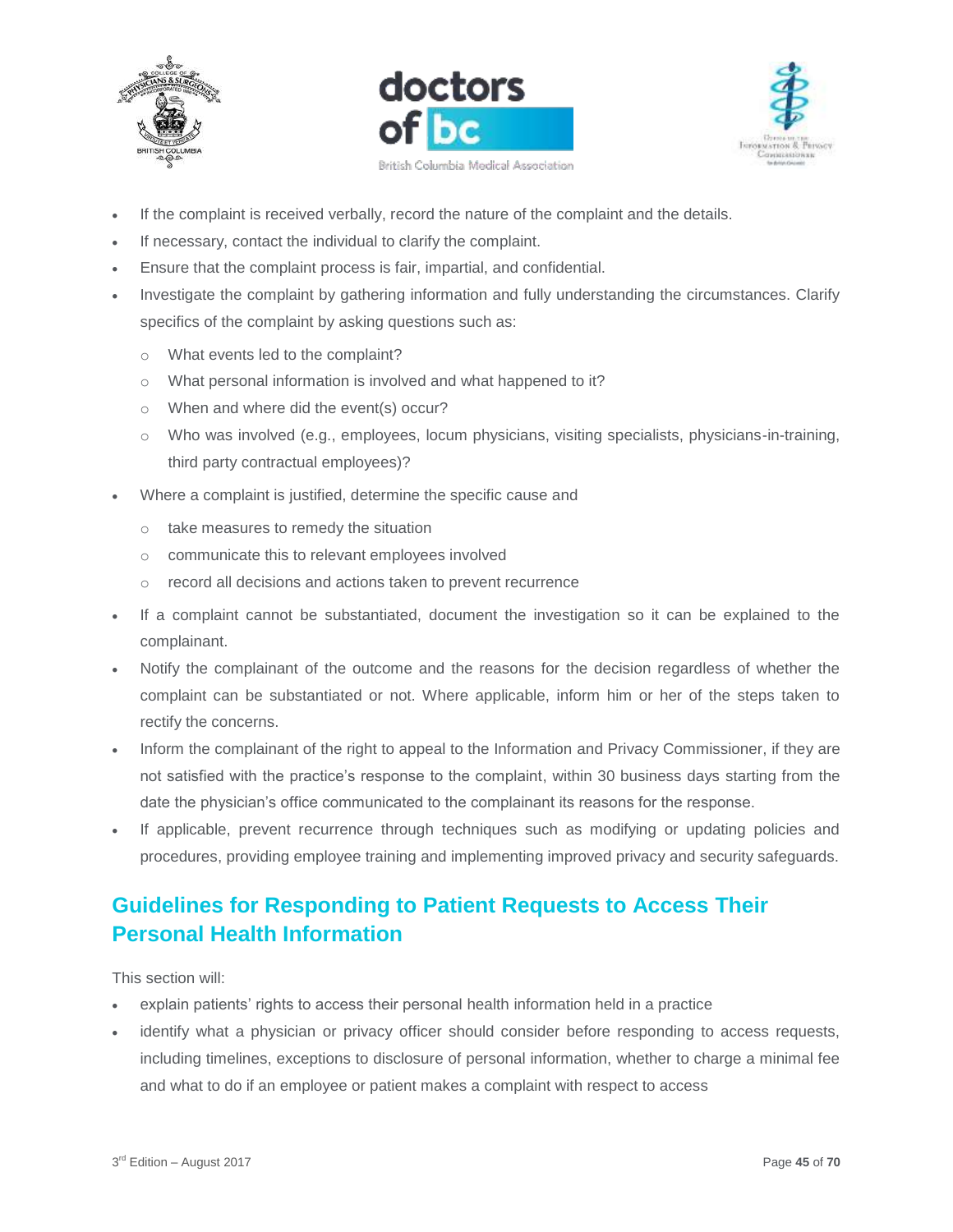





Under PIPA, patients (or the patient's legally authorized representative) and employees (including volunteers) are entitled to access their personal information in the control of a practice. Practices have a legal duty to make reasonable efforts to assist an individual with their request, respond to requests as accurately and completely as reasonably possible and, where appropriate, provide the individual with the requested personal information.

## <span id="page-45-0"></span>**Timeline**

A patient must make a request to access their personal health information in writing, and the practice must respond within **30 working days** of receiving a request (See Form - [Patient Request for Access to](https://www.doctorsofbc.ca/sites/default/files/form_-_patient_request_for_access_to_personal_information.pdf)  [Personal Information\)](https://www.doctorsofbc.ca/sites/default/files/form_-_patient_request_for_access_to_personal_information.pdf). The response may be a copy of the medical record or in the case where copies cannot be made, how to make arrangements for the patient to review the original records.

# <span id="page-45-1"></span>**Exceptions**

There are some exceptions where personal information may not or must not be released to a patient. For example, some of the circumstances where an organization is not required to disclose personal information to a patient include where:

- information is protected by solicitor-client privilege
- disclosure of the information would reveal confidential commercial information that if disclosed could, in the opinion of a reasonable person, harm the competitive position of the organization

An organization is required to withhold personal information in the following circumstances:

- The disclosure would reveal personal information about another individual.
- The disclosure could reasonably be expected to threaten the safety or physical or mental health of an individual other than the individual who made the request.
- The disclosure can reasonably be expected to cause immediate or grave harm to the safety or to the physical or mental health of the individual who made the request.
- The disclosure would reveal the identity of an individual who has provided personal information about another individual and the individual providing the personal information does not consent to disclosure of their identity.

PIPA allows an organization to disclose information about the mental or physical health of a patient to a health care professional for the purpose of obtaining an assessment from that health care professional about whether the disclosure of information to the patient could reasonably be expected to result in grave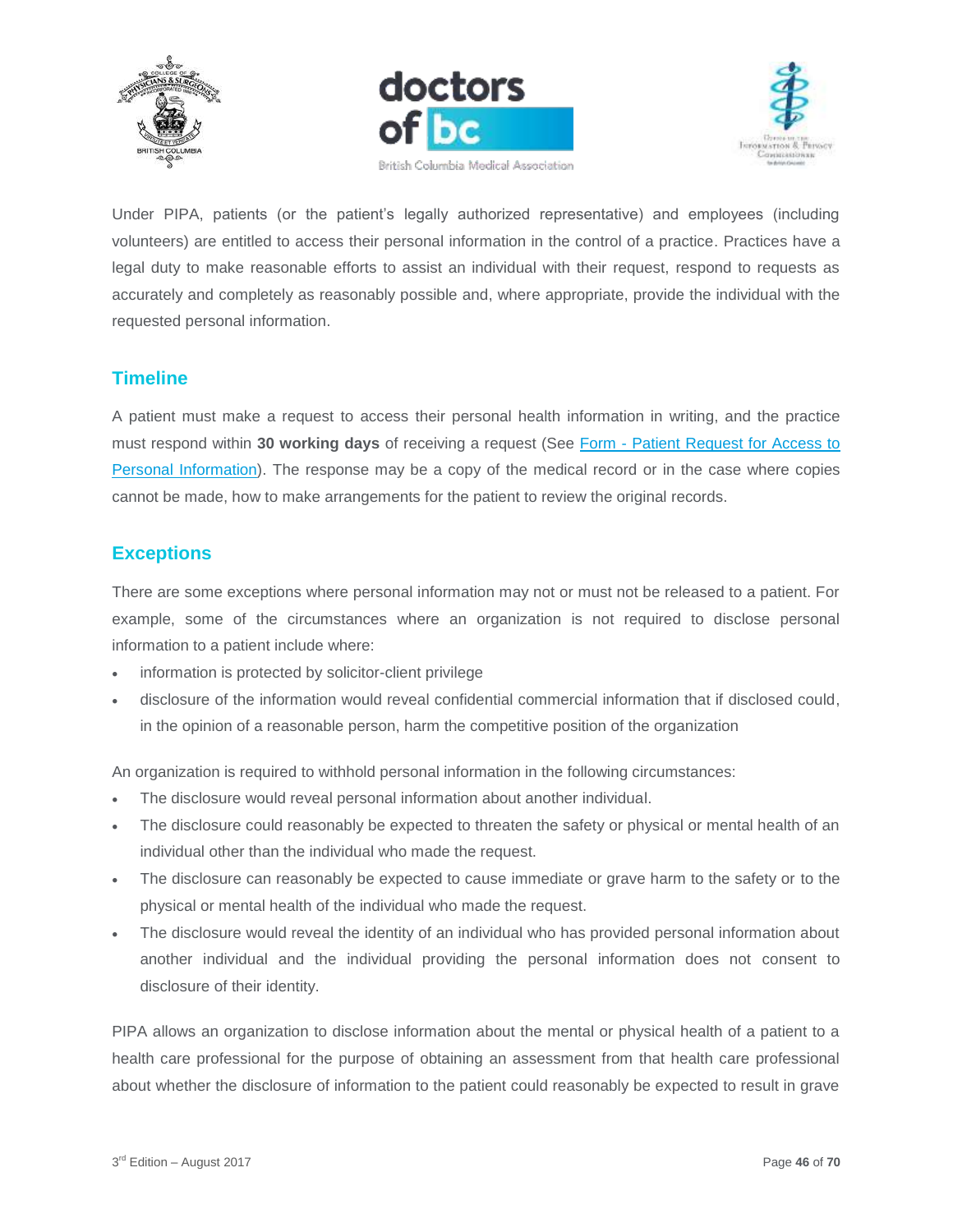





and immediate harm to the patient's safety or mental or physical health. PIPA defines a "health care professional" as a medical practitioner, psychologist, registered nurse or registered psychiatric nurse. There are additional requirements for this type of disclosure, including that the practice and the health professional enter into a **confidentiality agreement** and that the information must not be used for any purposes other than making an assessment.

If the patient's access request is refused, the practice must provide the patient with reasons for the refusal.

## <span id="page-46-0"></span>**Fees**

The practice may charge a minimal fee for responding to a request for access to personal information. The minimal fee charged for access is intended to recover some of the actual and necessary costs incurred by the practice to provide access and it may include the costs associated with:

- locating and retrieving
- producing and copying
- preparing for disclosure
- postage or shipping costs

The fee **must not generate any profit**, and does not usually include reviewing the records to make sure the practice is complying with its obligation in PIPA to withhold information.

When charging fees, the practice must provide the applicant with a written estimate of the total fee, and may require the applicant to pay a deposit before processing the request.

It should be noted that if an employee makes the request, no fee can be charged for providing access to that person's employee personal information. "Employee personal information" is defined in PIPA as personal information about an individual that is collected, used, or disclosed solely for the purposes reasonably required to establish, manage or terminate an employment relationship. "Work product information" is excluded from the definition of personal information in PIPA so the practice does not have to disclose it to the applicant. "Work product information" means information that is prepared or collected as part of an individual's responsibilities or activities related to their employment but does not include personal information about individuals who did not prepare or collect the personal information.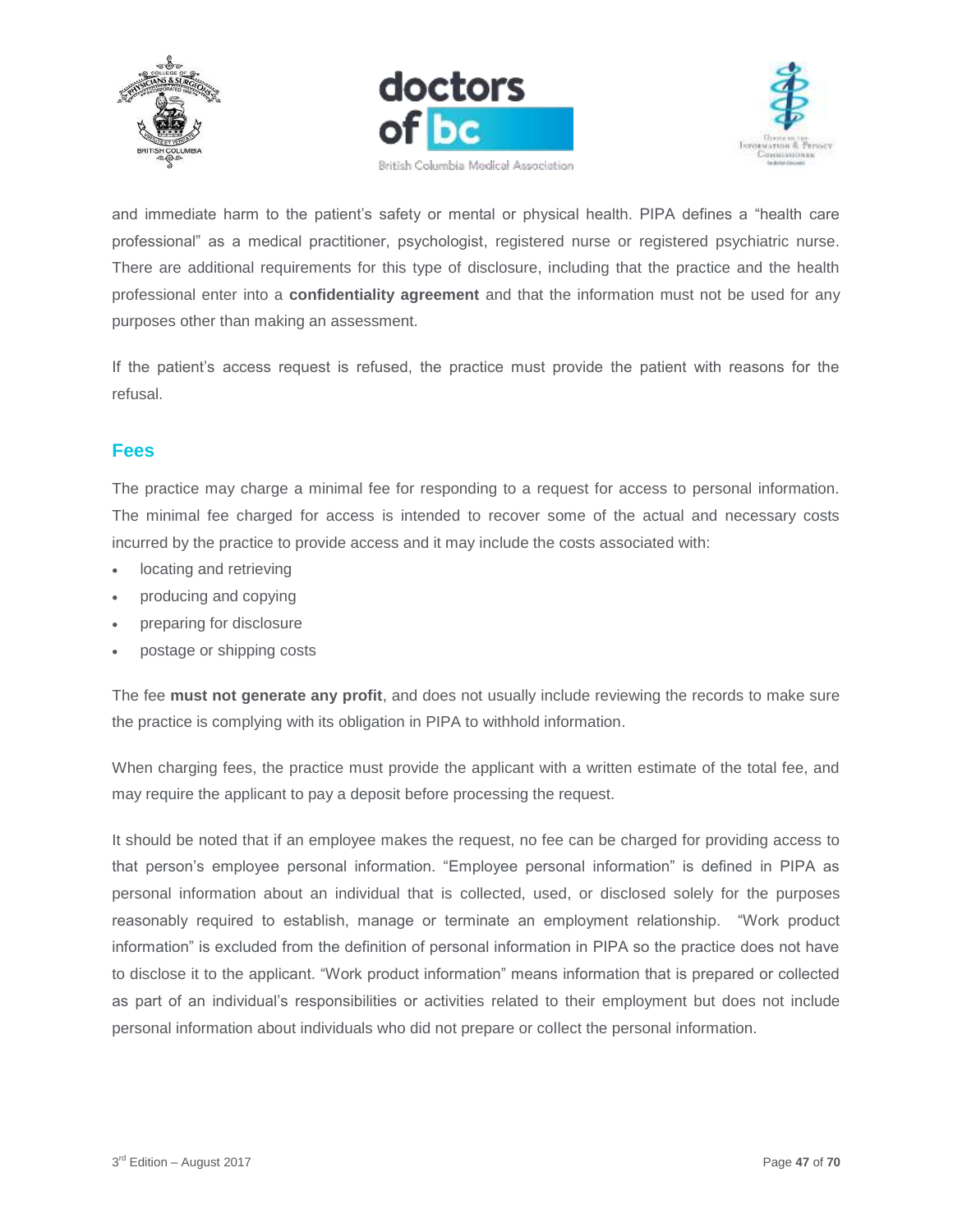





# <span id="page-47-0"></span>**Complaints About Access**

The practice must educate staff on how to appropriately respond to such requests. If a patient or employee is not satisfied with the response, he or she may ask the physician's office to reconsider the response and address the complaint internally. If the complaint cannot be resolved, the practice should inform the complainant that they may contact the College of Physicians Surgeons to resolve the matter. The complainant should also be informed that they have 30 business days to make a formal complaint to the Office of the Information and Privacy Commissioner, starting from the date that the physician's office communicates to the complainant its reasons for the response [\(www.oipc.bc.ca\)](http://www.oipc.bc.ca/).

For more information about responding to complaints, see Guidelines for Responding to Patient and [Employee Complaints.](https://www.doctorsofbc.ca/sites/default/files/ptv3.0.14_guidelines_for_responding_to_patient_and_employee_complaints.pdf)

# <span id="page-47-1"></span>**Guidelines for Secondary Use of Personal Health Information for Research**

This section will:

- summarize the requirements under PIPA regarding patient consent for the use of personal health information for research purposes
- identify key considerations for physicians who wish to disclose personal health information to external health researchers

Physicians must obtain express consent for secondary uses, such as research, before using personal health information that was initially collected for clinical purposes. While express consent for the change in use from clinical to research purposes can be either written or verbal, having the patient sign a consent form is best practice.

Express consent is also required if a physician wishes to disclose personal health information to external health researchers, such as those affiliated with universities, health authorities or other health care organizations. If it is impractical to seek consent, PIPA authorizes the disclosure of personal health information without consent for research purposes if **all of the following conditions are met**:

- The research purpose cannot be accomplished unless the personal information is provided in an individually identifiable form.
- The disclosure is on condition that it will not be used to contact persons to ask them to participate in the research.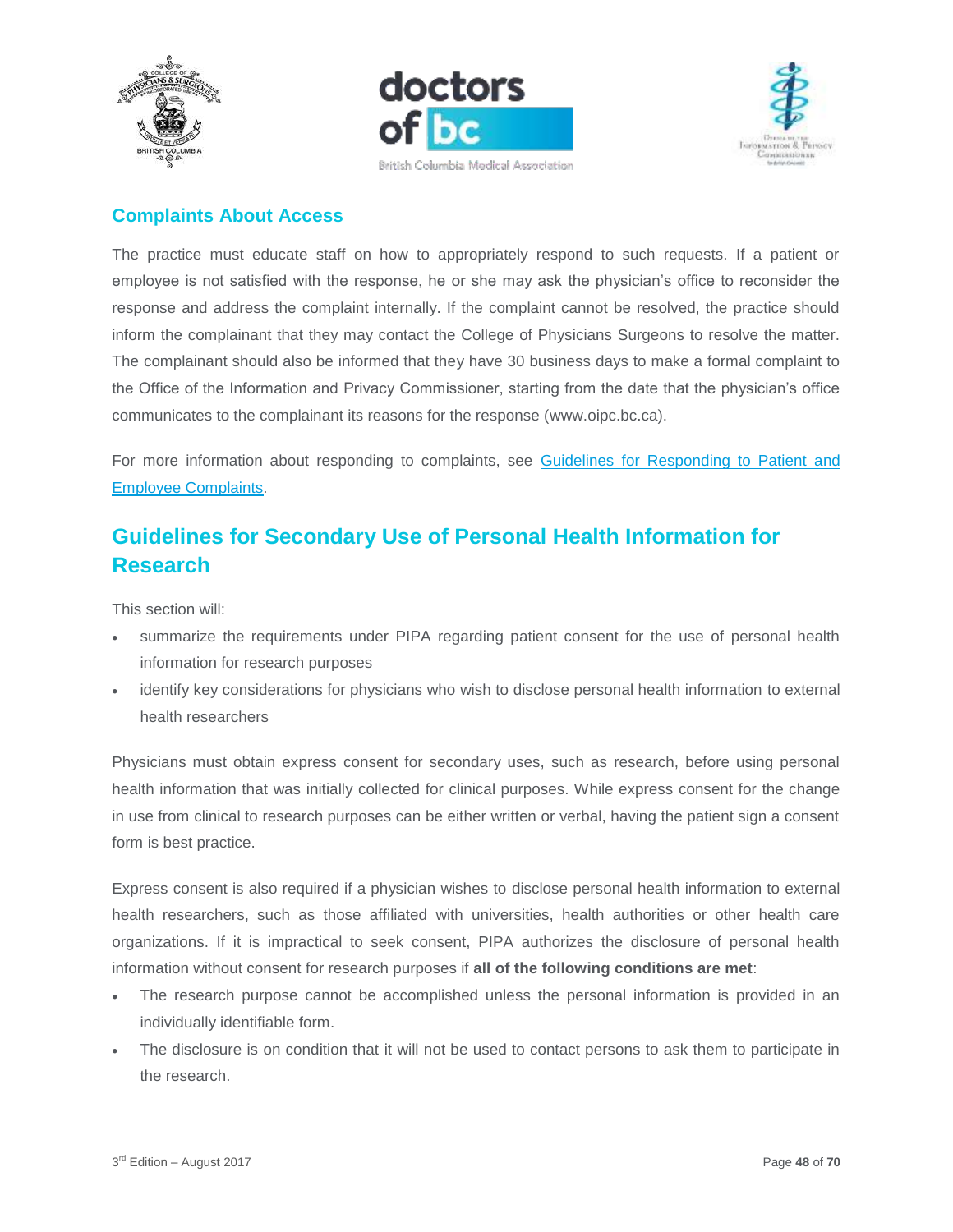





- Linkage of the personal information to other information is not harmful to the individuals identified by the personal information and the benefits to be derived from the linkage are clearly in the public interest.
- The organization to which the personal information is to be disclosed has signed an agreement to comply with:
	- o PIPA
	- $\circ$  the policies and procedures relating to the confidentiality of personal information of the practice that collected the personal information
	- o security and confidentiality conditions
	- o a requirement to remove or destroy individual identifiers at the earliest reasonable opportunity
	- $\circ$  prohibition of any subsequent use or disclosure of that personal information in individually identifiable form without the express authorization of the practice that disclosed the personal information
- It is impracticable for the practice to seek the consent of the individual for the disclosure.

There is an important exception to this authorization to disclose personal health information for research purposes without consent. PIPA prohibits the disclosure of personal health information for market research purposes to drug companies or other businesses without consent.

The use of personal health information for research may require review and approval by a research ethics board. Where such review is required, the practice must refrain from disclosing personal health information for research purposes until the researcher has obtained the requisite approvals.

# <span id="page-48-0"></span>**Best Practices**

After consent from the patient is obtained, or the conditions outlined above are met, consider:

- de-identifying personal health information to whatever extent is feasible and practical before disclosing to external health researchers
- retrieving and/or securely destroying records once the research is complete
- immediately ceasing collection, use or disclosure of the personal health information unless otherwise permitted under PIPA when a patient withdraws their consent to the collection, use, or disclosure of personal health information for research purposes

If a patient believes their personal health information has been inappropriately collected, used, or disclosed for research purposes without consent, he or she may complain to the practice's privacy officer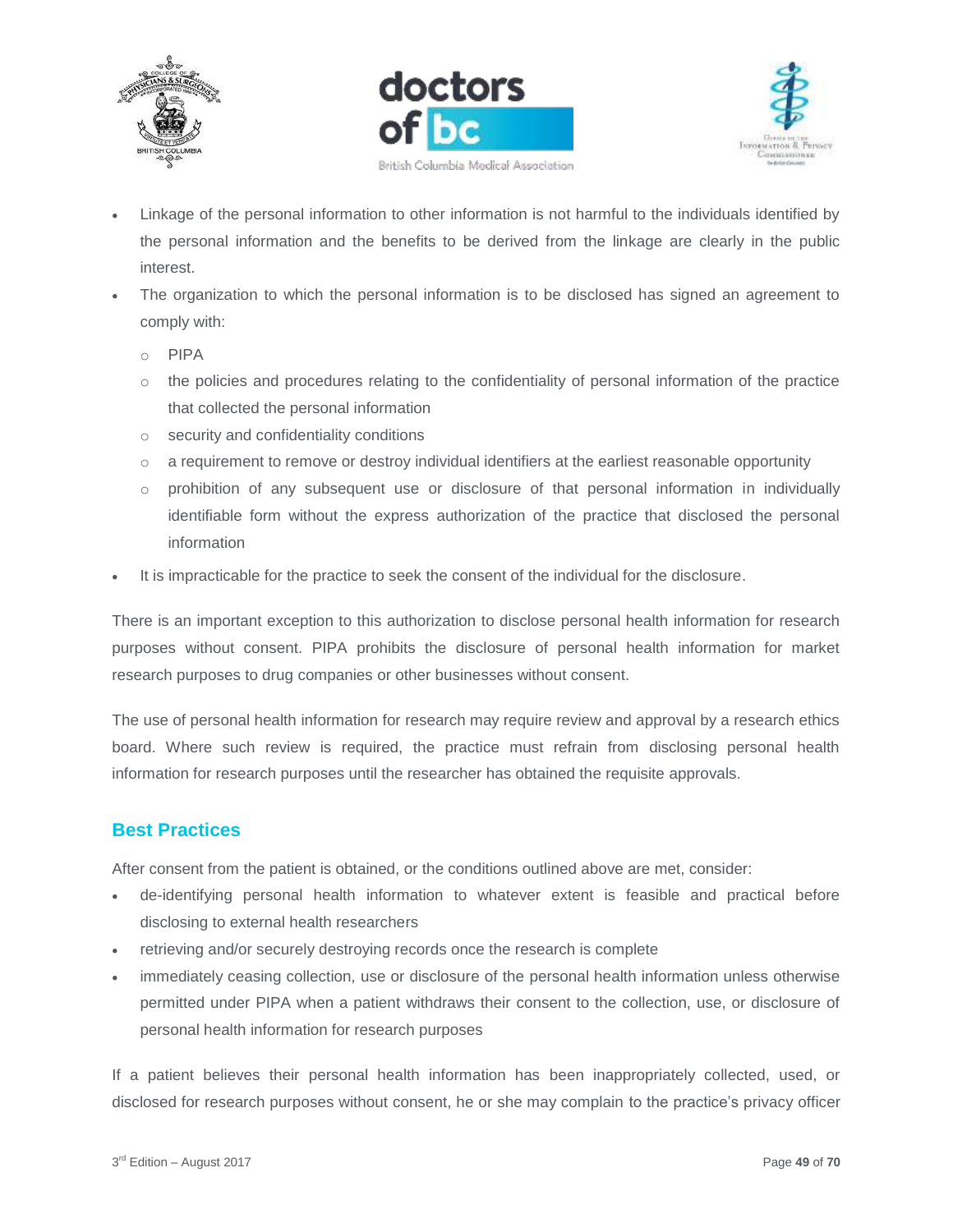





for review and investigation. If the patient believes the matter cannot be resolved internally, the patient has the right to bring the concern to the attention of the College of Physicians and Surgeons or to the OIPC.

# <span id="page-49-0"></span>**Guidelines for Secure Destruction of Personal Information**

This section will:

- describe best practices for the secure destruction of personal information
- identify key considerations and elements of contracts with a service provider to support the destruction of records

Under PIPA a practice is expected to securely dispose of documents that contain personal information that are no longer required for legal or business/professional purposes, in order to prevent unauthorized access, inappropriate use or identity theft. The goal is to permanently destroy personal information or irreversibly erase it so that it cannot be reconstructed, whether in paper or electronic format. This includes the original records and any duplicate copies of records that may have been created for use in the practice. A service provider may be contracted to provide the record destruction services.

Industry best practices for the secure destruction of data are constantly evolving and it is generally the responsibility of all parties who handle personal information to adequately protect that personal information.

#### <span id="page-49-1"></span>**Best Practices**

Best practices for the secure destruction of personal information include:

- developing and implementing a retention and secure destruction policy
- disposing of paper records securely by cross-cut shredding (do not use single-strip, continuous shredding because it is possible to reconstruct the strips)
- incinerating paper records, if practical
- disposing of personal information stored on electronic devices (such as disks, CDS, DVDs, USB storage devices, and hard drives) securely by physically damaging the item and discarding it, or by using a wipe utility to remove the original information (note that deleting electronic information does not constitute destruction, and a wipe utility may not completely erase the information)
- ensuring machines such as photocopiers, fax machines, scanners or printers with storage capabilities are overwritten, erased, removed, or destroyed when the machines are replaced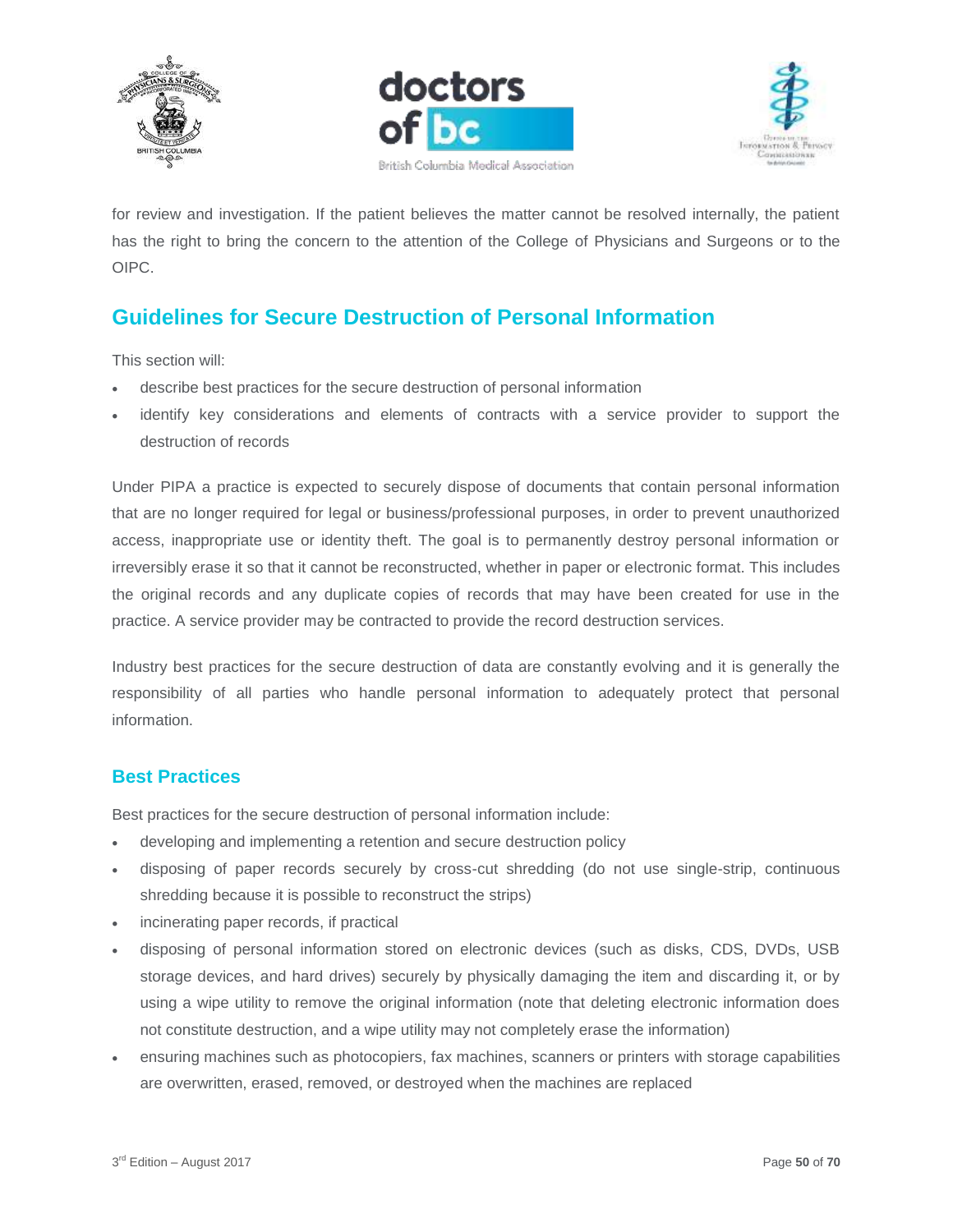





- keeping a destruction log that includes the patient's name, time period covered by the destroyed record(s), the method of destruction and person responsible for supervising the destruction (if applicable)
- conducting audits to ensure compliance by staff and service providers and that the retention and destruction policy is effective

The [Ontario OIPC and NAID 2009 Guidelines for Destruction](https://www.ipc.on.ca/wp-content/uploads/Resources/naid.pdf) is a useful document that provides further details on destruction practices in Canada.

# <span id="page-50-0"></span>**Using a Service Provider to Destroy Records**

When contracting a service provider to support the destruction of records,

- look for one that is accredited by an industrial trade association such as the [National Association for](http://www.naidonline.org/)  [Information Destruction](http://www.naidonline.org/)
- check their references
- insist on a signed contract

The contract for record destruction services usually covers these key points:

- clear description of:
	- o the responsibilities of the service provider for the secure destruction of the records involved
	- o how the service provider will collect the records from the practice
	- o how the destruction will be accomplished for the records involved
	- o what the methods are for secure storage of records pending destruction
- the limited timeframe upon which records will be destroyed
- upon request:
	- $\circ$  provision of a certificate of destruction documenting date, time, location, operator, and destruction method used
	- $\circ$  permission for an authorized person from the practice to visit the facility and/or witness the destruction
- request for proof of or requirement for employees receiving training on the importance of secure destruction of confidential personal information
- if the provider is subcontracting the destruction to a third party, require that notice be provided ahead of time with a contract in place with the third party that is consistent with the service provider's obligations to the practice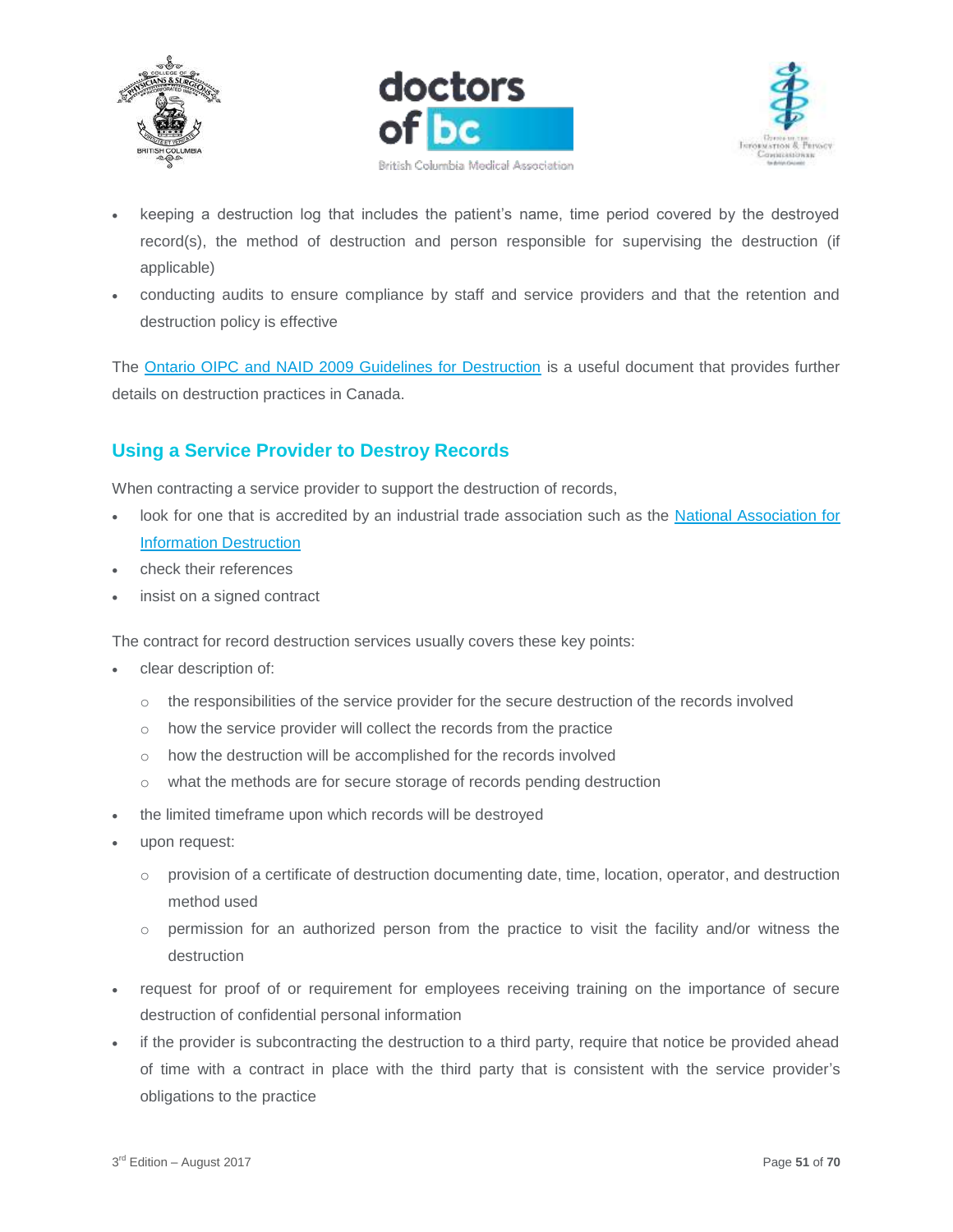





In order to have Canadian privacy protections apply to personal information, it is recommended that service providers operating within Canada be engaged. However, for a variety of reasons many service providers operate some or all portions of their services outside the country. Be sure to understand where personal information is being stored, who has access to it, what security provisions are in place, and from what locations personal information may be accessed (e.g., if there is remote access for support).

For more information, see [Guidelines for Confidentiality Agreements Service Contracts and Information](https://www.doctorsofbc.ca/sites/default/files/ptv3.0.05_guidelines_for_confidentiality_agreements_service_contracts_and_information_sharing_agreements.pdf)  [Sharing Agreements](https://www.doctorsofbc.ca/sites/default/files/ptv3.0.05_guidelines_for_confidentiality_agreements_service_contracts_and_information_sharing_agreements.pdf) and the [BC E-waste website End-of-Life Electronic Equipment Recycling Program.](https://www.rcbc.ca/resources/additional-resources-links/e-waste)

# <span id="page-51-0"></span>**Guidelines for Use of Email or Fax**

This section will:

- summarize the benefits and privacy risks associated with the use of email or fax in the clinical context
- identify key considerations for physician's offices that use email or fax to transmit personal health information

Physicians must take steps to reduce the risks associated with email or fax communications and ensure that reasonable safeguards are in place to protect personal health information.

## <span id="page-51-1"></span>**What are the risks?**

When using email or fax to transmit personal health information to patients, the following issues may negatively impact patient care:

- difficulties:
	- o confirming the identity of the patient in an incoming email or fax
	- $\circ$  ensuring the correct recipient with only the patient's name, email address or fax number, as patients may have similar names
- risk to patients:
	- $\circ$  suffering adverse health consequences if it is an urgent matter and there is a delay in the response time
	- o misinterpreting the content of an email or fax, which could lead to:
		- adverse health consequences
		- a complaint
		- **If** legal action if the patient's perception is one of inadequate or ineffective communication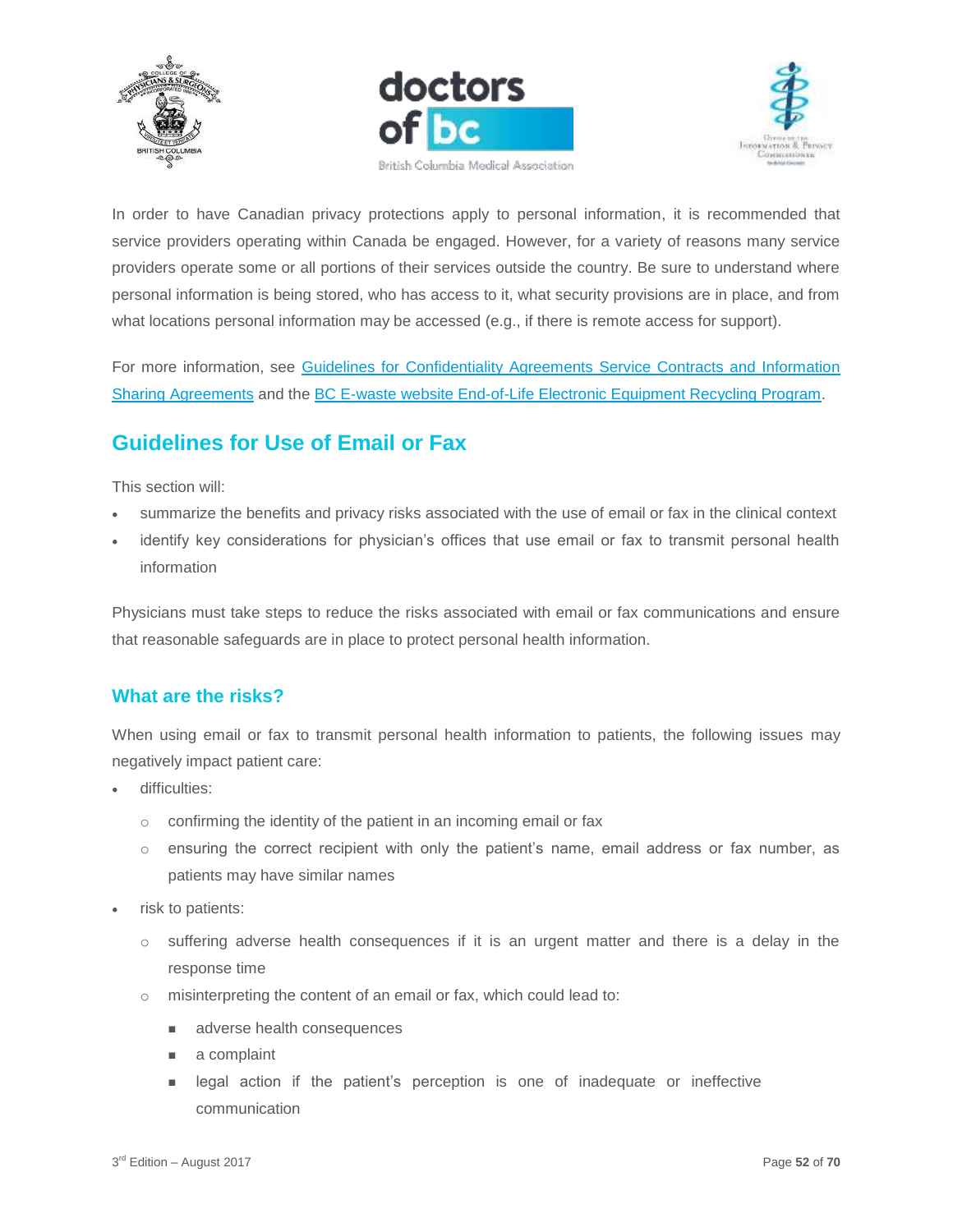





Using email to communicate with patients or third party health providers can give rise to the following privacy and security issues.

- An email message that is not encrypted can be:
	- o intercepted by unauthorized third parties
	- o altered and forwarded to unintended recipients
- Email messages containing personal information can be intercepted by unauthorized third parties if the email is:
	- o delivered to the wrong address;
	- $\circ$  sent or received from unsecured locations such as those publicly accessible or a shared home computer;
	- o retained on a home computer;
	- o sent or received using a public Wi-Fi network;
	- o shared by internet service providers with other third parties; or
	- o saved on unsecured backup servers and subject to improper organizational retention rules.
- Attachments in an email may contain viruses that could cause serious damage to computer systems.
- The personal health information being emailed may leave Canada during transmission, and may be subject to laws in other jurisdictions that have inadequate protections or no protections at all.
- Faxing personal health information can have privacy and security risks of personal information being accessed by unauthorized third parties if the fax is:
	- $\circ$  sent to an incorrect fax number (caused by misdialling or by pressing the wrong speed-dial key);
	- o exposed to unauthorized individuals simply because the fax machine is located in an open, unsecured location; or
	- o accessed by third parties who are tapping into or monitoring the transmission.

## <span id="page-52-0"></span>**Best Practices**

Consider informing patients:

- about how emailing or faxing personal information can result in accidental disclosure or interception by other people not intended to receive the information
- what precautions the practice has taken to reduce the risks
- if the personal information is very sensitive, what other delivery options exists that are more secure (e.g., photocopies sent by mail or courier)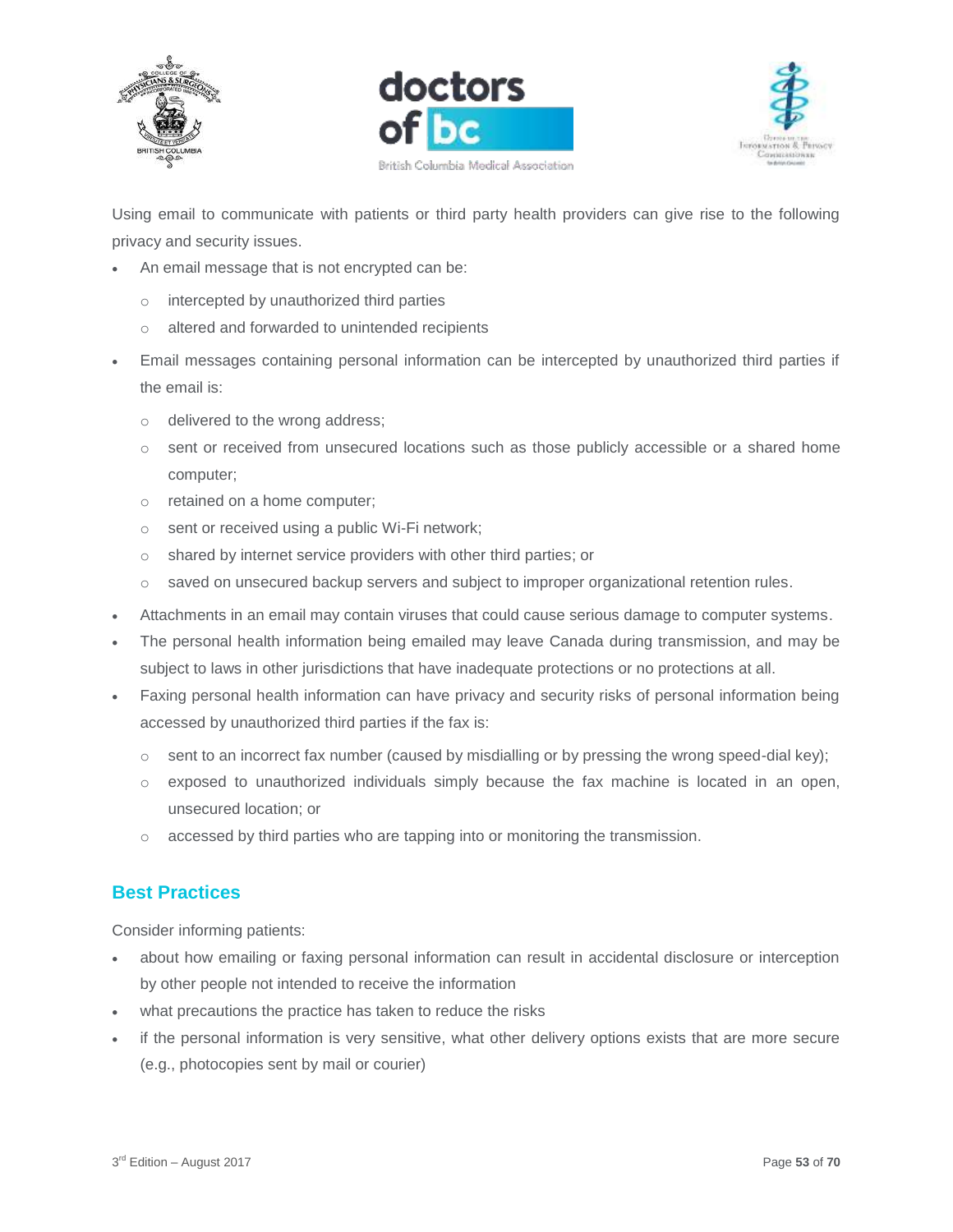





 that they can withdraw consent at any time to using fax or email as a method of communication, and how to do so

Office policies on use of email and fax usually include:

- criteria for the patient-provider communication, acceptable use, email etiquette, and management of email documentation as part of the patient's medical record
- staff training on the
	- o appropriate use of email and fax
	- o maintenance of emailed or faxed documents
- a process to remove a patient from email or fax communications if the patient withdraws consent to using any of these methods of communication
- appropriate destruction methods for emails and faxes, including deletion of emails from computer hard drive and faxes from memory

When communicating with patients or third party health care providers by email:

- Only use email systems that encrypt the email transmission and incoming and outgoing emails (or that apply other similar industry-standard protections).
- Protect each email inbox that is used to send or receive messages with a secure password known only by the individuals authorized to access the inbox.
- Protect any attached documents with a strong password and call the recipient to let them know.
- Confirm that you have the correct email address for the intended recipient.
- Verify email addresses regularly as they can be duplicated, and may frequently change.
- Whenever possible, leave sensitive personal health information out of the email or use obscure identifiers to protect it during transmission (e.g., avoid disclosing a patient's prognosis or diagnosis in an email, and instead ask them to call and make an appointment with the physician to get their results).
- Add a confidentiality disclaimer to email messages that states
	- o the content is confidential and only intended for the stated recipient
	- $\circ$  anyone receiving the email in error must notify the sender and return or destroy the email
- For sensitive personal health information, contact the recipient by phone to inform them that confidential information is being sent and ask the recipient to call back to confirm receipt.
- Never use email distribution lists to send personal health information.

When communicating with patients or third party health care providers by fax: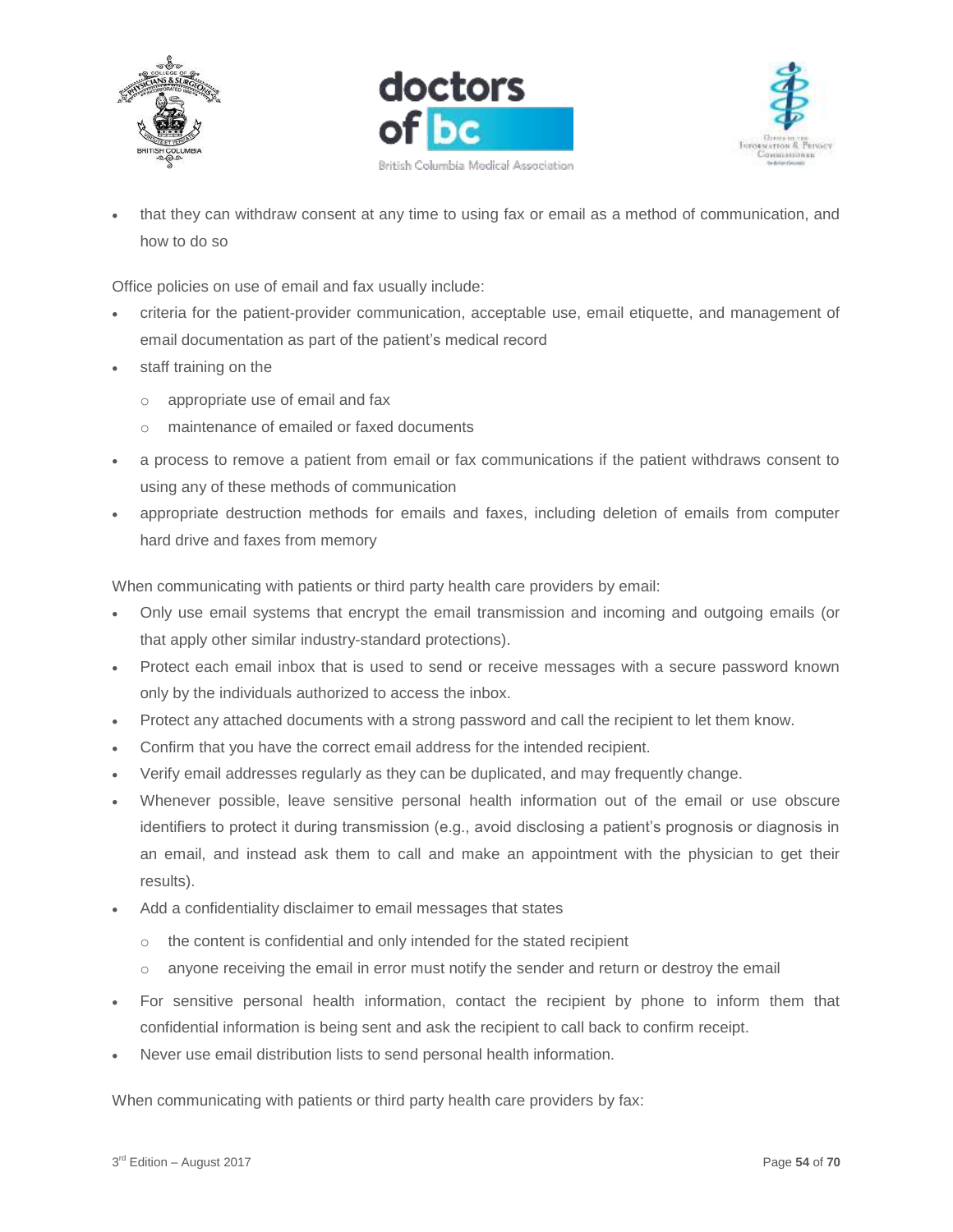





- Only use fax systems that encrypt the fax transmission and incoming and outgoing faxes (or that apply other similar industry-standard protections).
- Protect the fax machine or the fax modem (a fax device that uses a computer program) with a secure password known only by individuals in the office who are authorized to send or receive faxes.
- Ensure the fax machine is located in a secure area in your practice to prevent unauthorized persons from viewing or receiving the documents.
- Always use a fax cover sheet that identifies both the sender and recipient with contact information and states the total number of pages being sent.
- Whenever possible, leave sensitive personal information out of the fax or use obscure identifiers to protect it during transmission
- Include a disclaimer stating
	- o the faxed material is confidential and only intended for the stated recipient
	- $\circ$  anyone receiving the fax in error must immediately notify the sender and return or destroy the fax
- Before faxing the information, confirm the recipient's fax number (including when using a preprogrammed number) and confirm that the personal health information will be protected upon receipt
- If using pre-programmed fax numbers, regularly verify these numbers for accuracy
- Check the fax confirmation report as soon as the fax has been sent to confirm that the fax went to the correct place and that all pages were transmitted and received
- Check each day's fax history report for errors or unauthorized faxing
- When receiving faxes
	- o retrieve documents sent by fax as soon as they have been processed
	- o do not leave the documents sitting on or near the fax machine
	- $\circ$  if a fax is received in error, promptly notify the sender and return or destroy the information

Sharing fax machines with other offices is discouraged, particularly where personal information is frequently sent and received.

Although PIPA does not require it, a best practice is to avoid the disclosure of personal health information outside of Canada and prohibit access to such records from outside Canada without express patient consent.

## <span id="page-54-0"></span>**Retention of Emails or Fax Documents**

For storage and retention of emails and faxes, consider the following: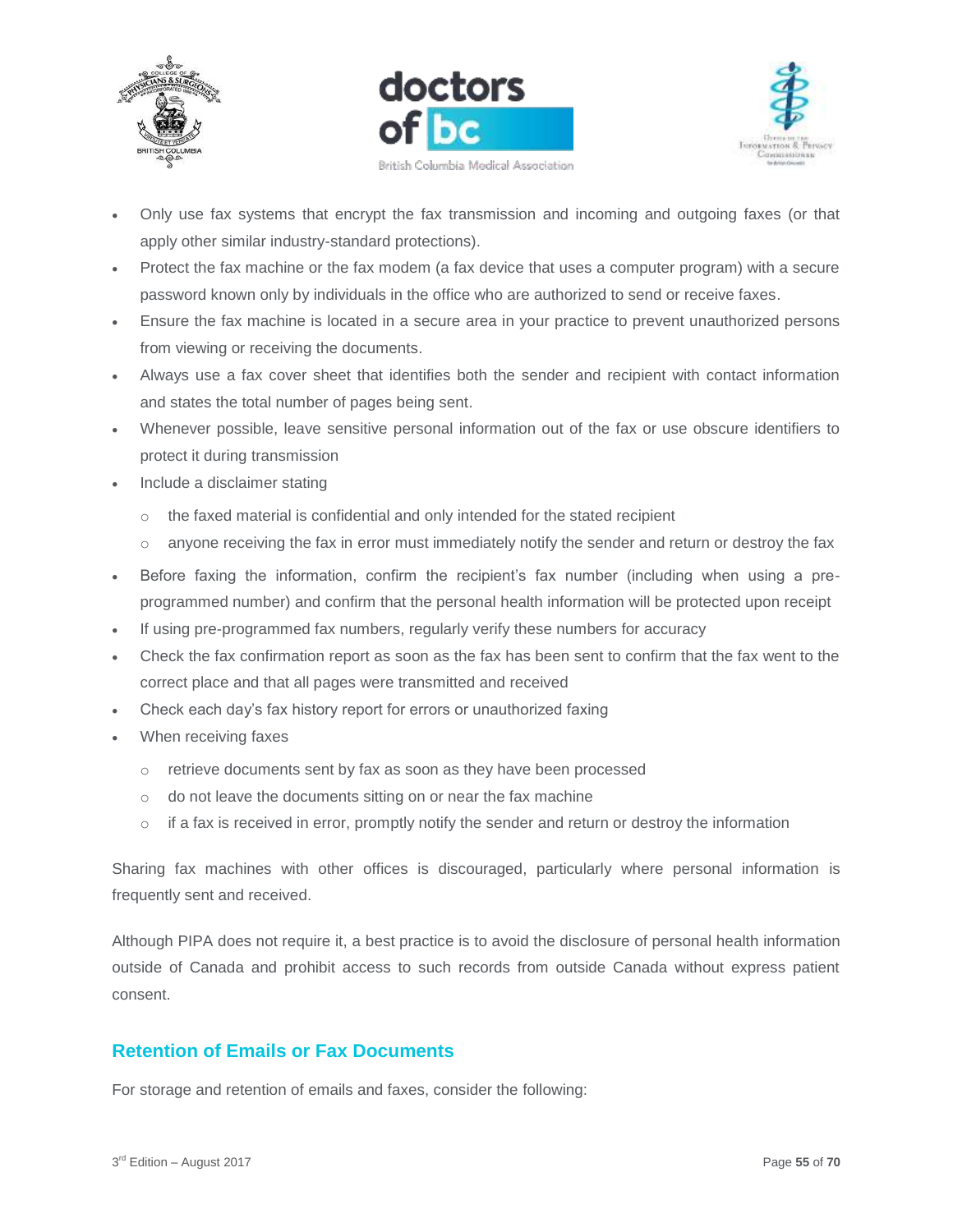





- Do not make or retain more copies of email communications than needed.
- Securely destroy extra copies that are no longer needed.
- Include personal health information that is emailed as part of the patient's medical record.

For additional information on emailing personal health information, see [Emailing Patient Information.](https://www.cpsbc.ca/files/pdf/PSG-Emailing-Patient-Information.pdf)

# <span id="page-55-0"></span>**Guidelines for Use of Mobile Devices**

This section will:

- summarize the risks and benefits of using mobile devices to provide health care services
- identify key requirements and best practices for using mobile devices

Mobile devices such as smartphones and tablets allow a physician convenient and timely access to patients and other health care providers remotely. However, the use of mobile devices in a practice can create privacy and security risks to personal information. Those risks include loss or theft of the device, malicious programs that track or spy on the device and having personal information be intercepted or monitored by unauthorized third parties. Any wireless device, including a mobile device, that is connected to a network (e.g., Wi-Fi, Bluetooth, 3G and near-field communication) can serve as an illicit entry point to the entire network if it is not properly set up with appropriate security controls.

#### <span id="page-55-1"></span>**Best Practices**

Physicians have an obligation to ensure adequate administrative, physical and technical safeguards are in place before using mobile devices in their practice. This obligation extends to staff and third parties who have access to personal information under the practice's custody or control. Physicians must also take reasonable steps to ensure any devices, apps or programs used by their practice comply with PIPA.

- Ensure:
	- o devices have strong, up-to-date, industry-standard encryption for transmitting personal information to minimize the risk of unauthorized interception
	- o devices are protected with a secure password that is at least six characters long with a combination of numbers, upper and lower case letters
	- o anti-malware software is installed and up to date to protect against attacks
	- $\circ$  any systems to which the device is connected provides adequate end-to-end security
	- o any cloud services used to transmit or store data are secure and use encryption (do not use public services that can be easily accessed by unauthorized third parties)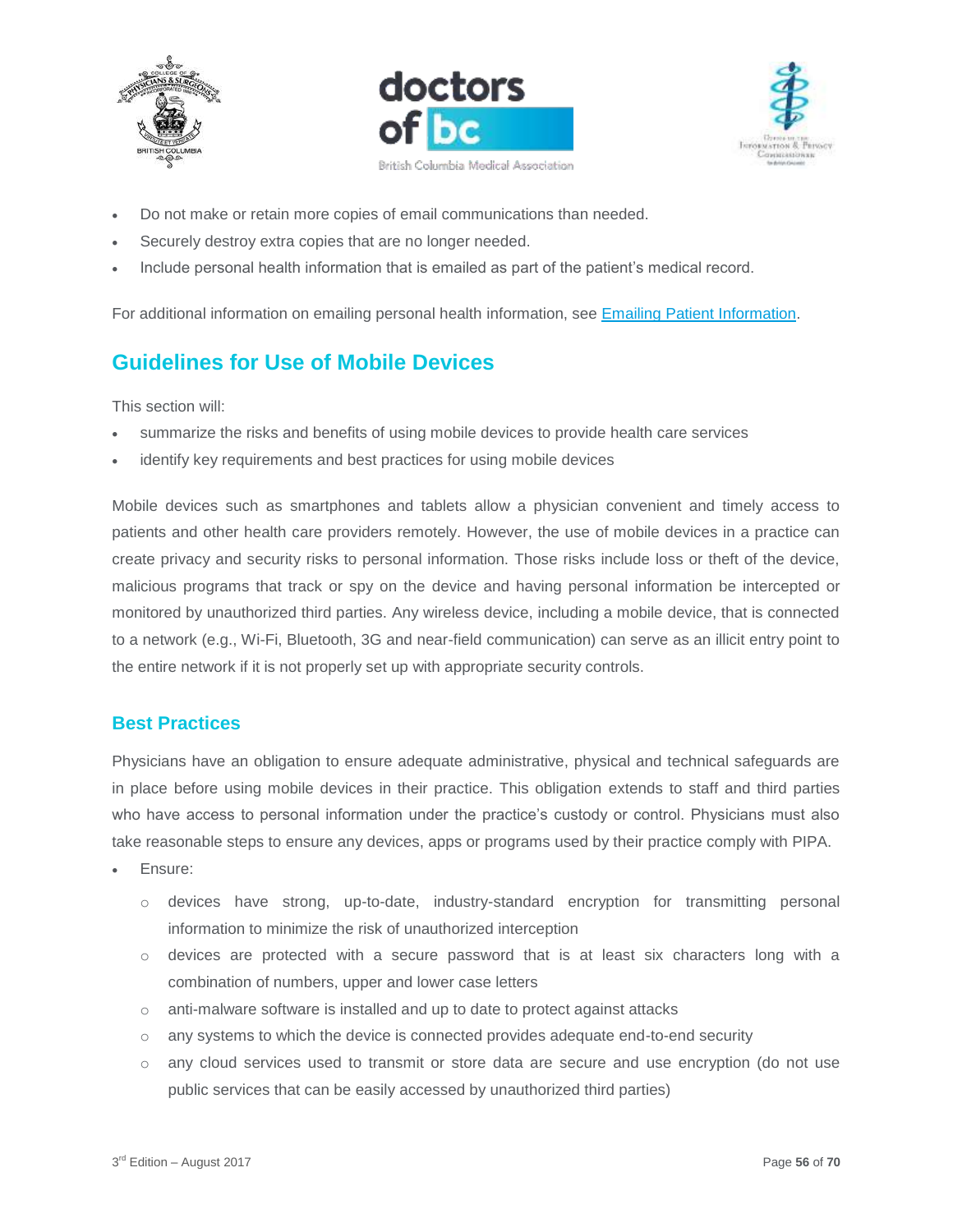





- o voice command features are disabled if they are not needed, as this feature allows the device to always be listening
- $\circ$  the screen is set to lock automatically after a short period of inactivity
- Never:
	- o use public Wi-Fi connections as they are vulnerable to unauthorized interception
	- o "jailbreak" or root the device as this weakens its security
- Limit:
	- o the number of incorrect password attempts before the data is deleted
	- o access permissions for apps, unless the permissions are related to the service
	- $\circ$  location information used by programs to avoid creating a log of your movements, which may include visits to patients' homes
- Always:
	- o use apps that come from official app stores and that use strong, up-to-date, industry-standard encryption
	- o keep software up to date
- Promptly report a lost or stolen device, and consider using programs that help you locate your phone.
- When returning or disposing of a device, ensure it is completely wiped and safely disposed of.
- Delete personal information from the device once it's been added to the patient's medical record.

It is recommended that policies regarding the use of mobile devices in a practice be included in the practice's privacy management program.

For more information on mobile devices and privacy, see

- [Top 15 Tips: Mobile Devices: Tips for Security and Privacy](https://www.oipc.bc.ca/guidance-documents/1994)
- [Contemplating a Bring Your Own Device \(BYOD\) Program? Consider These Tips](https://www.priv.gc.ca/en/privacy-topics/technology-and-privacy/mobile-devices-and-apps/tips_byod/)

# <span id="page-56-0"></span>**Privacy Resources for Physicians**

# <span id="page-56-1"></span>**BC Privacy Legislation**

| BC e-Health Act News Release | http://www2.news.gov.bc.ca/news_releases_2005-      |
|------------------------------|-----------------------------------------------------|
|                              | 2009/2008HEALTH0038-000505.htm                      |
| Freedom of Information and   | http://www.qp.gov.bc.ca/statreg/stat/F/96165_01.htm |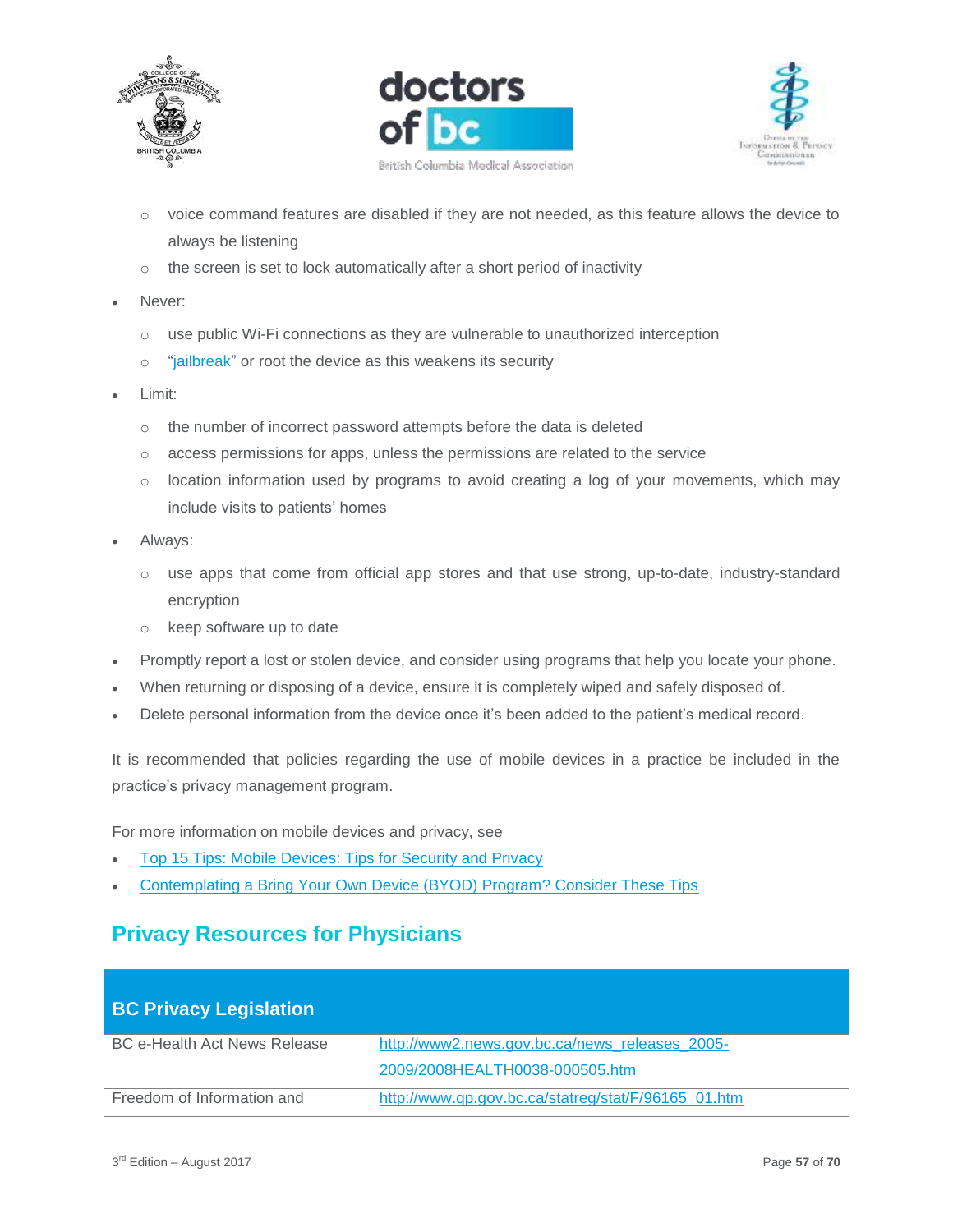



British Columbia Medical Association



| Protection of Privacy Act                  |                                                     |
|--------------------------------------------|-----------------------------------------------------|
| Guide to the Personal Information          | https://www.oipc.bc.ca/guidance-documents/1438      |
| <b>Protection Act</b>                      |                                                     |
| <b>Personal Information Protection Act</b> | http://www.qp.gov.bc.ca/statreg/stat/P/03063 01.htm |

# <span id="page-57-0"></span>**Codes of Ethics and Privacy**

| https://www.cma.ca/En/Pages/code-of-ethics.aspx          |
|----------------------------------------------------------|
|                                                          |
| https://www.cma.ca/En/Pages/privacy-confidentiality.aspx |
|                                                          |
| http://policybase.cma.ca/dbtw-wpd/Policypdf/PD11-03.pdf  |
|                                                          |
|                                                          |
|                                                          |
|                                                          |
|                                                          |
|                                                          |

# <span id="page-57-1"></span>**Accountability**

| Electronic Records Handbook      | https://www.cmpa-                                                     |
|----------------------------------|-----------------------------------------------------------------------|
|                                  | acpm.ca/documents/10179/24937/com_electronic_records_handb            |
|                                  | ook-e.pdf                                                             |
| <b>Leaving Practice</b>          | https://www.cpsbc.ca/files/pdf/PSG-Leaving-Practice.pdf               |
| Medical Records - Issues &       | https://www.divisionsbc.ca/provincial/patientdataagreement            |
| Guidelines                       |                                                                       |
| <b>Medical Records Standards</b> | https://www.cpsbc.ca/files/pdf/PSG-Medical-Records.pdf                |
| Telemedicine in Primary Care     | https://www.doctorsofbc.ca/sites/default/files/final-telemedicine-in- |
| <b>Policy Statement</b>          | primary-care-policy-statement.pdf                                     |
| <b>Telemedicine Standards</b>    | https://www.cpsbc.ca/files/pdf/PSG-Telemedicine.pdf                   |

# <span id="page-57-2"></span>**Data Handling**

| Consent: A Guide for Canadian        | https://www.cmpa-acpm.ca/en/handbooks/-                    |
|--------------------------------------|------------------------------------------------------------|
|                                      |                                                            |
| Physicians                           | /asset_publisher/TayXf91AzWR2/content/consent-a-guide-for- |
|                                      | canadian-physicians                                        |
| Disclosure of Patient Information to | https://www.cpsbc.ca/files/pdf/PSG-Disclosure-of-Patient-  |
| Law Enforcement Authorities          | Information.pdf                                            |
| <b>Emailing Patient Information</b>  | https://www.cpsbc.ca/files/pdf/PSG-Emailing-Patient-       |
|                                      | Information.pdf                                            |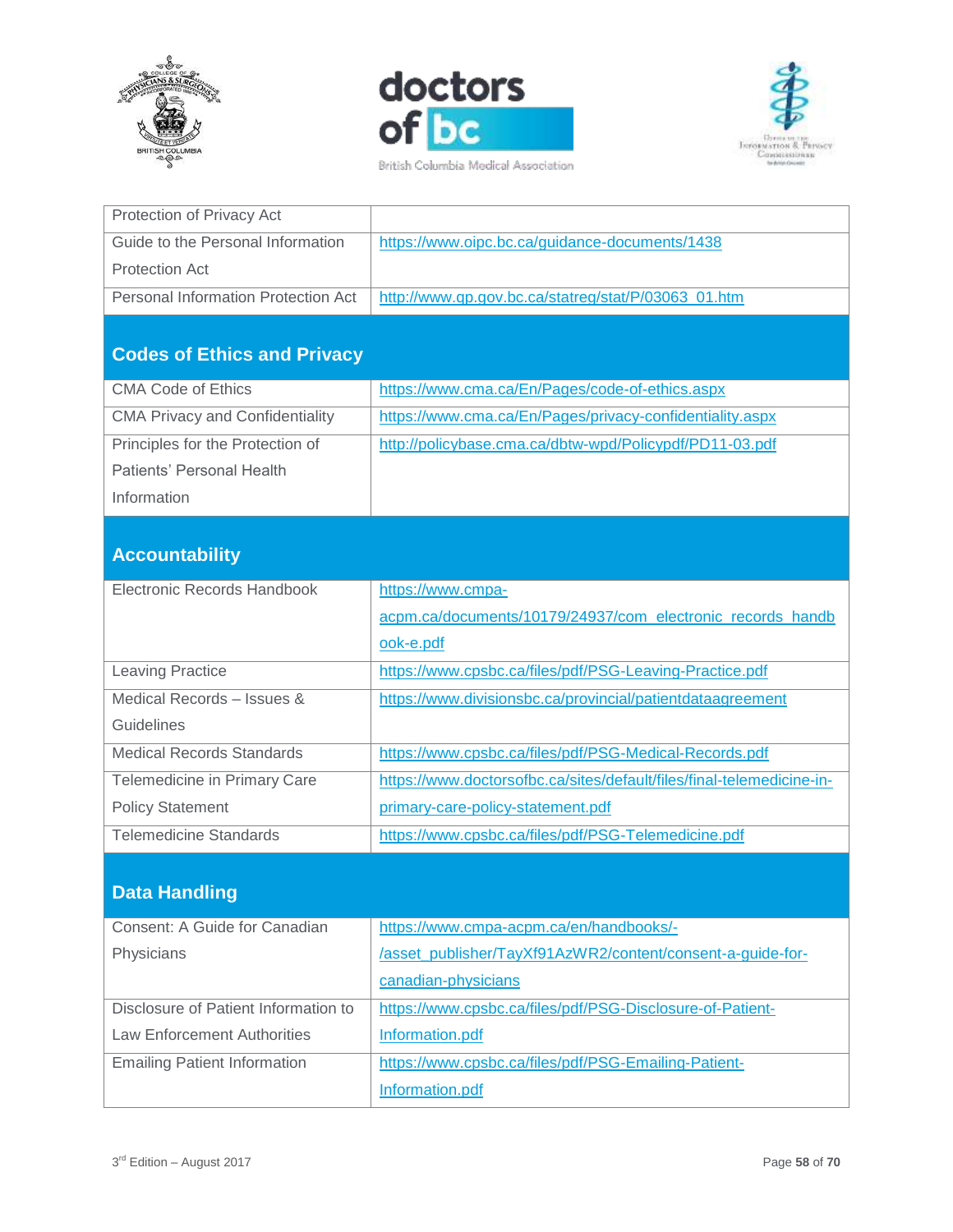







| <b>Email and Legal Risks</b>           | https://www.cmpa-acpm.ca/-/using-email-communication-with-   |
|----------------------------------------|--------------------------------------------------------------|
|                                        | your-patients-legal-ris-1                                    |
| Fax and Preventing Privacy             | https://www.cmpa-acpm.ca/en/safety/-                         |
| <b>Breaches</b>                        | /asset_publisher/N6oEDMrzRbCC/content/10-ways-physicians-    |
|                                        | can-prevent-privacy-breaches-when-using-fax-with-other-      |
|                                        | healthcare-professionals                                     |
| Photographic, Video and Audio          | https://www.cpsbc.ca/files/pdf/PSG-Photographic-Video-Audio- |
| <b>Recording of Patients</b>           | Recording.pdf                                                |
| Privacy Breaches: Tools and            | https://www.oipc.bc.ca/guidance-documents/1428               |
| <b>Resources</b>                       |                                                              |
| <b>Protecting Personal Information</b> | http://www2.gov.bc.ca/gov/content/employment-                |
|                                        | business/business/managing-a-business/protect-personal-      |
|                                        | information                                                  |
| <b>Protecting Personal Information</b> | https://www.oipc.bc.ca/guidance-documents/1447               |
| Away from the Office                   |                                                              |
| Securing Personal Information: A       | https://www.oipc.bc.ca/guidance-documents/1439               |
| Self-Assessment Tool for               |                                                              |
| Organizations                          |                                                              |

# <span id="page-58-0"></span>**Information Technology**

| Cloud Computing for Small- and      | https://www.priv.gc.ca/en/privacy-topics/technology-and-          |
|-------------------------------------|-------------------------------------------------------------------|
| <b>Medium-Sized Enterprises</b>     | privacy/online-privacy/cloud-computing/gd_cc_201206/              |
| Contemplating a Bring your Own      | https://www.oipc.bc.ca/guidance-documents/1828                    |
| Device (BYOD) Program? Consider     |                                                                   |
| These Tips                          |                                                                   |
| Doctors Technology Office           | https://www.doctorsofbc.ca/technical-bulletins                    |
| <b>Technical Bulletins</b>          |                                                                   |
| Getting IT Right                    | https://www.doctorsofbc.ca/sites/default/files/gettingitright.pdf |
| <b>Health Information Standards</b> | https://www.infoway-                                              |
|                                     | inforoute.ca/en/component/content/article?id=231                  |
| Physician Office IT Security Guide  | https://www.doctorsofbc.ca/resource-centre/physicians/managing-   |
|                                     | practice/technology                                               |
| Privacy and Cybersecurity           | https://www.priv.gc.ca/en/opc-actions-and-                        |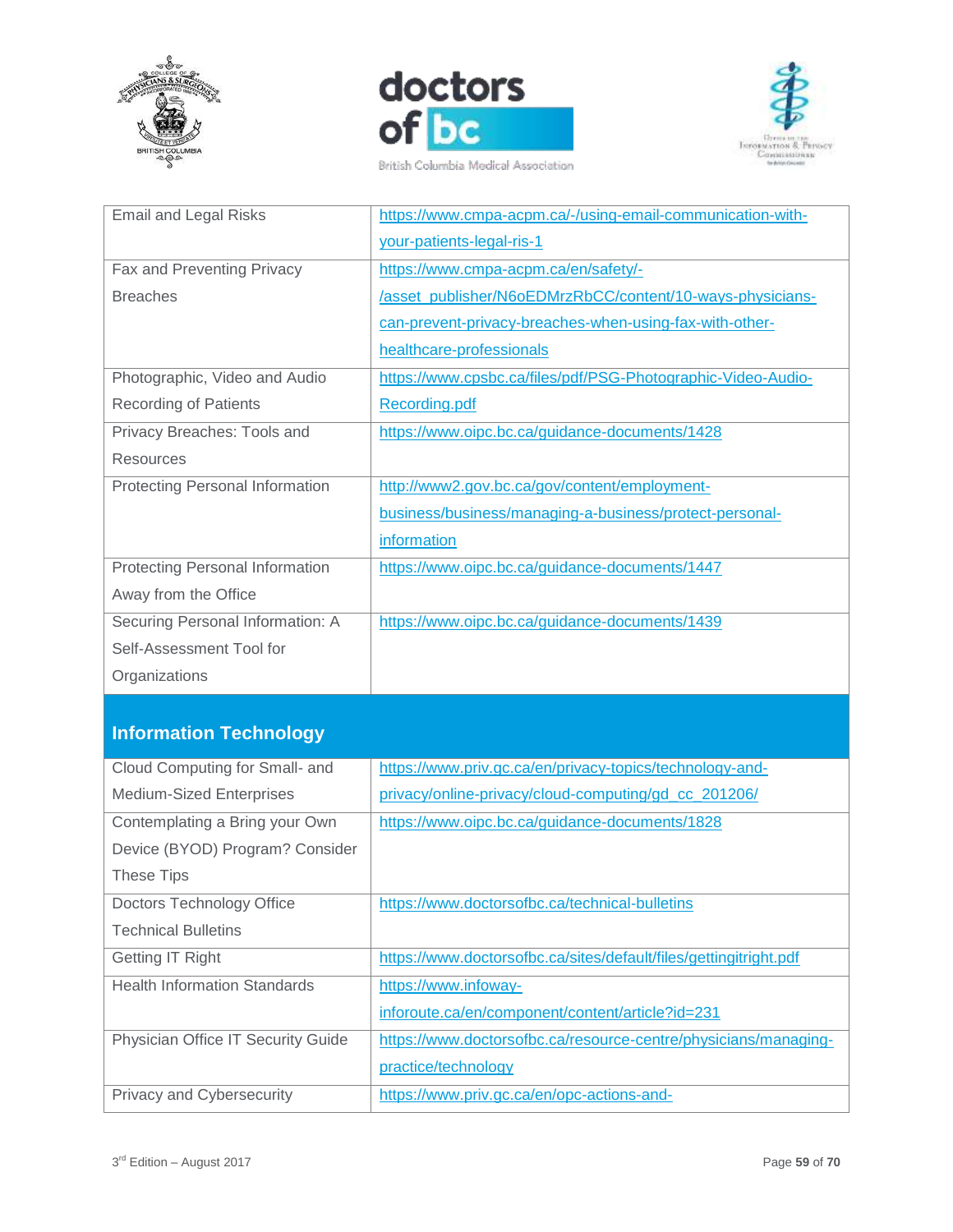





British Columbia Medical Association

|                                       | decisions/research/explore-privacy-research/2014/cs 201412/        |
|---------------------------------------|--------------------------------------------------------------------|
| Privacy in a Wired World -            | https://www.cmpa-acpm.ca/en/duties-and-responsibilities/-          |
| <b>Protecting Patient Information</b> | /asset_publisher/bFaUiyQG069N/content/privacy-and-a-wired-         |
|                                       | world-protecting-patient-health-information                        |
| Technology Unleashed - The            | https://www.cmpa-acpm.ca/en/-/technology-unleashed-the-            |
| Evolution of Online Communication     | evolution-of-online-communication                                  |
| Telemedicine Challenges and           | https://www.cmpa-acpm.ca/en/advice-publications/browse-            |
| Obligations                           | articles/2013/telemedicine-challenges-and-obligations              |
| <b>Telemedicine White Paper</b>       | https://www.divisionsbc.ca/CMSMedia/Divisions/DivisionCatalog-     |
|                                       | vancouver/VDoFP_Telemedicine_Nov3.pdf                              |
| Top 15 Tips: Mobile Devices: Tips     | https://www.oipc.bc.ca/guidance-documents/1994                     |
| for Security and Privacy              |                                                                    |
| Videoconferencing consultation:       | https://www.cmpa-acpm.ca/en/advice-publications/browse-            |
| When is it the right choice?          | articles/2015/videoconferencing-consultation-when-is-it-the-right- |
|                                       | choice                                                             |

# <span id="page-59-0"></span>**Practice Continuity During a Disaster**

| <b>Emergency Response</b>       | https://www.divisionsbc.ca/victoria/emergencyresponse        |
|---------------------------------|--------------------------------------------------------------|
| What community physicians could | http://www.bcmj.org/council-health-promotion/what-community- |
| offer during a disaster         | physicians-could-offer-during-disaster                       |

# <span id="page-59-1"></span>**Privacy Commissioners**

| <b>British Columbia</b> | https://www.oipc.bc.ca |
|-------------------------|------------------------|
| Canada                  | https://www.priv.gc.ca |

# <span id="page-59-2"></span>**DEFINITIONS**

#### **Access**

The ability to view or collect data, particularly from an electronic database. When a record is accessed, it is usually considered a disclosure by the practice. Only authorized users should be able to access personal information in an EMR.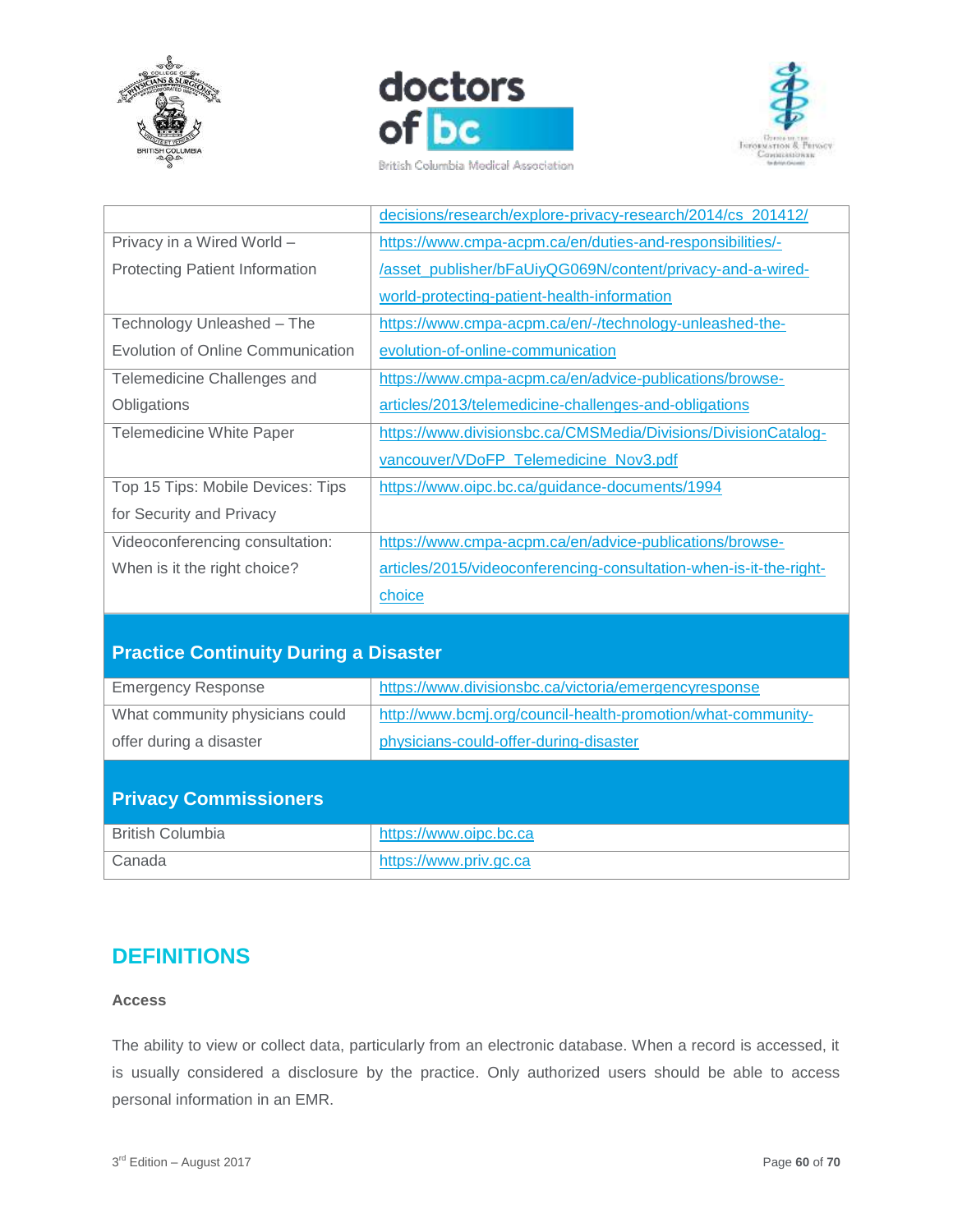





#### **Application Service Provider (ASP)**

A third party service provider that manages and stores the Electronic Medical Record (EMR) at its data centre, rather than the physician managing and running servers in their own practice. Physicians or their authorized employees have access to the EMR over the Internet or preferably over a private network.

#### **Authentication**

A method designed to allow a computer application to verify credentials—usually in the form of a user name and password for single-factor authentication or user name and password plus an access token for multi-factor authentication.

#### **Canada Health Infoway**

Canada Health Infoway is an independent, not-for-profit organization funded by the federal government and established in 2001. Canada Health Infoway invests funds and works with partners to accelerate the development, adoption and effective use of digital health solutions across Canada, including implementing an interoperable Electronic Health Record (EHR) system. Canada Health Infoway is accountable to its Board of Directors and the Corporation Members. The Corporation Members are made up of the deputy ministers of health for the 10 provinces, three territories and the federal government.

#### **Circle of Care**

Two or more health care providers that are delivering services to the same individual. Those health care providers have implied consent to share information with each other, unless the individual has expressly withheld or withdrawn consent. Health care providers in the circle of care can include organizations that have diagnostic information and professional case consultation information about the patient and share them with the patient's other health care providers. The circle of care should be obvious to the patient and reflect common practices. "Circle of care" is a term that is used in provincial health information legislation outside of BC, but does not exist in PIPA, where direct patient care is based on "implied consent". See also "Implied Consent".

#### **Collection**

The act of gathering, receiving, accessing or obtaining personal information.

#### **Confidentiality**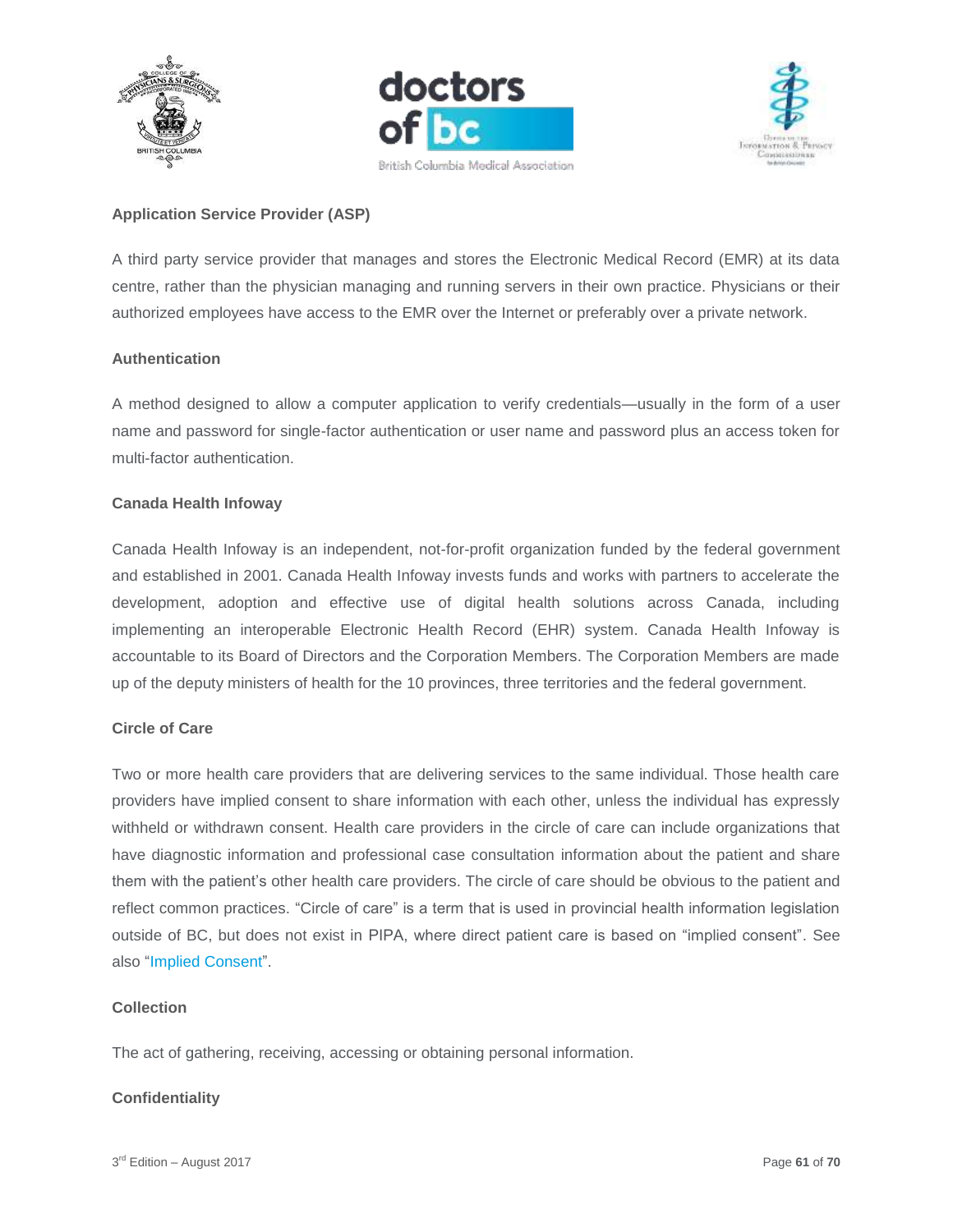





In the health care context, it refers to a physician's or other health professionals' ethical and legal obligations to protect an individual's personal health information, unless the individual consents to the disclosure or the disclosure is otherwise authorized.

#### **Consent**

The authority that an organization usually needs under PIPA to collect, use or disclose an individual's personal information. A patient can provide express or implied consent. Implied consent can be "opt-out" or "deemed". In limited circumstances, PIPA authorizes the collection, use and disclosure of personal information without consent. Consent must be voluntary, and the physician must be able to show that a reasonable person would consider the purpose for which the information is collected, used or disclosed to be appropriate in the circumstances. When providing health care services to a patient, a physician cannot require the patient to consent to the collection, use or disclosure of personal information beyond what is necessary to provide those services. An individual has the right to withdraw or change their consent by giving reasonable notice, and the physician must explain the consequences on the provision of care. See also "Express Consent" and "Implied Consent".

#### **Data Masking**

The process of restricting access to data in an electronic record by substituting real values with random characters that obfuscate or disguise the data. Data Masking can be applied at different levels of granularity depending on the unique circumstances and system capabilities.

#### **Data Stewardship**

Also known as accountability, the legal, ethical and fiduciary responsibilities of a physician in managing and protecting personal health information including collection, use, disclosure and retention.

#### **Disclosure**

Sharing, exposing or providing access to information, including to another organization, third party or to the individual the information is about.

#### **Disclosure Directive**

A written instruction from an individual to mask their Personal Health Information contained in a specific Health Information Bank (HIB), restricting access to that information under the E-Health Act. Health care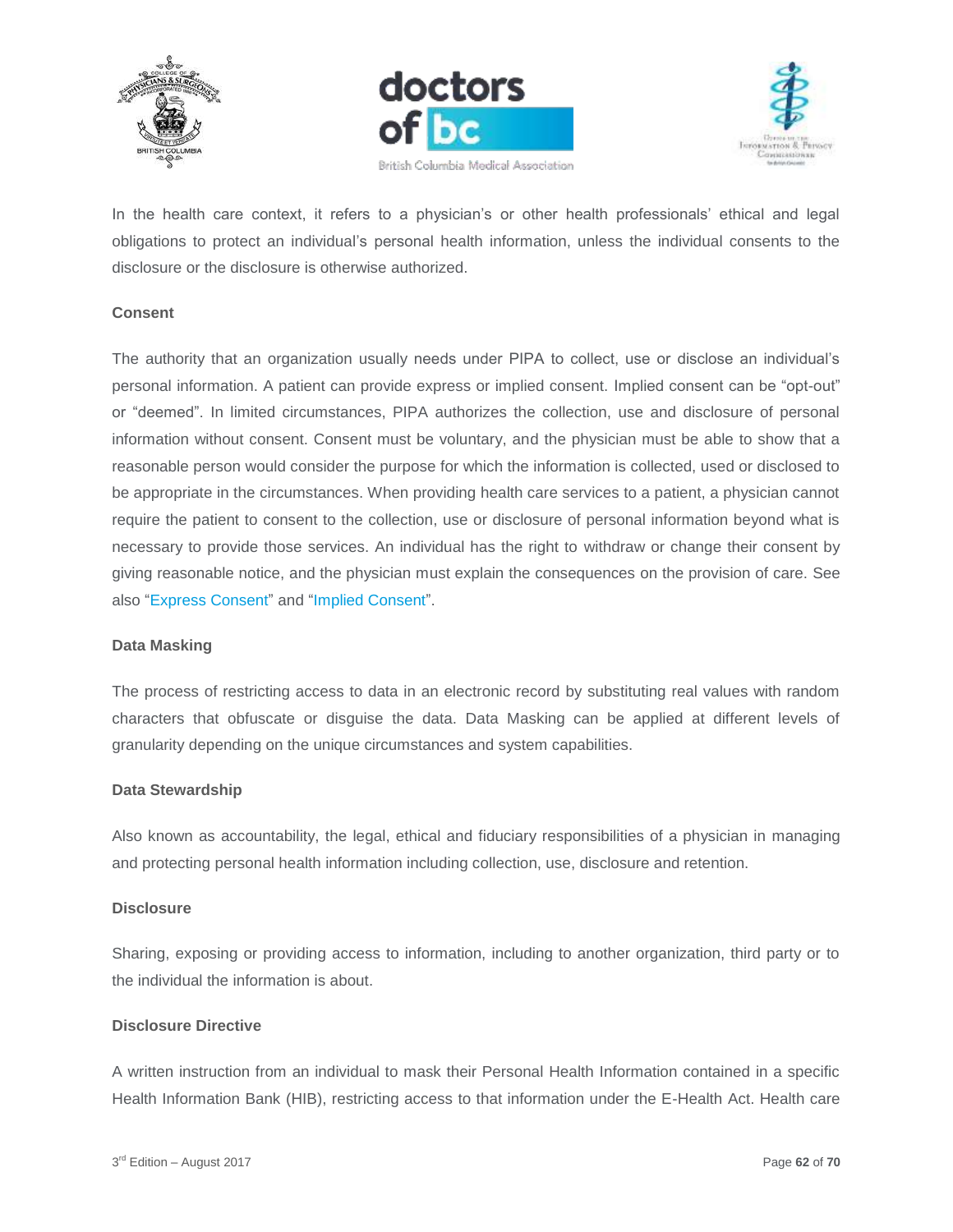





providers must obtain that individual's express consent to access the personal information, unless an emergency occurs, or other exceptions apply.

#### **E-Health Act**

Also known as the Personal Health Information Access and Protection of Privacy Act. Legislation introduced in 2008, it authorizes data flows, imposes specific privacy and security obligations for personal health information, and enhances openness and transparency regarding the sharing of information in the health sector. The E-Health Act applies only to those databases of the Ministry of Health and health authorities that have been designated as HIBs by the Minister of Health. The databases that have been designated as HIBs are the Provincial Laboratory Information Solution, the Client Registry/Enterprise Master Patient Index and the Provider Registry.

#### **Electronic Health Record (EHR)**

An electronic record system that contains personal information collected in the delivery of various health care services. Health authorities have their own EHR and there are also provincial and inter-jurisdictional EHRs, including Panorama, a public health information system. The personal information contained in an EHR system is available electronically to authorized users of the system.

#### **Electronic Medical Record (EMR)**

An electronic record system within a practice that enables a health care professional, such as a family physician, to record and store the information collected during a patient's visit instead of, or in addition to, a paper file. The EMR may also allow the physician to access personal health information from other electronic health record systems.

#### **Electronic Medical Record (EMR) Vendor**

A third party service provider that sells and supports Electronic Medical Record (EMR) software.

#### **Encryption**

The process of protecting personal information by encoding data into an electronic form that can only be read by the intended authorized recipient. All personal information of a sensitive nature should generally be encrypted.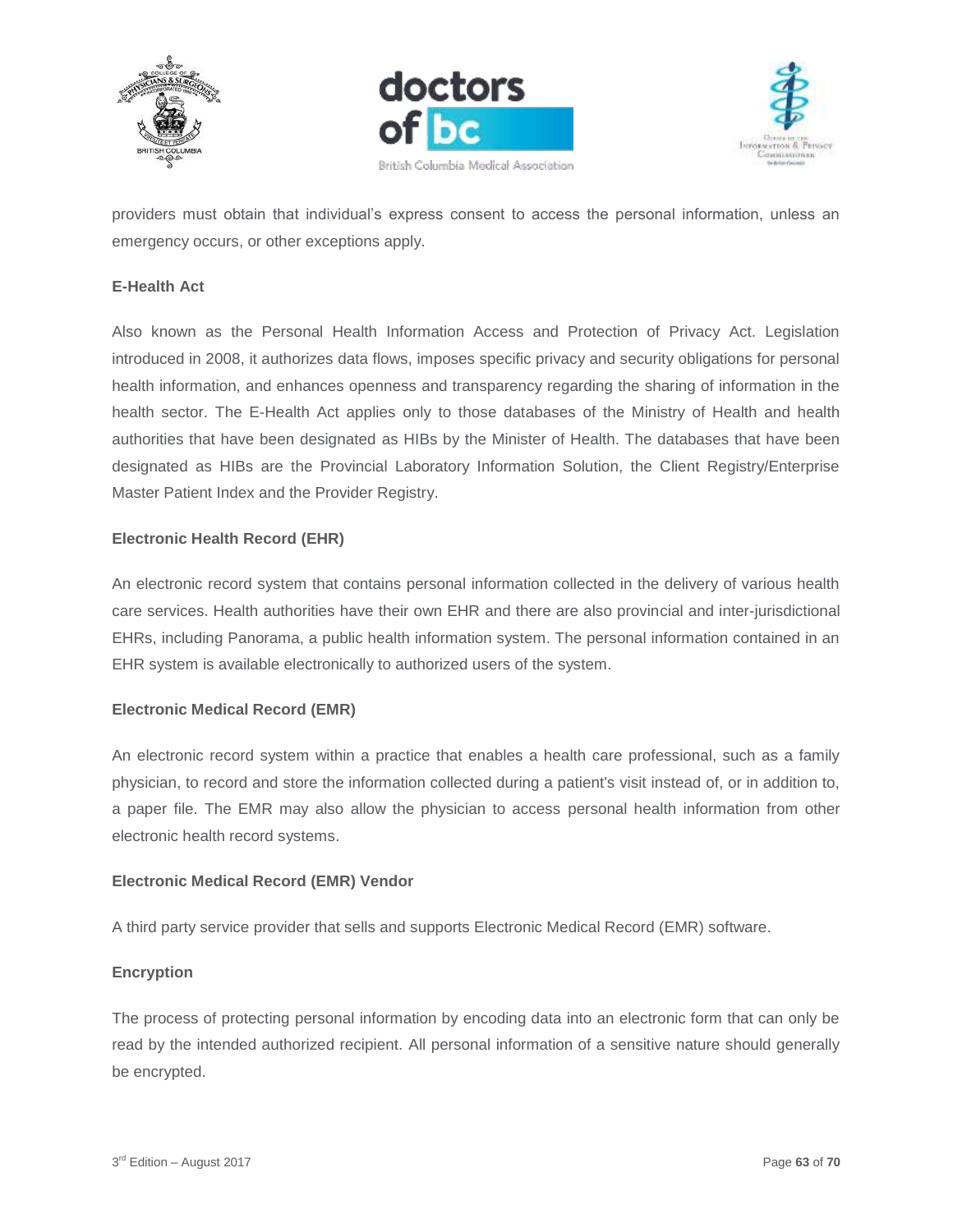





#### **Express Consent**

A type of consent that occurs when an individual provides verbal or written agreement to the collection, use or disclosure of their personal information, after being informed about the type of personal information being consented to, and the purposes for which the information is being collected, used or disclosed. Express consent can be verbal or written, though it is easier to prove that consent was given if it is provided in writing. Consent to the collection, use or disclosure of personal information cannot be a condition of providing health services, beyond what is necessary to provide those health services.

#### **Freedom of Information and Protection of Privacy Act (FIPPA)**

BC privacy legislation that governs how personal information is collected, used, disclosed and protected by public bodies, including health authorities and the Ministry of Health.

#### **Health Authority**

Includes the following entities that deliver health care services to British Columbians:

- Provincial Health Services Authority
- five regional health authorities:
	- o Fraser Health
	- o Interior Health
	- o Northern Health
	- o Vancouver Coastal Health
	- o Vancouver Island Health
- First Nations Health Authority
- Providence Health Care

All personal health information collected, used and disclosed by the health authorities is governed by FIPPA with the exception of the First Nations Health Authority which is governed by PIPA. This toolkit uses the term to refer to the health authorities that are governed by FIPPA.

#### **Health Information Bank (HIB)**

An electronic database under the custody and control of the Ministry of Health or a health authority that contains personal health information and is designated by the Minister of Health under the E-Health Act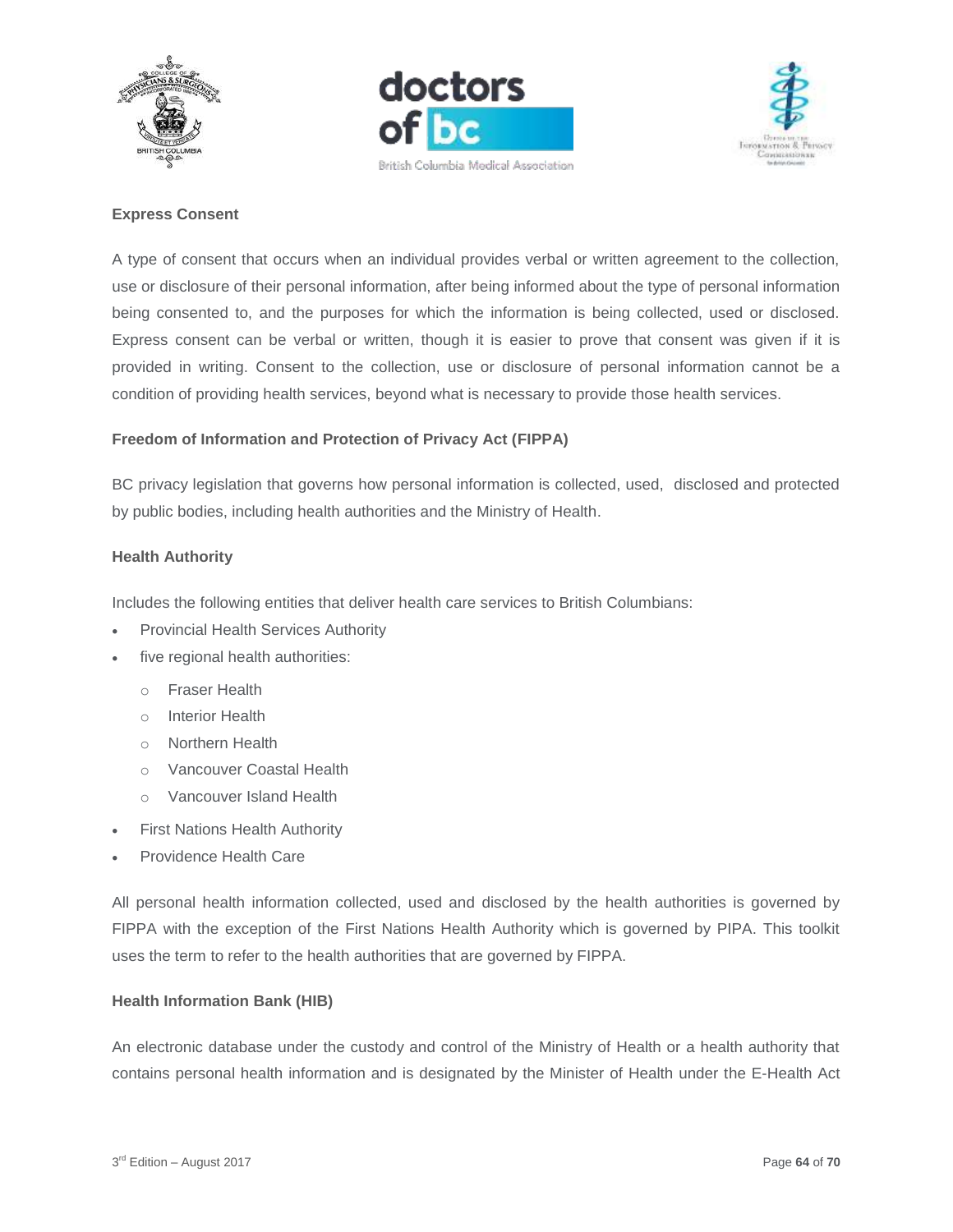





as a HIB. The designation order authorizes specific data flows and establishes the privacy and security framework for the HIB.

#### **Implied Consent**

An individual's implied agreement to the collection, use or disclosure of their personal information by an organization that takes the form of either opt-out consent or deemed consent. Opt-out consent (see s. 8(3) of PIPA) is a form of implied consent that occurs when an individual receives notice, in a manner the individual can reasonably be expected to understand, that their personal information will be collected, used or disclosed for a specific purpose. The individual must also be provided with a reasonable amount of time to decline after being informed. The collection, use or disclosure must be reasonable, having regard to the sensitivity of the information in the circumstances, and must be limited to the purpose set out in the notice. Deemed consent (see s.8(1) of PIPA) is the second form of implied consent, where an individual volunteers information for a purpose that is obvious, and a reasonable person would think that it was appropriate for the individual to volunteer that information in the circumstances.

#### **Information-Sharing Agreement (ISA)**

A written agreement that sets out the terms and conditions for the collection, use and disclosure of personal information by an organization or public body from or to an individual or third party (such as a service provider). An ISA should generally include the specific purpose of the agreement, a description of the personal information covered by the agreement and how it will be collected, used and disclosed, any conditions or limitations on the collection, use and disclosure and information on maintaining the accuracy of the personal information, the security arrangements employed and how compliance with the agreement will be monitored and reviewed. Public bodies have specific requirements for ISAs in s. 69 of FIPPA, and information in a health information bank may only be disclosed if the ISA requirements in s. 19 of the E-Health Act are met.

#### **Mobile Device**

A handheld mobile device that provides computing, information storage or retrieval capabilities for personal or business use (e.g., Blackberry). Such devices are frequently used to maintain an electronic schedule or contact information.

#### **"Need to Know" and "Least Privilege" Principles**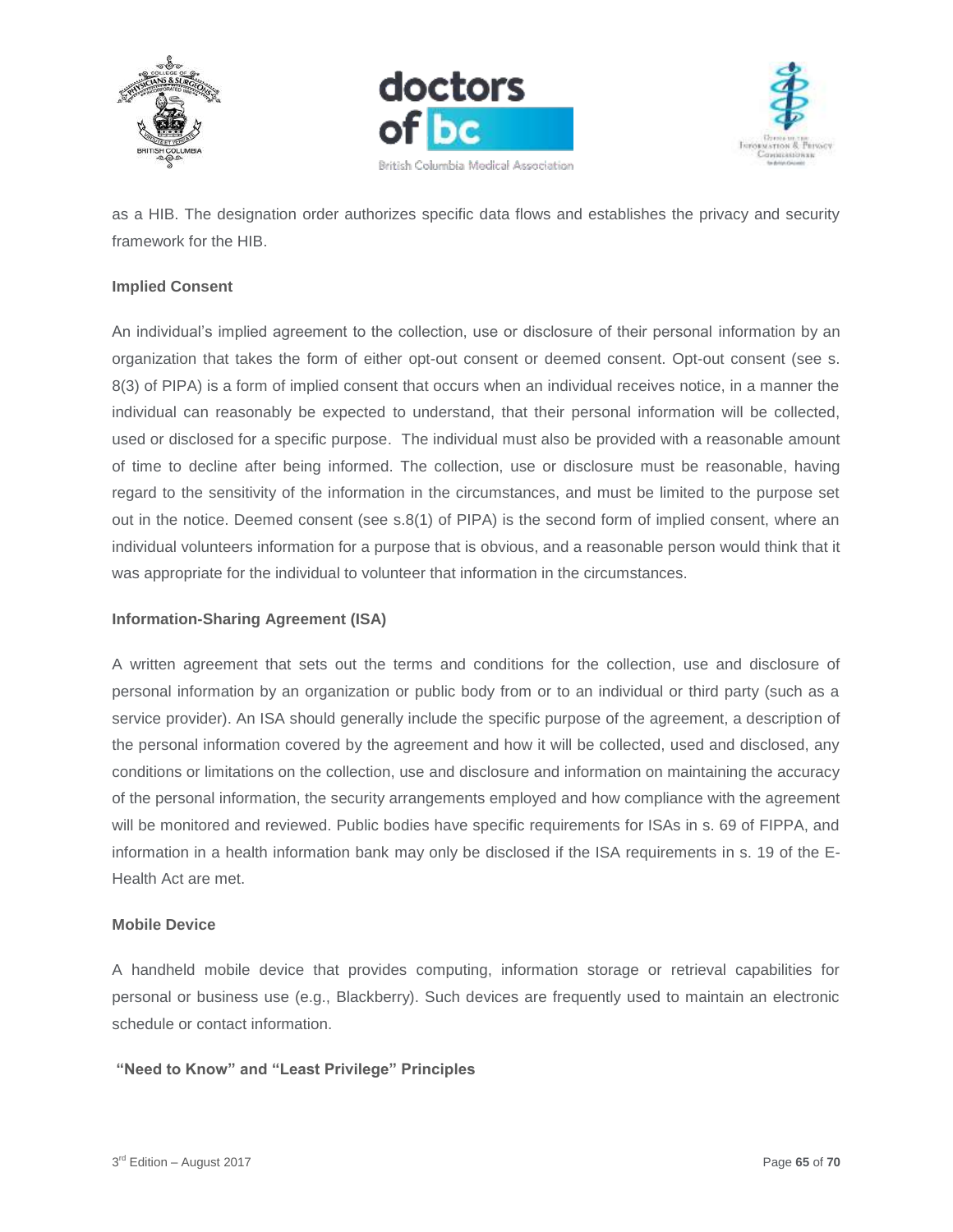





The "need to know" principle states that authorized users of a system should only have access to the minimum amount of personal information that is necessary to perform their duties within a public body or an organization. The "least privilege" principle requires that each authorized user in a system be granted the most restrictive access privileges needed for performing authorized tasks. The principles are reflected in privacy law but not always expressly stated.

#### **Personal Health Information**

Information about an individual that is collected, used or disclosed as part of a medical record for the purpose of delivering health services to that individual. In the E-Health Act, personal health information is defined as "recorded information about an identifiable individual that is related to the individual's health or the provision of health services to the individual".

#### **Personal Information**

Information, including personal health information, about an identifiable individual which includes factual or subjective information about that individual. This information includes, but is not limited to, name, personal address, birth date, physical description, medical history, gender, education, employment and visual images such as photographs or videotapes.

#### **Personal Information Protection Act (PIPA)**

BC privacy legislation that governs how personal information is collected, used, r disclosed, and protected by private sector organizations, including physicians' private practices and other private health care facilities.

#### **Personal Information Protection and Electronic Documents Act (PIPEDA)**

Federal legislation that governs the collection, use and disclosure of personal information by federally regulated private sector organizations.

#### **Privacy**

The right to be free from intrusion, influence or interruption and to control one's personal information. It is linked with other fundamental rights such as freedom of expression, security of the person, dignity and personal autonomy. Privacy also includes the right of individuals to determine when, how and to what extent they share information about themselves with others.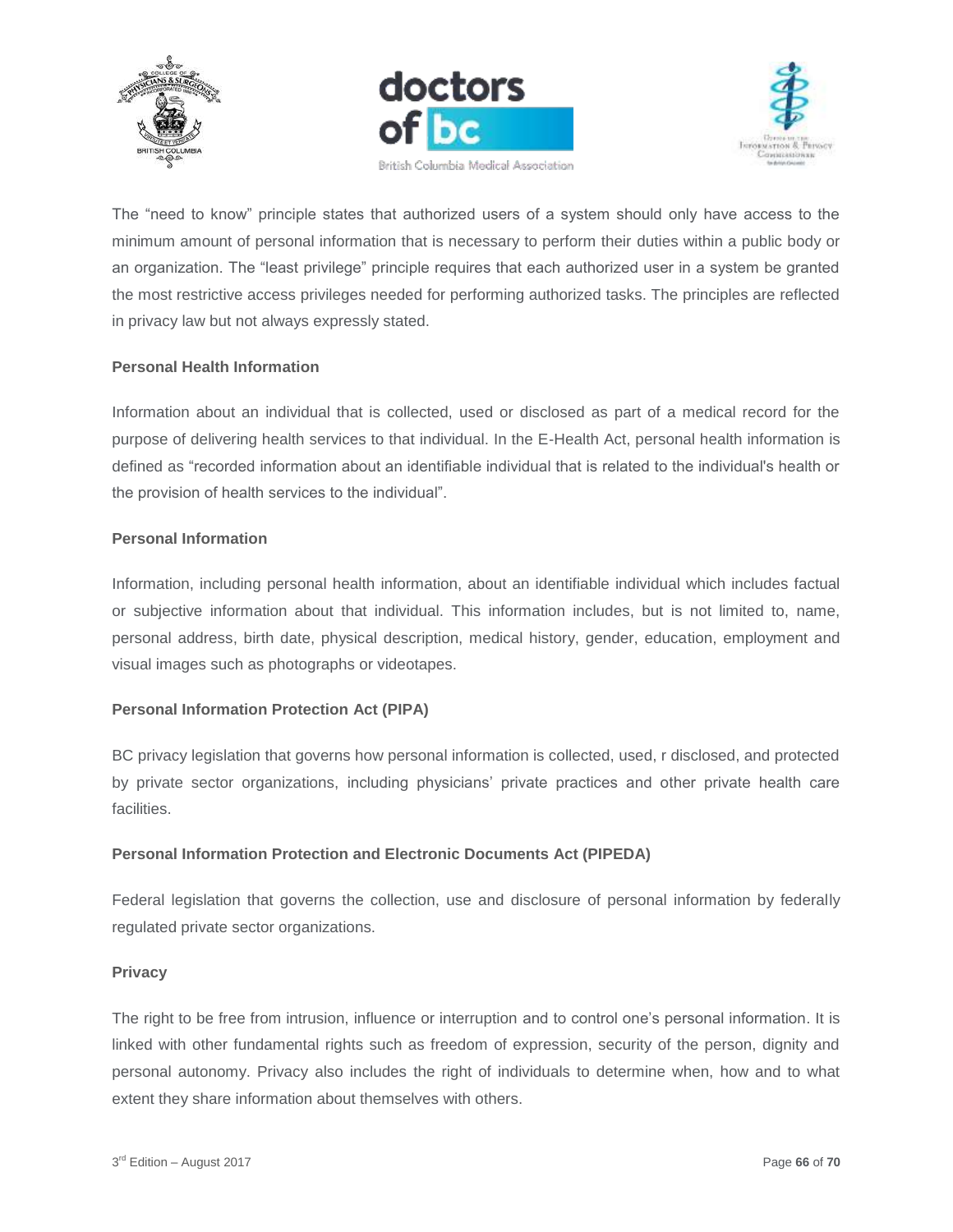





#### **Privacy Breach**

Unauthorized access, collection, use, disclosure, or disposal of personal information.

#### **Privacy Impact Assessment (PIA)**

An assessment tool/process that identifies the privacy risks of a proposed initiative involving the collection, use or disclosure of personal information and the steps that will be taken to mitigate those risks.

#### **Privacy Management Program**

A program that demonstrates an organization's accountability for personal information and capacity to comply with applicable privacy laws and related industry standards, as well as correctly identifying, addressing or minimizing privacy-related obligations and risks. Includes appointing a privacy officer, responding to requests for access and complaints under PIPA, and developing, implementing, maintaining and updating policies, systems, procedures and training for collection, use, disclosure, consent, notification, access to information, retention, disposal, privacy breaches and corrections. See also "Privacy Officer".

#### **Privacy Officer**

The individual designated to be accountable for ensuring organizational compliance with privacy legislation, industry standards for privacy and privacy-related professional and regulatory obligations. In a medical practice, one physician must be designated as the privacy officer. If it is a solo practice, the solo physician is the de facto privacy officer. The responsible physician may choose to delegate responsibilities for the privacy management program to an employee but they remain ultimately responsible.

The privacy officer is responsible for

- developing policies and procedures
- implementing program controls
- designing and implementing employee training and education
- conducting ongoing assessments and revising program controls
- monitoring for compliance
- managing privacy breach incidents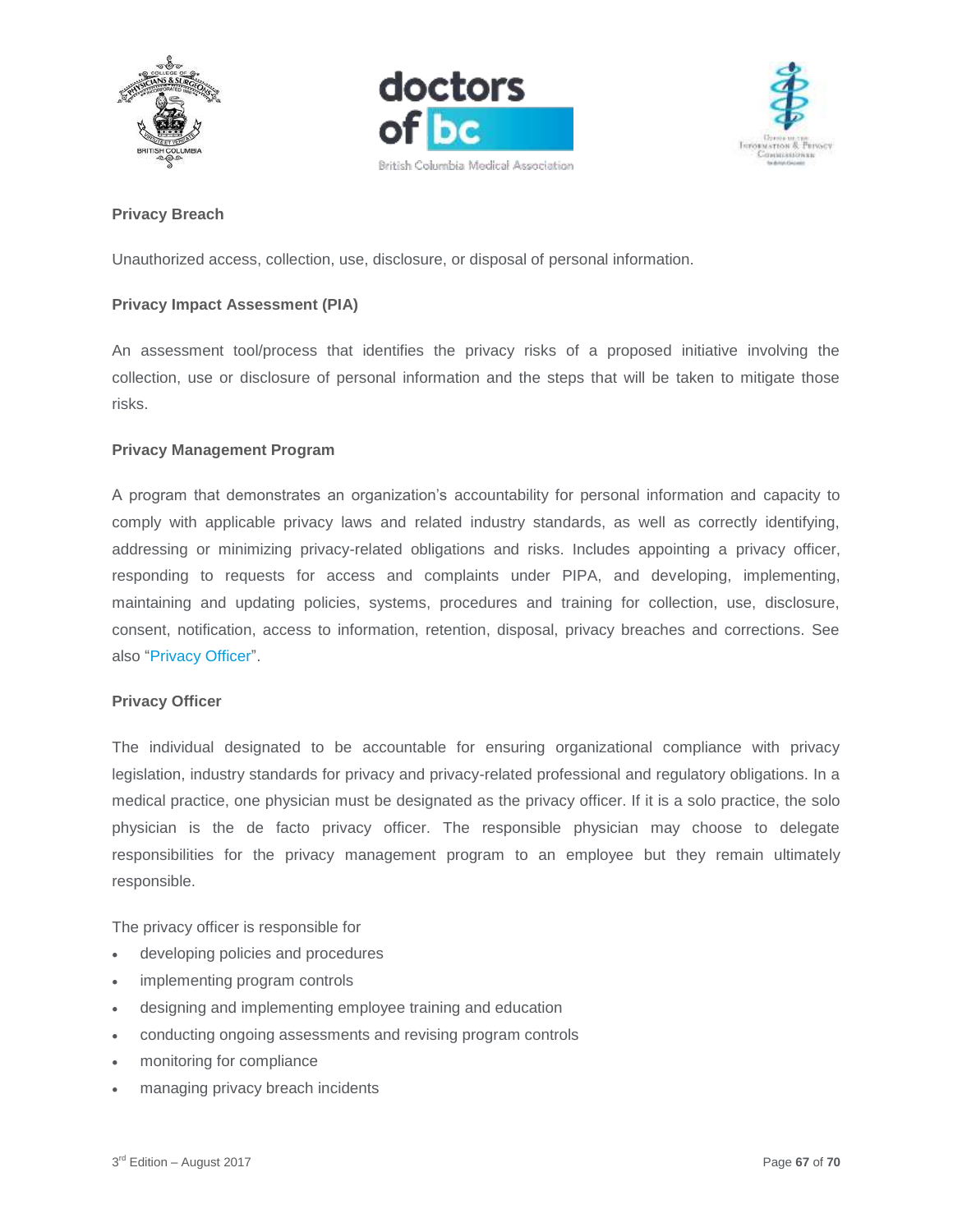





- managing complaints
- answering questions
- responding to requests for access to or correction of personal information
- demonstrating leadership in creating and maintaining a culture of privacy
- being informed of any privacy related changes in legislation

#### **Private Network**

A secure, private, end-to-end network that allows secure, high-speed access to an EMR or an EHR, secure Internet access and secure email messaging.

#### **Reasonable Security Measures**

The measures taken to protect personal information from unauthorized collection, use or disclosure by implementing physical controls (e.g., locked cabinets, securely stored laptops or key card access), technical controls (e.g., firewall, document encryption or user access profiles) and administrative controls (staff training, privacy policy or retention and destruction policy). Factors to consider when implementing reasonable measures include the sensitivity of the personal information (medical records are considered highly sensitive), the likelihood of a privacy breach, the harm caused if a breach occurred, the type of record involved, the cost of the security measures and current industry standards.

#### **Remote Access**

The ability to get secure access to a computer or network from outside the practice. Individuals who are travelling or working from home may need access to information and may access the network and systems remotely.

#### **Role-Based Access**

A policy and technical architecture involving the assignment of access privileges to roles based on job functions rather than to individual users. Users are granted privileges in accordance with the "need to know" and "least privilege" principles by virtue of being authorized to act in specific roles.

#### **Security**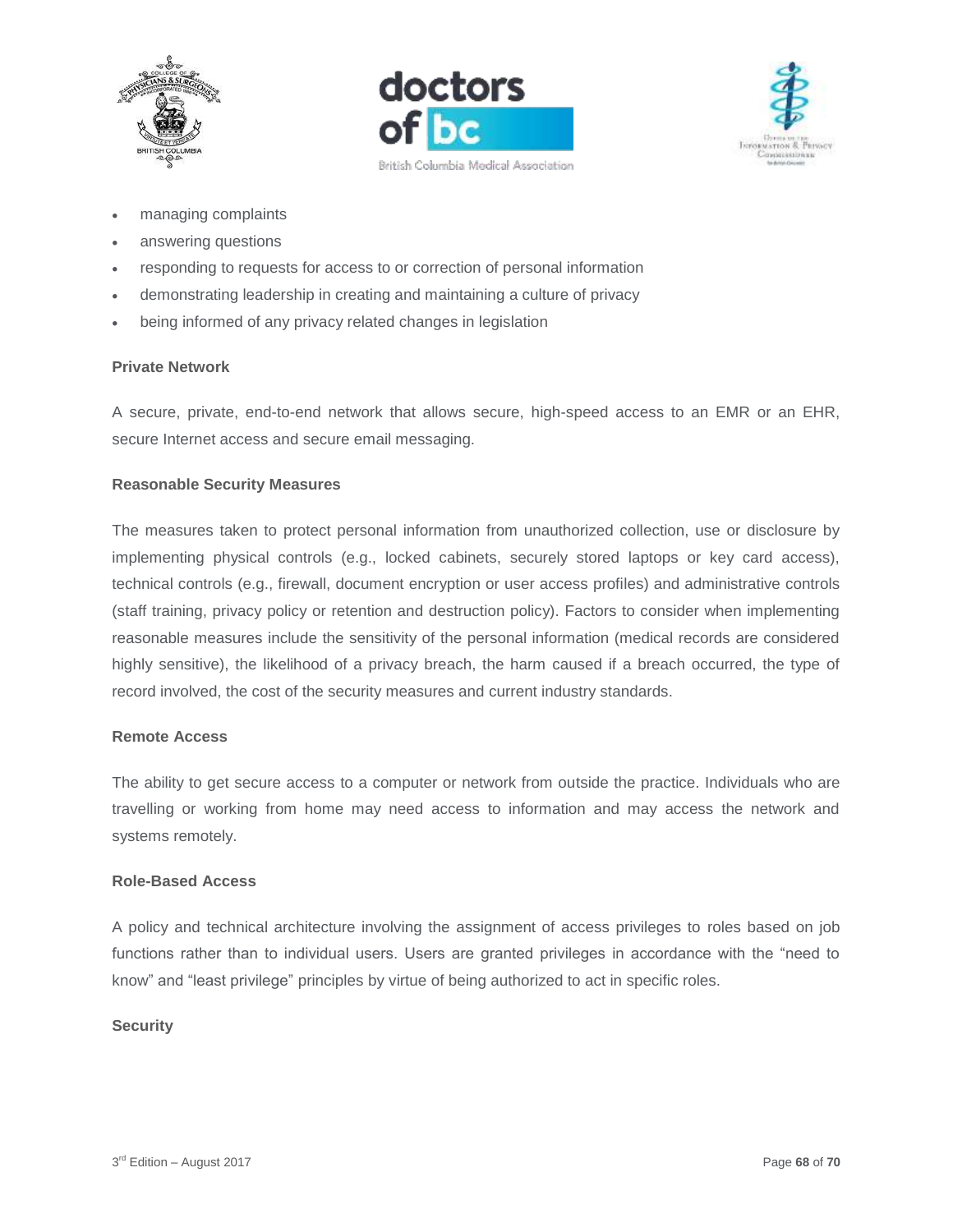





Controls that protect personal information from unauthorized collection, use or disclosure. Examples include locking cabinets, or in relation to electronic records, password protections, encryption and firewalls. See also "Reasonable Security Measures".

#### **Staff**

May include employees, locum physicians, associates, visiting specialists, medical students, residents, physicians-in-training, contractors and volunteers with whom you collect, use or disclose personal information.

#### **Strong Password**

A password that is sufficiently long or random such that it is producible only by the user who creates it. It is case sensitive and includes a random combination of alphanumerics and symbols. The College recommends that a strong password should be eight or more characters in length and contain at one or more numbers, upper and lower case letters and symbols (e.g., IloveParis!936).

#### **Third Party**

In the context of personal information that is controlled by a practice, refers to anyone outside the practice or the individual the information is about.

#### **Two Factor Authentication**

The combination of user name/password (something an authorized user knows) and some other physical identification tool like a secure ID token (something an authorized user has), which are both required in order to verify the identity of a person.

#### **Use**

Any operation (other than collection or disclosure) performed on, or use made of, personal information by the practice or third party that collected the information for a specified purpose.

#### **USB Memory Key**

A compact data storage device that is typically removable and rewriteable. The most common use of USB memory keys are to transport and store files such as documents, pictures and videos.